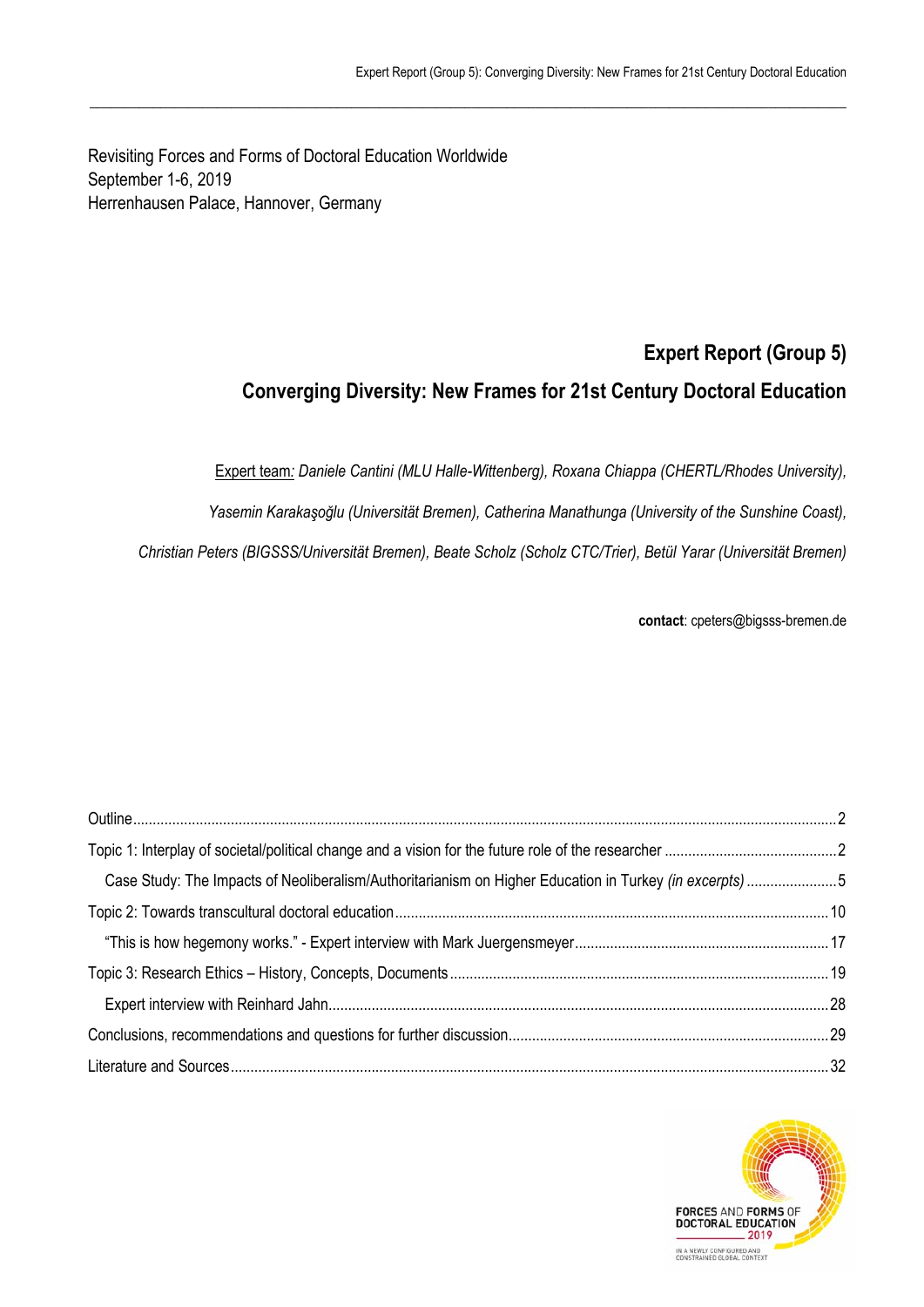# **Outline**

The second decade of the  $21<sup>st</sup>$  century is characterised by counterintuitive developments: digitisation with its accelerating effects on global knowledge production, increasing academic expanse with growing numbers of doctoral candidates around the globe and, on the reverse angle, fuelled by populist movements and authoritarian regimes, the rise of anti-intellectual forces fostering irrationality based on archaic patterns of fear.

 $\_$  , and the state of the state of the state of the state of the state of the state of the state of the state of the state of the state of the state of the state of the state of the state of the state of the state of the

We have been addressing these topics with a number of questions: What should be the role of the researcher and doctoral education in counterbalancing trends towards limiting the freedom of research? How to train doctoral candidates in understanding, moral commitment, and wisdom? What conclusions might we draw for doctoral education in view of authoritarian turns, e.g. as in the case of Turkey? How to 'decolonise' doctoral education and include non-western epistemologies? Should we work towards a 'global doctorate' and would it be desirable? What should be the role for doctoral education in view of potential threats and dangers resulting from research? In what way could research ethics and integrity become a cornerstone of doctoral education?

In this expert report we have chosen a multi-perspective approach, complementing essays written by working group members with a national case study on Turkey and two expert interviews. We are focussing on three major topics, namely the 'interplay of societal/political change and a vision for the future role of the researcher', 'transcultural doctoral education' and a new approach to 'research ethics and integrity' in view of responsible doctoral education meeting the challenges of our time.

The chapter is completed by a set of conclusions and recommendations where we have made the attempt to give preliminary answers and raise more questions for further discussion.

# **Topic 1: Interplay of societal/political change and a vision for the future role of the researcher**

### **by Christian Peters and Beate Scholz**

# Globalised world vs. nationalistic/fundamentalist trends and their movements

The early 21st century is characterized by a rising *awareness of* and the simultaneous *aversion against* global ecologic, economic, political complexity. Coupled to fears of loss/change of status and identity *(cf. Bauer 2018)*, this uncertainty coincides with the rise of authoritarianism, anti-elitism and nationalism and provokes unprecedented threats to both universal and academic freedom. Increasingly, in liberal democracies like the US, France, the UK, Italy or Germany, we observe profound social and cultural polarizations accompanied by distrust of the neutrality of political, scientific and economic elites *(cf. Manow 2019; Ru‐ dolph 2019; Müller 2016; Levitsky/Zieblatt, 2019)*. Many people share an emotionalized suspicion of formerly binding structures of collective communication, making integrative, rational discourses less probable. In other countries like Hungary, Brazil, Russia or Turkey *(Dultra/Rangel 2019; Devi 2019; Kara‐ kaşoğlu/Tonbul 2015)*, universities and scientists are under overt pressure with authoritarian governments taking direct influence on research agendas, academics and higher education policies and institutions *(cf. page 5 ff).*

All this has effects for doctoral education, because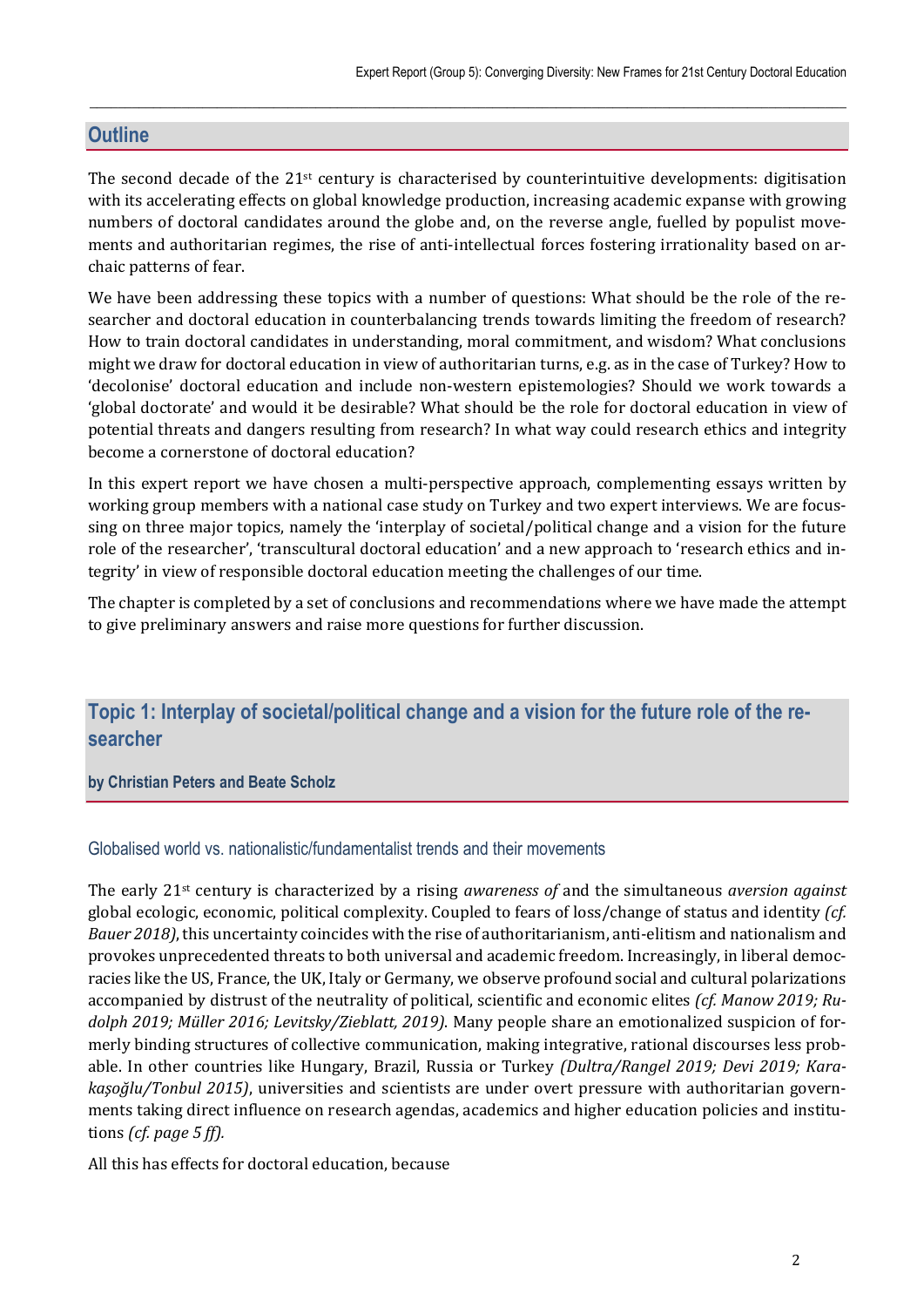In anti-intellectual dynamics, science seems to have lost its objectiveness and gets overly politicized.

 $\_$  , and the state of the state of the state of the state of the state of the state of the state of the state of the state of the state of the state of the state of the state of the state of the state of the state of the

- The freedom of research and its safeguarding institutions are getting fragile. Illiberal policies may have long-lasting impacts on local academic cultures and the attractiveness of the job profile 'researcher'.
- A milieu of suspicion may, in turn, influence early career researchers, limiting their strife for independence of thought and creativity.

# Science, technological and social change and global doctoral education

As the amount and the complexity of information available increases constantly, so does the educational profile of societies where this happens. Research breakthroughs in artificial intelligence and robotics as well as the omnipresence of social media are changing the practices of knowledge generation and diffusion. 'Open Science' *(cf. European Commission 2016)* has become the new leading paradigm of the research and the knowledge transfer process with strong implications for teaching and doctoral education and, not to forget, supervision.

Concurrently, doctoral education continues its expansion around the globe: First, at the undergraduate level, the majority of OECD Member States are seeking to reach the 40% goal of tertiary education graduates within their respective age groups. Especially in countries with emerging economies as e.g. South Africa or Malaysia, governments have defined target numbers for PhD graduates. Doctoral education seems to be a guarantor for societal wellbeing and economic competitiveness. These trends have been recognisable for more than a decade, at least. Coinciding with digitisation and its impacts on higher education and research, we are now facing new challenges with respect to the next generation of doctorate holders, such as:

- With the change in the pace and range of data processing, research seems to become ever more borderless. This does not only raise ethical issues, but also brings about more fundamental questions, e.g. what we define as valuable knowledge and who has the right to define what we count as knowledge.
- Given its 'endless frontier', science is a global process: Not only its topics and concepts, but researchers' networks and the relevant communication and dissemination strategies have become transnational.

In view of doctoral education we have to ask, though, if the globalisation and the digitisation of knowledge production necessarily entail a 'global doctorate' or if the particularities e.g. of national models of doctorate education and disciplinary particularities still remain as prevalent characteristics of doctorate education worldwide. Or, will we eventually succeed in reconciling convergence and diversity in doctoral education? If there is a global agreement *(cf. Nerad 2015, Nerad/Evans 2014)*, we need to reach consensus on what to understand by a 'global doctorate' and what its limits are. Prerequisites are:

- To deliberate in an inclusive discourse on what counts as knowledge in diverse contexts.
- To appreciate the diversity of thought and knowledge and the benefits it has for scientific progress.
- To modernize the Humboldtian paradigm, i.e. the integrated approach of research and teaching in academia, by an updated concept which accommodates (intellectual) traditions of different cultures and world regions.
- To achieve a common understanding on the desired main outcome of doctoral education, i.e. the trained researcher.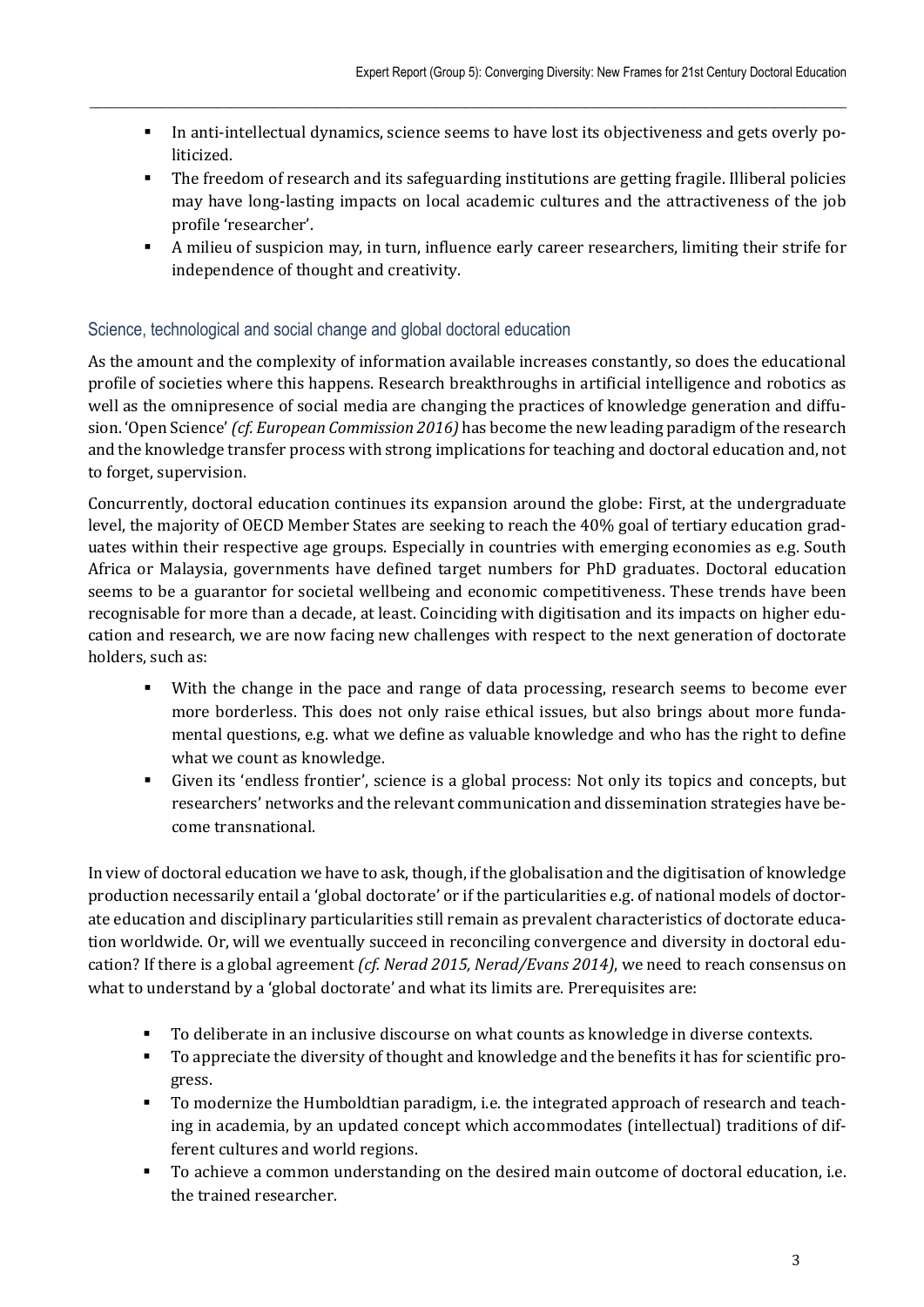### The role of the researcher – envisioning a normative approach

### *Doctoral graduates and the concept of transformative leadership*

In the critical phase of global challenges described above, we have to rely on and qualify a new generation of ethical citizens to become 'reflective', but not self-referential 'champions of discourse'. We expect doctoral graduates to be "creative, critical, autonomous and responsible intellectual risk takers" *(Cf. LERU 2010, Cf. Council of the European Union 2016)*, prepared to become transformative leaders, who

 $\_$  , and the state of the state of the state of the state of the state of the state of the state of the state of the state of the state of the state of the state of the state of the state of the state of the state of the

- Are dedicated to working for and living in open (self-)critical societies, where politics and social integration functions according to the principle of trial and error, by avoiding normative teleology, by constantly questioning and adapting approaches to solutions, by reforms rather than revolutions.
- Are able to provide guidance for progress and orientation. Knowledge 'elites' in open societies have to both validate and communicate the complexities that inherently structure our lives, thereby making them less terrifying.
- Are able to advance open science while limiting its potential dangers resulting e.g. from an accelerated progress in artificial intelligence research / genetic modification / combining of behavioural sciences and big data exploration.
- Understand research as search for the search for knowledge and orientation with binding standards of scientific progress in line with the United Nations' Human Rights Charter.
- As 'resilient researchers' are prepared to defend the freedom of research, e.g. by insistently communicating the value of research to society based on reliable, reproducible and provable results and take political action, if necessary.
- Understand that individual and collective wellbeing is critically endangered as consequence of a destruction of our ecologic environments and cultural diversity. Researchers have the potential to develop a different 'time preference rate', anticipating the potential consequences of human activities in longer time frames than their own lives/generations.

### *Reconciling individuality and institutional demands in doctoral education*

What we stated above will have strong implications not just at the levels of research systems and institutions in charge of doctoral education, but first and foremost at the level of the individuals concerned. This requires that we

- Select doctoral candidates not just in view of their intellectual competencies, but also taking into account their motivation for studying, their critical thinking dispositions and their creative potential. The need for a 'shared toolbox' enabling academic exchange and the dominance of Northern standards in the dissemination of research are strong forces homogenizing the intellectual acculturalisation of ECRs worldwide. However, scientific progress, ethical awareness and 'social sense' not only depend on balancing out collective demands but also rely on individuality, independence of thought and the appreciation of diverse cultural and normative backgrounds of doctoral students and of different culturally-dependent knowledges.
- Develop supervisors' consciousness in this direction and only appoint researchers who identify with the full range of responsibilities associated with supervision (reachability, critical but constructive attitude, acceptance of the leadership role) and who fully comply with highest standards of research ethics and scholarly integrity.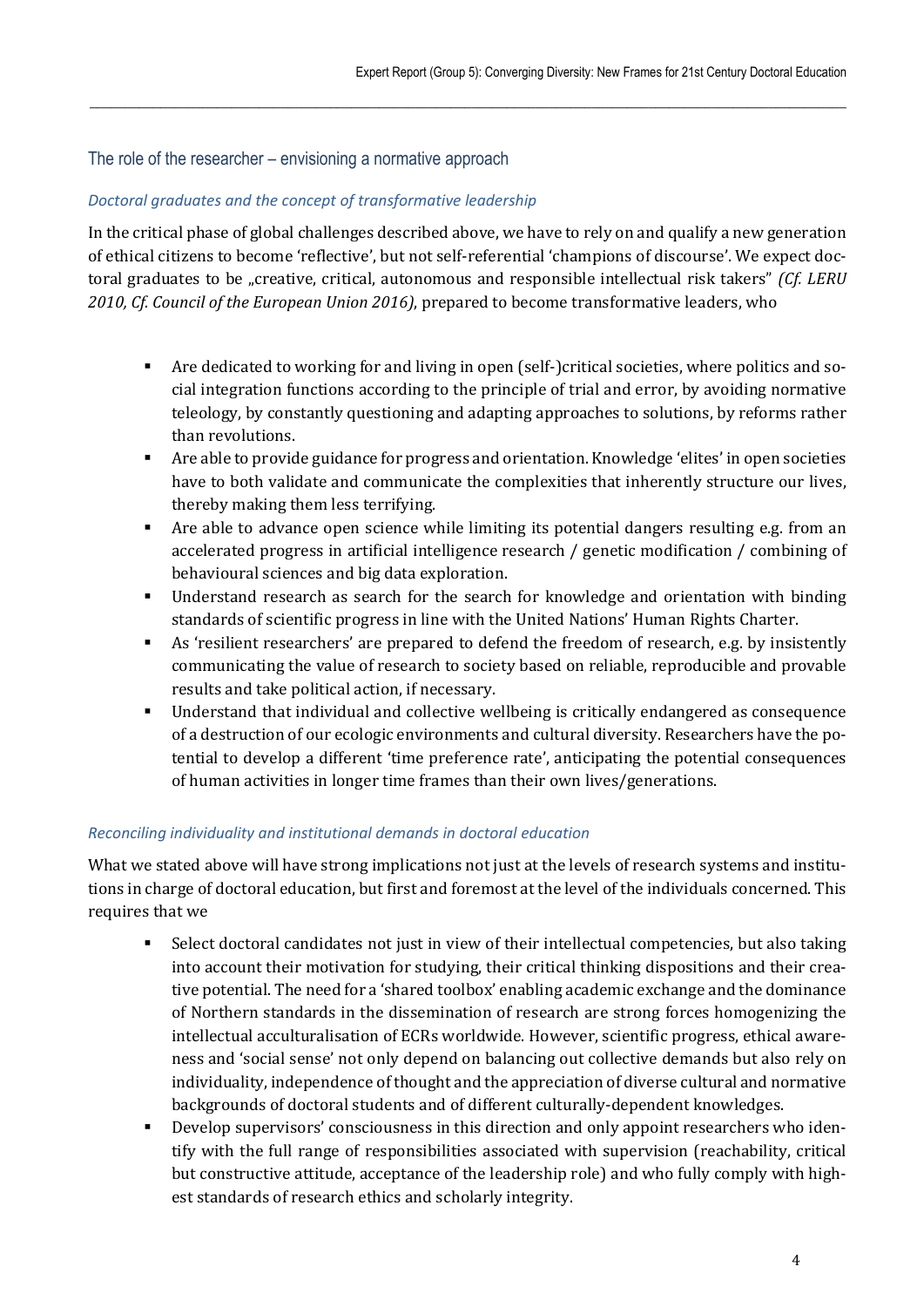Include measures of leadership development, of 'Bildung'<sup>1</sup> in the broadest sense and the appreciation of emotional and social intelligence through doctoral education.

 $\_$  , and the state of the state of the state of the state of the state of the state of the state of the state of the state of the state of the state of the state of the state of the state of the state of the state of the

- Overcome the concept of knowledge production in an industrialised (i.e. parameterised) sense and sharpen the focus on research outcomes, innovation and the (societal) impacts they generate.
- Define a new concept of 'academic meritocracy': Recognition in the academic system bases on maximum scientific qualification that expresses itself through creative spirit, critical attitude to conventionalism, personal motivation and professional commitment. This notion of meritocracy should acknowledge that individual outcomes are not separated from the conditions of historical inequalities that underlie the positions of nations and their respective scientific systems as well as the identities (gender, race, ethnicity, class, disability status, sexual orientation, religious backgrounds, etc.) of the ones who were able to become researchers at a given time.

# **Case Study: The Impacts of Neoliberalism/Authoritarianism on Higher Education in Turkey** *(in excerpts)*

### **by Yasemin Karakaşoğlu and Betül Yarar**

 $\overline{a}$ 

# A Brief Overview of Higher Education in Turkey: De-democratisation Impacts of Neoliberal Policies and Recent Authoritarian Attacks on Higher Education

The modern Turkish higher education system has developed in parallel with political conjunctures, repeatedly being marked by various military coups (Aslan, 2008, 2012 and 2013). Aslan states that "all the legislative regulations, except the university law enacted in 1946, have been done under the shadow of the Military Coups in Turkey" (Aslan, 2013: 255-5.) <…> Following the military coup of 1980, with the aim of disciplining universities, the administration of higher education in Turkey was comprehensively rebuilt with all institutions tied to the newly established Council of Higher Education. The Council of Higher Education (CoHE) was created to administer all universities and to keep them under the state control.

It is also under these conditions provided by the military coup, neoliberal austerity rules have been conducted in Turkey. In other words, neoliberal programmes have been mobilised and applied from the above by authoritarian forces. However, since then, with populist neoliberal projects of successive elected governments, neoliberalism has turned into the hegemonic mode of governing all spheres of the social including Turkish education and higher education (For the analysis of neoliberalism and neoliberal governing policies of the new right in Turkey see Yarar, 2000 and 2017). Neoliberal agenda focusses on education as a means in the functioning of (labor) markets, stresses flexibility and employability of the Human Resources and somewhat ignores egalitarian, collectivist and emancipatory principles underlying the notion of education and higher education. This apolitical approach of neoliberal rationality had no

<sup>1</sup> By 'Bildung' we wish to understand in accordance with the definition by Gerd Biesta: "Bildung includes the political, social and ethical dimensions of Education where Education is more than learning knowledge and skills , but also about becoming an educated person who cultivates an active inner life, reflexivity, empathy and subjectivity'". (Biesta 2002: p.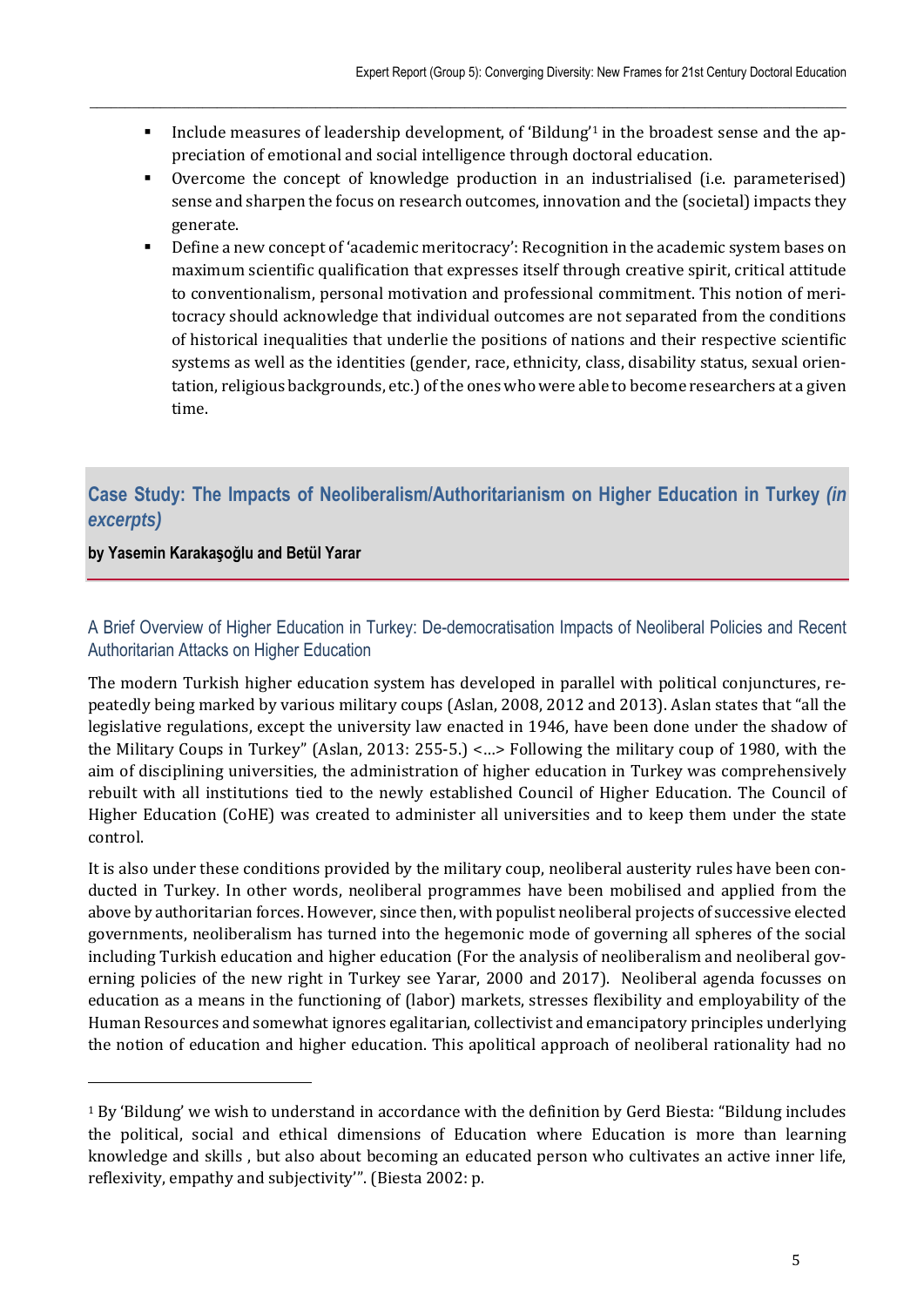problem with the state involvement if it does not contradict with the market forces. This legitimates the centralization of Higher Education in the hand of the state. There was a clear desire to direct the education system in order to secure the social order of the Turkish state power while simultaneously producing a labor force compatible to global demands. <…>

 $\_$  , and the state of the state of the state of the state of the state of the state of the state of the state of the state of the state of the state of the state of the state of the state of the state of the state of the

<…> The depoliticization of academia has been achieved not only through the process of increasing control, but also by decreasing financial investment of the state into education and the privatization. In other words, reducing state expenses on education emerges as a method to expand the process of privatization. But before legalisation of privatisation in public higher education, the government had changed the rationality behind. HE services, which had been perceived as a public service until 1980s, was defined as a "semi-public" service in the Higher Education Law (2547) passed in 1981 (Aslan, 2013). HE was argued being as a "semi-public" because it is perceived to have rather private than societal value and returns of investment. This new perspective was to legitimate private universities with increasing tuition fees in return for quality higher education for their children. <…> Later in 1984 and with the amendment of <another> related law, along with the state universities, non-profit foundation universities started to be established (YÖK, 2014): "The University Law of 1991 enabled private investors to establish 'foundation universities' with loans at low interest rates and up to 45 % state subsidies from the education budget. At private universities, students who fail to attain the required grades in their entrance examinations for state universities can take up a course of studies for a relatively high fee. All of the private schools and universities are under the supervision of the MEB, which also approves the use of relevant textbooks."(Karakaşoğlu/Tonbul 2015, p.836)

Hence, HE turned into a dual system with its composition of a two-tier structure: state (public) universities and so-called non-profit foundation (private) universities. It has to be stressed that despite the increase in the establishment of ´foundation´, ´private´ or ´non-profit´ universities, the state still plays a major role as investor in HE. <…> The state operates financial transfers to these semi-public or private universities in return for interests that are created by means of debt policies.<…>

According to Brown, a radically extended reach of the private, mistrust of the political and disavowal of the social are the specific elements of neoliberal reason which together normalize inequality and disembowel democracy. These elements of neoliberal reason are the ones that shape and legitimize recent angry white right political passions. In other words, the recent authoritarian attacks of the radical right, according to Brown, should be analysed as the effects of neoliberalism. Neoliberal rationality with these principles is what, according to Brown, generates the antipolitical yet libertarian and authoritarian dimensions of popular right-wing reaction today. For her neoliberal rationality, as being productive, worldmaking, mainly economizes every sphere and human endeavour, and replaces a model of society based on the justice-producing social contract with society conceived and organized as markets and with states oriented by market requirements (Brown, 2018). For her in the context of neoliberalism, the concepts like "freedom" for instance is submitted to market meanings. Hence "it is stripped of the political valences that attach it to popular sovereignty and thus to democracy. Instead, freedom is equated wholly with the pursuit of private ends, it is appropriately unregulated, and it is largely exercised to enhance the value, competitive positioning, or market share of a person or firm. Its sole political significance is negative flourishing where politics and especially government are absent. As neoliberal reason reconfigures freedom's meaning, subjects, and objects in this way, it tarnishes the left with opposition to freedom tout court, not just in the economy." (Brown, 2018: 62)

Following these arguments of Brown, we suggest that there had been two important impacts of neoliberalism in Higher Education in Turkey: First of all, all these neoliberal discourses and policies have legitimised increasing social gaps in higher education. The distinction between the private universities and their doctorate programmes and public universities have been widened in this period. While all these developments have been forcing the successive governments of Turkey to increase the number of universities numbers year by year underlined by two different narratives (i.e. in the name of development of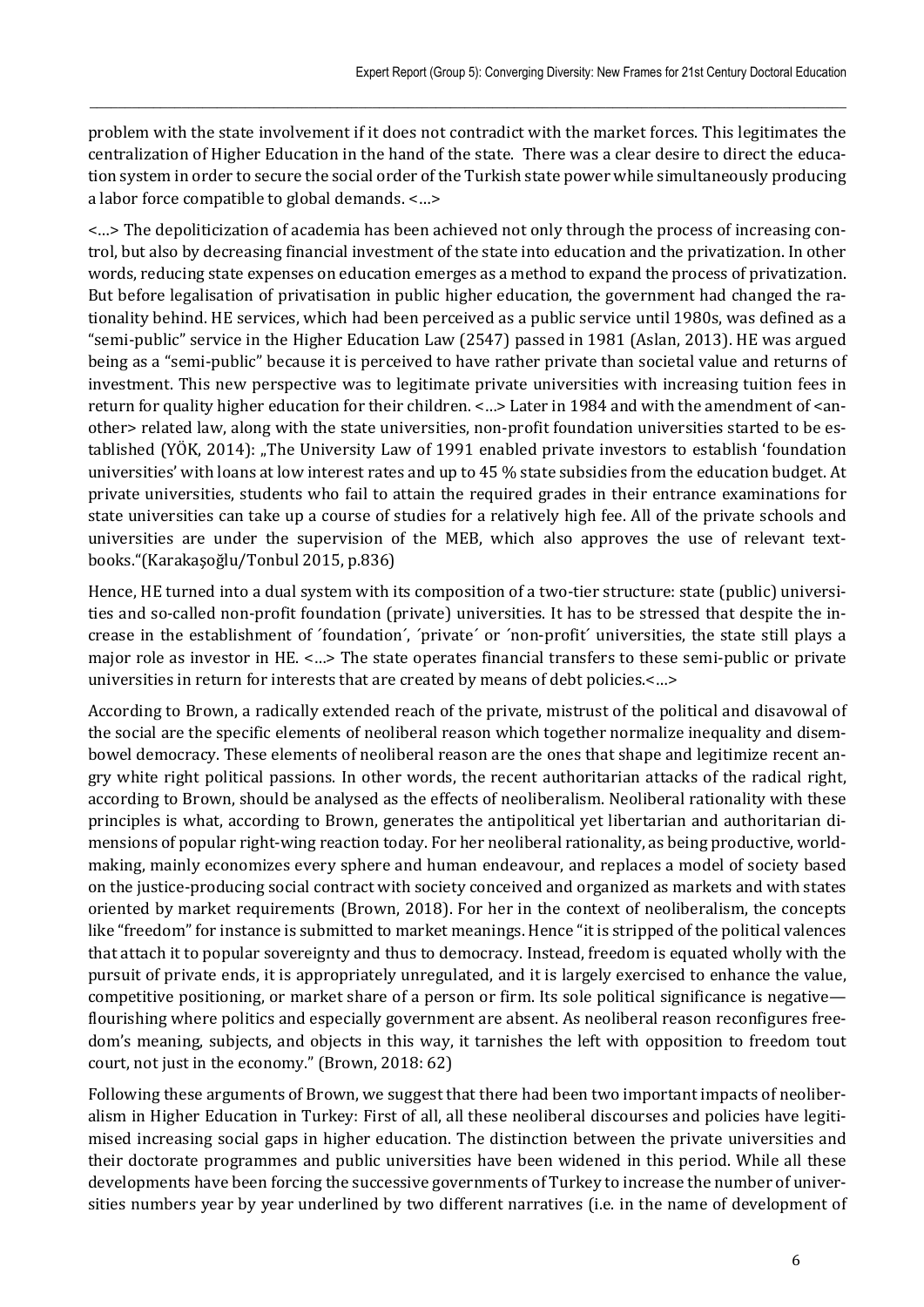globally competitive labour power and to bring HE opportunities to the young generation even in the most remote provinces of Turkey), the quality of Turkish HE has gone through a constant process of deterioration in general (while the quality of a few number of top universities increased tremendously and while some academics had found the chance of enhance their academic experiences and knowledge through the increasing international interactions of Turkish Universities with universities abroad). Along with the opening of each new university (at least one each year) the need for qualified academics and in turn for people with doctorate graduation increased significantly without an existing appropriate academic infrastructure. In order to maximize flexibility with respect to the needs of the job market HE policies developed specific formats of weak employment perspectives, especially for early career researchers.

 $\_$  , and the state of the state of the state of the state of the state of the state of the state of the state of the state of the state of the state of the state of the state of the state of the state of the state of the

<…>Secondly, the above explained shift towards neoliberal political rationality and mode of governmentality has had important negative outcomes for the Higher Education in Turkey as it has provided relevant conditions for the expansion of the radical right coalition government and their authoritarian attacks against some academics and universities with critical positions and perspectives. These were the outcomes of not only the privatisation of education (which legitimised existing social inequalities and injustices not only in education but also all other social spheres by stripping the state and other public mechanisms from their socio-political responsibilities and by deteriorating collective notions like egalitarianism, equality and right), but also through depoliticization and de-democratisation of higher education institutions and norms.

Even if these developments and tendencies can be observed also in many of Eastern European, European, Latin American countries or in the USA, they seem to become more severely influential in Turkey since Turkey has relatively weak institutional and subjective democratic mechanisms to counter negative effects of neo-liberalization of the academic field. Compared to - for instance the case of Hungary – Turkey´s academia is less protected by EU regulations as Turkey is not a member of the European Union. This fact supported the success of the above-explained process of depoliticization of universities by increasing surveillance and control over them, and their transformation into entrepreneurial rather than ground research and education driven institutions (Yarar, 2017).

Today HE in Turkey is witnessing immense political pressure and state involvement <…and> the speed of transformation of HE with the help of authoritarian involvement of the state has been rapid, extreme and alarming in the last years. The attack had been larger against those critical disciplines and academics of social sciences who concentrate on the ´Kurdish problem´ and gender issues. The recently passed new CoHE's (YÖK) law is presented as the "silent revolution in HE". It functions as part of a broader reform project, aiming to reorganize the whole university system in the service of economic production and political order. <…> However, the education outcome of this system is quite poor: Only 25 % of the 24–65 age group is described as "well educated" (ISCE 1–3), and only 14 % of the population in this group had a university degree in 2011 (OECD 2013, p. 37). This is the lowest level of all OECD countries (Karakaşoğlu/Tonbul 2015, p.831).

Under the AKP-leadership <…> political authorities focused on the authoritarian/conservative side of neoliberalism, attacking and fighting back unexpected or unintended outcomes of some of "liberal" lines of their own earlier politics. In this sense it is no coincidence that the recently formed ruling coalition of the radical right in Turkey has used the leverage of the failed coup d´etat of July 2016 to both shut down Gülen's private universities as well as to attack and imprison government critical scholars from state universities2.

<sup>2</sup> See reports by The Union of Employees in Education and Science -Egitim-Sen http://egitimsen.org.tr/wp-content/uploads/2015/08/%C4%B0dari-ve-Teknik-Personel-%C3%87al%C4%B1%C5%9Ftay%C4%B1-Rapor\_bask%C4%B1.pdf and http://egitimsen.org.tr/ohal-sonrasi-turkiyede-universiteler-raporu/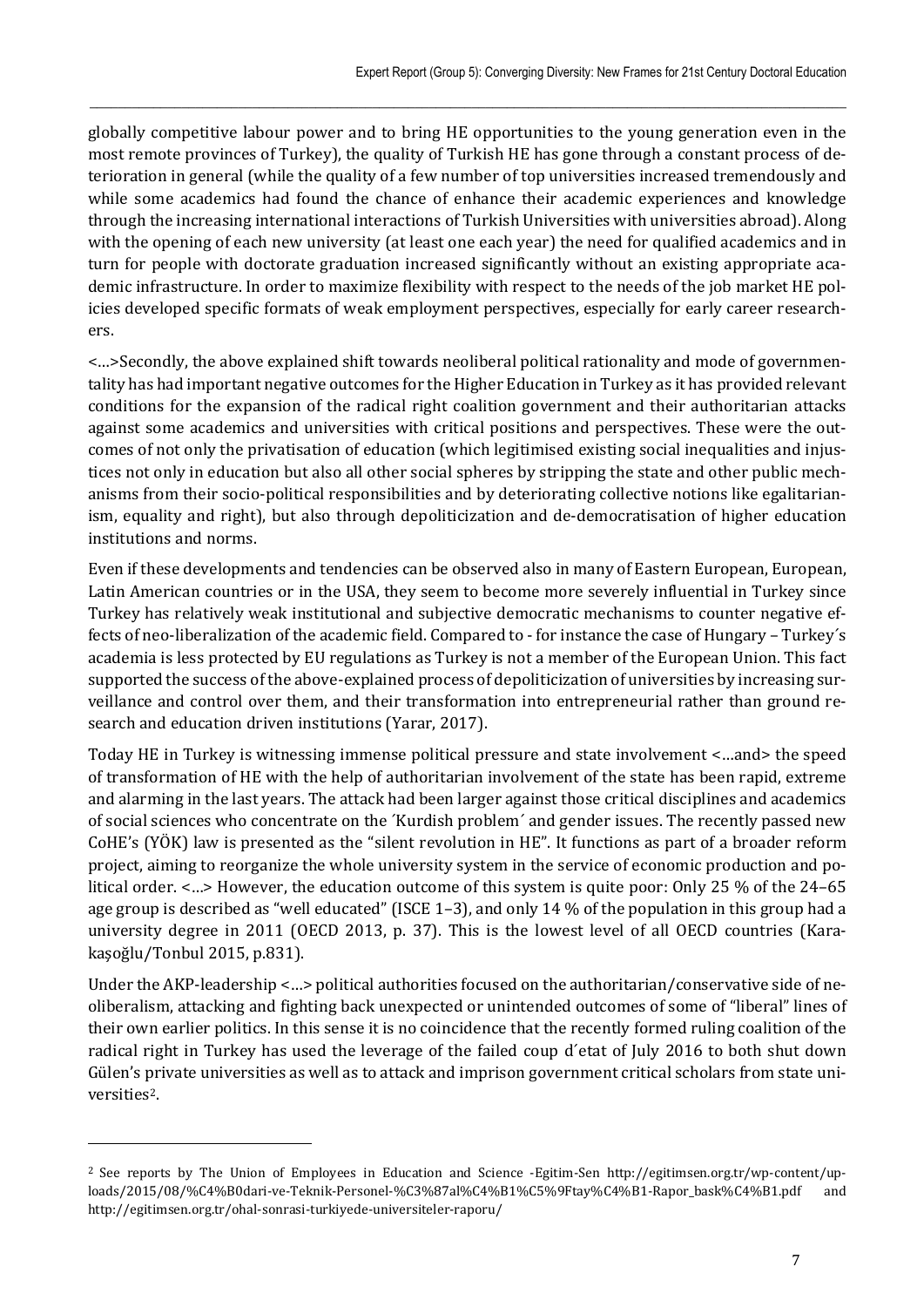In the past three years, many academics have faced criminal investigations, detentions, prosecutions, mass dismissal, expulsion and restrictions on travel by state institutions. As a showcase for state persecution of critical intellectuals, the events after the publication of the "Academics for Peace" petition in January 2016 should be mentioned. For the reason of "having supported terroristic groups" 1,128 of the signatories were placed under investigation<sup>3</sup>. Some of them were targeted with administrative, civil and criminal investigations, dismissals and expulsions, arrests and detentions. The situation worsened dramatically after the failed coup attempt and following the government's declaration of a State of Emergency in July 2016, with today more than 7,500 higher education personnel targeted directly, and over 60,000 higher education scholars, administrators and students materially affected by government and institutional actions. On the 23rd of July 2016, two days after the declaration of the State of Emergency, the state ordered 15 universities closed, displacing some 56,000 students and leaving 2,808 academic personnel unemployed. Since then, the state has issued seven separate decrees ordering the dismissals of higher education personnel and expulsions of students. To date, these actions have rendered jobless some 8,039 academic personnel, as well as 1,193 administrative personnel. 1,035 detentions or warrants issued for higher education personnel, with 776 higher education personnel and students physically detained (whether or not a warrant was involved)4.

 $\_$  , and the state of the state of the state of the state of the state of the state of the state of the state of the state of the state of the state of the state of the state of the state of the state of the state of the

# Impacts of Recent Changes in Higher Education on Doctorate Programs and Doctorate Studies in Turkey

Of course, all what has been said by now has impacts on the doctorate system in Turkey, both directly and indirectly. <…> While the quality of education in securely sponsored and internationally well connected private (or foundation) universities5 has improved and only a limited number of students are provided with the opportunity to receive a higher standard of education, in most of the state universities government educational policies generally lead to lower the academic quality. This is especially true for the newly established universities situated in the periphery (so called ´rural universities´). The Union of Employees in Education and Science (Egitim-Sen) recently criticized this, presenting current figures on rising tuition fees at private/foundation universities, some of them reaching up to 30 percent increase in only one year.6

<…> As a result of the increasing political pressure on universities, academic censorship and self-censorship (instead of free thinking, researching and teaching) has a massive impact on the academic climate <…> culminating in doctoral projects. <It> has shown its impact on a general tendency to act more in terms of individual interests and not to attract political suspicion. It is also true that under the radical attacks of the government, many academics have lost their jobs which had hardly hit many doctorate programs of various universities.

However, on the other hand, it is also known that the government is continuing with its policy of expanding HE all over Turkey through highly centralised means of establishing universities. For that reason the demand for qualified academic staff is steadly increasing. This then affects the development of graduate programs less in terms of quality more in terms of quantity. According to the statistics given for

 $\overline{a}$ 

<sup>3</sup> See BAK's report https://barisicinakademisyenler.net/English.

<sup>4</sup> See reports by The Union of Employees in Education and Science -Egitim-Sen http://egitimsen.org.tr/wp-content/uploads/2015/08/%C4%B0dari-ve-Teknik-Personel-%C3%87al%C4%B1%C5%9Ftay%C4%B1-Rapor\_bask%C4%B1.pdf and http://egitimsen.org.tr/ohal-sonrasi-turkiyede-universiteler-raporu/

<sup>5</sup> Some of these private universities are positioned under the 10 academically best performing universities according to University Ranking by Academic Performance/URAP.+

<sup>6</sup> Cf. Yarkin Sun: "30% increase in Private Universities Tuition Fees" in the daily newspaper Cumhuriyet from 4th August 2019, p.6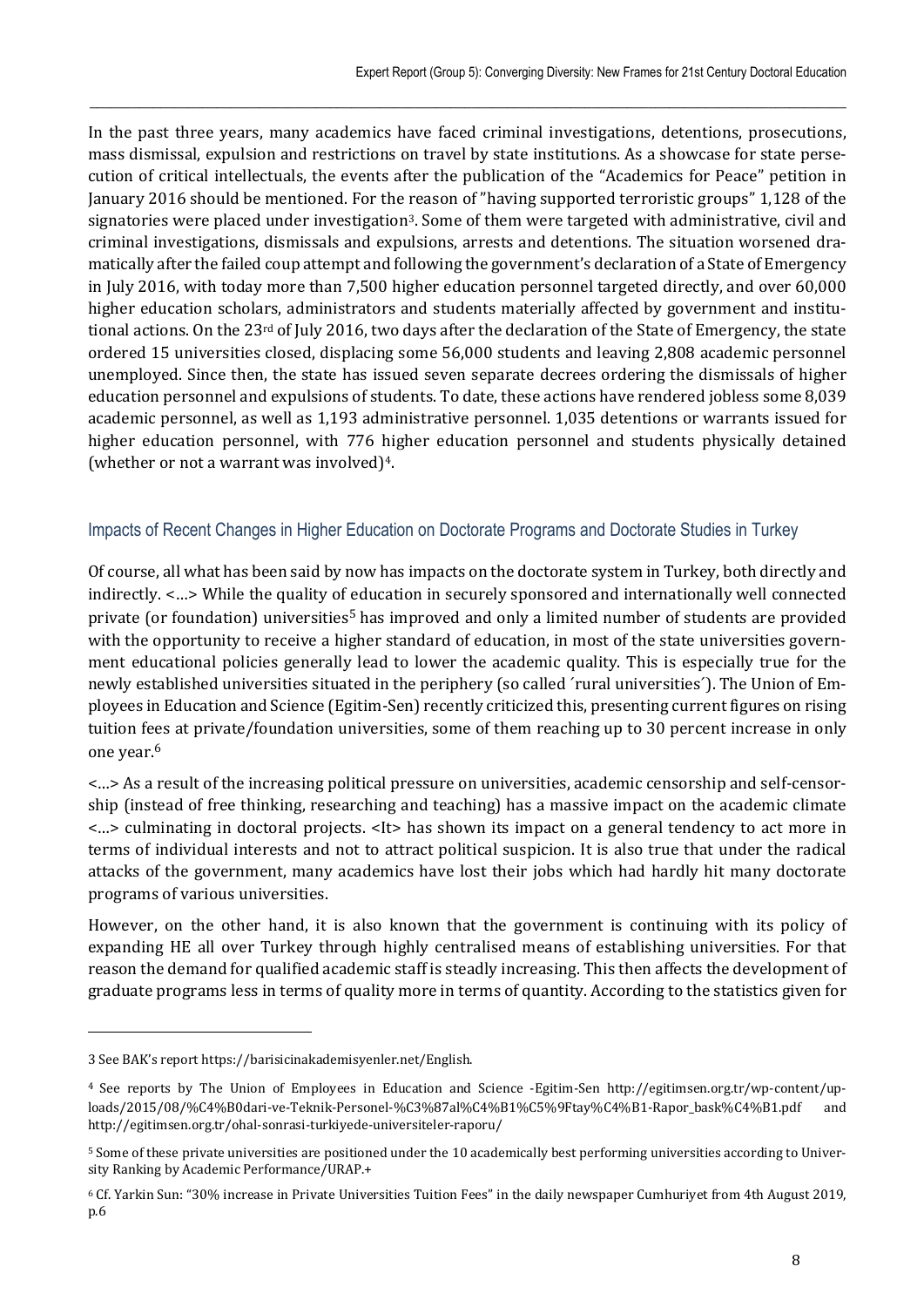the 2016-2017 academic year of education, the number of universities was then 183 in Turkey. Despite a stagnation in 2017-2018, the increase continues. Today (2019) the number of universities reached up to 207. This situation enlarges the need for qualified personel with PhD degrees. <...> However a continous increase in the number of doctoral students registered in PhD programs (2018: 5295 total, 4827 in State Universities) is not mirrored by an increase of qualified PhD-Programs. <Also> the rate of enrollment in doctoral education is generally higher among men than among women, with class and regional divides playing a substantial role.

 $\_$  , and the state of the state of the state of the state of the state of the state of the state of the state of the state of the state of the state of the state of the state of the state of the state of the state of the

Many of the above findings and assumptions are underlined by an evaluation of the "Summer school on Women and Gender Studies in Turkey" (July 1-5, 2019) held at the University of Bremen. The format was attended by 11 graduate students (8 of whom were PhD students) from Turkey, who were asked to anonymously fill in a semi-structured questionnaire. Taking into consideration the limits of this small qualitative exploration both in terms of the subject (Women and Gender Studies) and in terms of numbers of attendances (11 female identifying students) the outcome can be summed up in the following points:

- 1. The students stated that finding a qualified program and supervisors for their specific research interests on Women and Gender Studies nowadays is quite difficult (they assumed this is presently more the case than in the past, as many of the subject experts among their supervisors with international reputation have left the country).
- 2. The students observe a stigmatization of their certain topics in more ´conservative´ disciplines like economy, law etc. Dealing with Women and Gender Studies seems to endanger the scientific career of early career researchers, as it is not broadly accepted as a valuable research issue and theoretical approach (both in a political and economic sense). Finding interdisciplinary programs (as an approach specific to Woman and Gender Studies) is also not easy.
- 3. As supervisors of some students have been dismissed or had to take their leave of university due to recent political pressures over universities, some PhD-Students now miss a qualified process of supervision and counselling of their thesis. Professors who are not familiar with the subject have been ordered to supervise the PhD thesis. As they are not interested in the issue, they don´t spent much time to supervise the candidates or help them in their career. The appointment process for supervisors to PhD students at some Turkish universities is a top down one where deans or PhD counsels of the departments decide on the supervisor. Thus, the matching process is not part of a mutual negotiation process between the PhD student and a potential supervisor. However, in some cases, there were students who had control and power over their PhD studies in terms of choosing the title and content of their thesis or their supervisors and thesis juries. But there were also cases in which the students didn´t have any possibility to influence these processes at all according to their interests.
- 4. The quality of supervision was evaluated by many of the summer school attendees as quite low due to the high work overload of their supervisors. Students sometimes feel abused by being asked to adjust themselves and their meetings to the needs of the supervisor who is incapable of balancing work-life distinction due to overloaded work hours. ("She/he calls me to meet at her/his home, where I am waiting for the time to discuss my thesis while she/he is looking after the children")
- 5. Some of the students have faced stigmatization and exclusion due to their government critical political positions ("If you are politically active, critical against the government you will have problems to be appointed to assistant positions, to get tenured positions").
- 6. The hierarchies in general are very high in the relationship between professors and PhD-Student, this is especially the case in more traditionally oriented universities and newly established provincial universities, less in well-established universities in big cities and some foundation universities known for their more liberal atmosphere. Showing respect to the professors is understood in a traditional way of expecting to accept the advice of the supervisor without discussion or critical reflection. This hinders an open discussion on controversial issues.
- 7. All students underlined in the interviews financial problems they face. The financial burden of PhD studies in general is put on the shoulders of students who have to rely partly or totally to either sponsoring granted by their parents or partners. Many of them have to work to make their being. A state system that would grant PhD students access to financial support according to transparent criteria is missing. Transparency is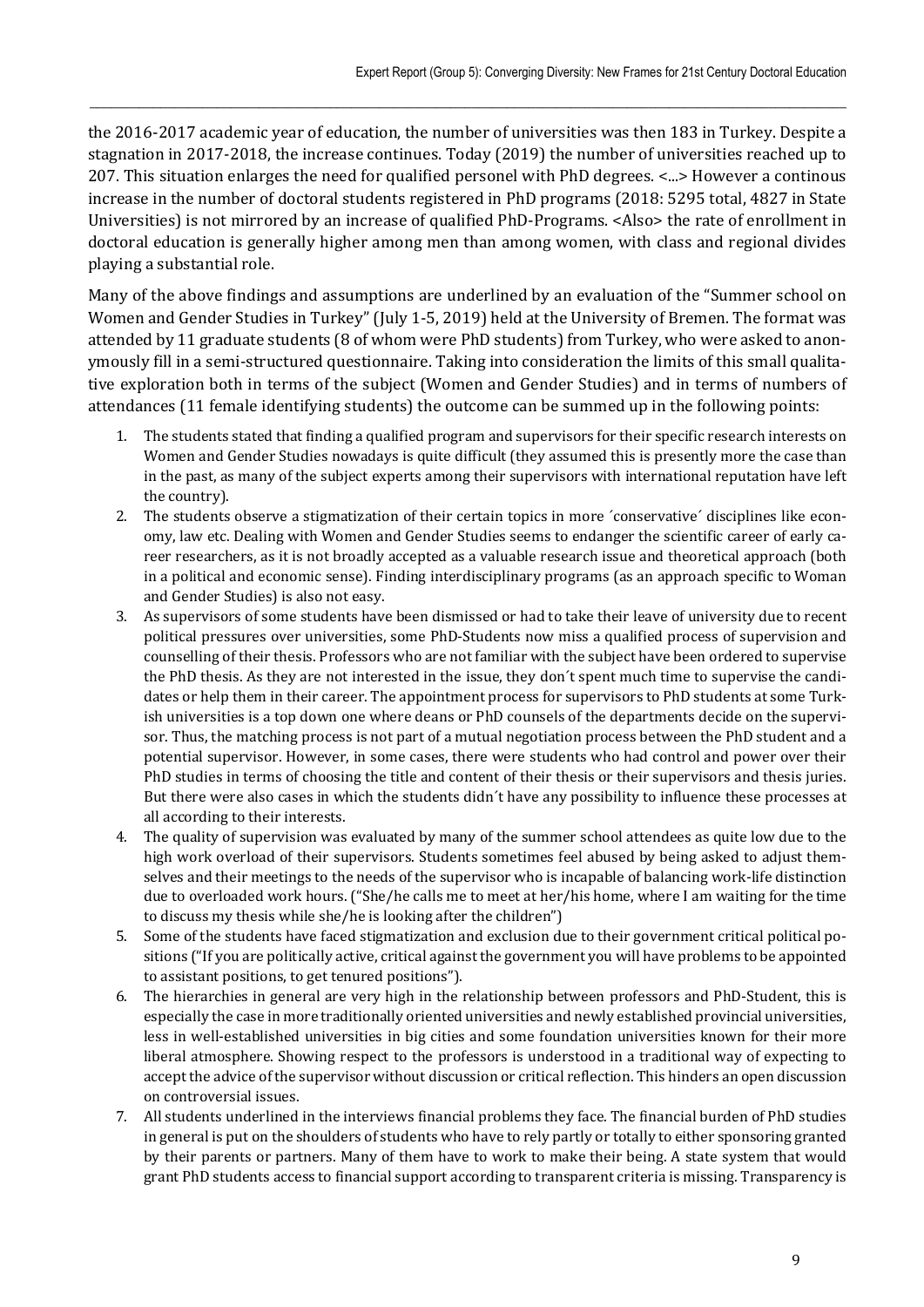missing as to the parameters and categories that are basis for decisions on granting a fellowship or a stipend by the respective state institutions like TÜBITAK or YÖK.

8. There seems to be also little support for PhD students by universities for funding the students´ attending of (international) conferences and programs.

 $\_$  , and the state of the state of the state of the state of the state of the state of the state of the state of the state of the state of the state of the state of the state of the state of the state of the state of the

# **Topic 2: Towards transcultural doctoral education**

#### **by Catherine Manathunga**

#### Decolonising doctoral education

Doctoral education, like most forms of higher education globally, remains dominated by Eurocentric, Northern or Western knowledge systems (Chen, 2010; Connell, 2007 & 2019; de Sousa Santos, 2014 & 2018). These international trends began with the European Enlightenment and the concurrent colonisation of much of Africa, the Middle East, Asia, the Americas and Australasia. As Said (1994) convincingly argues, while encounters with difference have always occurred in human history, what was new about Orientalism or Enlightenment knowledge about the Other was that it was a systematised, formal and institutionalised method for interpreting difference in order to achieve ideological and cultural domination and control. This period of colonisation wiped out or diminished the significance of ancient systems of higher learning evident in most of the world's civilisations including, among others, Confucian, Hindu, Buddhist, Islamic, Ethiopian, Aztec, Incan and Japanese institutions of higher learning. This also includes Indigenous institutions of higher learning around the globe such as the Whare-wānanga of the Māori people in Aotearoa New Zealand (Whatahoro, 2011). As Lulat (2005) argues, while these ancient systems of higher learning do not completely replicate modern universities, they were certainly designed to fulfil some of the functions of higher education. The Al-Azhar University in Cairo (Egypt), which was established in 970 C.E. and continues into the present, is regarded as the oldest continually operating university in the world (Assié-Lumumba, 2006).

While it is difficult to trace the moment in history when doctoral degrees or their ancient equivalents were first introduced around the globe, there is certainly evidence of the awarding of doctoral degrees in Confucian-heritage countries such as China and Vietnam as a result of the highest level of palace examinations (*tien‐shih*) which were presided over by the emperor (at least in theory) (Reagan, 2000).

In contemporary times, the forces of globalisation, neoliberalism and managerialism have only served to reinscribe Northern or Eurocentric knowledge hierarchies. The competition for global rankings, the dominance of the English language in global academic publishing, the unequal distribution of research funding, resources and personnel (Connell, 2019) have the effect of further entrenching what de Sousa Santos (2014, p.92) provocatively calls 'epistemicide'. De Sousa Santos (2014, p. 92) defines epistemicide as 'the murder of knowledge' and argues that 'unequal exchanges among cultures have always implied the death of the knowledge of the subordinated culture'. So too, Taiwanese scholar, Chen (2010), focusing on Asia, argues that Intertwined processes of imperialism, colonisation and the cold war have continued to form contemporary knowledge production in Asia.

In order to achieve justice against epistemicide, de Sousa Santos (2014) advocates creating space for the epistemologies of the South. He argues that the epistemologies of the South are founded upon two key principles – the idea of ecologies of knowledges and of intercultural translations (de Sousa Santos, 2014). The concept of ecologies of knowledge challenges the current monocultural focus on (Northern) scientific knowledge by instead locating scientific knowledge within a broader ecology of knowledge systems (de Sousa Santos, 2014). In such an ecology, *all* knowledge systems are accorded 'equality of opportunity' to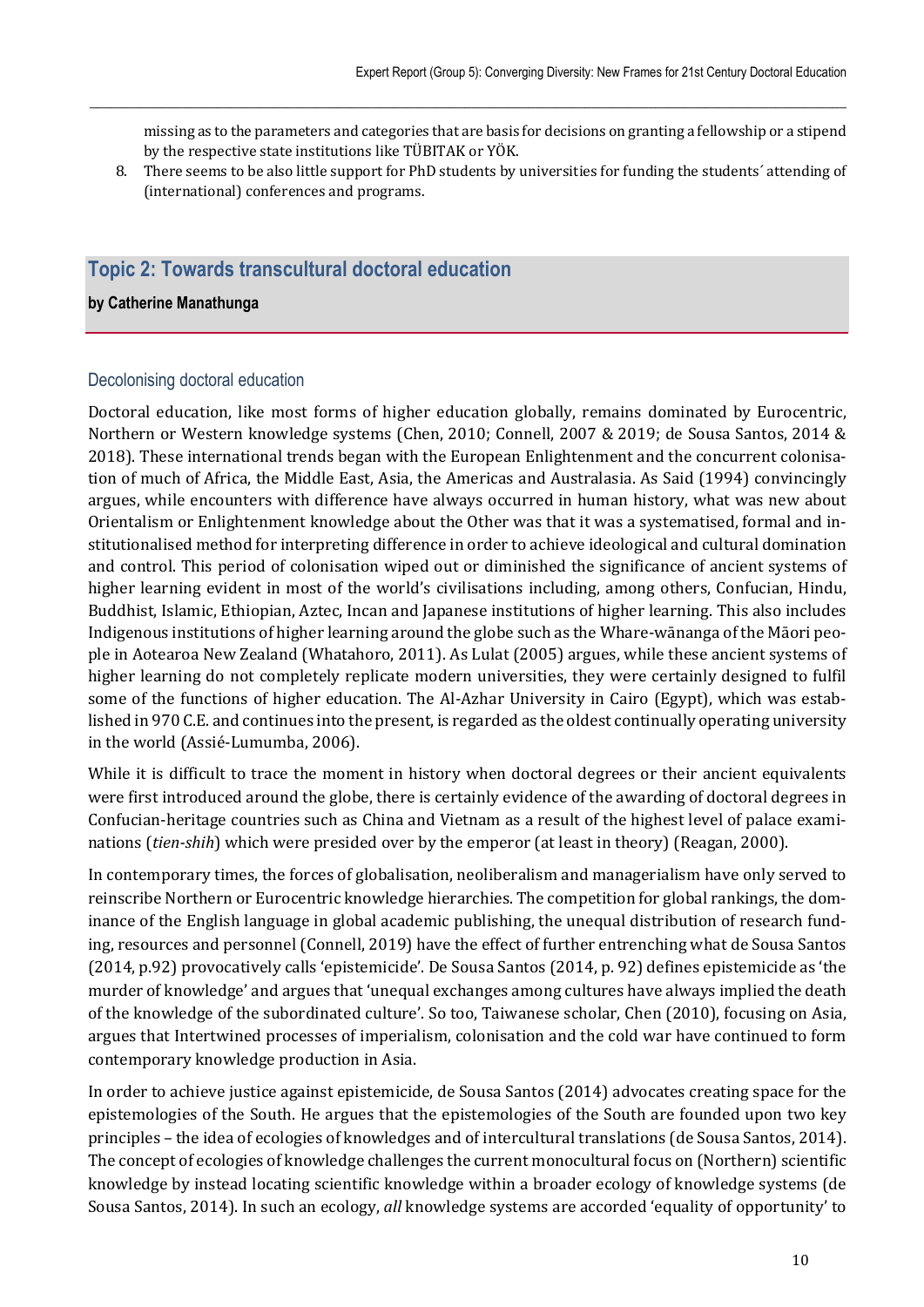'maximise their respective contributions towards building … a more just and democratic society as well as one more balanced in its relations with nature' (de Sousa Santos, 2014, p. 190). Such knowledge systems would be used in dialogue with each other. This approach to knowledge also accepts the partiality and incompleteness of each knowledge system and the ways in which the complexity of the world's environmental and social problems requires interaction between all knowledge systems to create innovative new research strategies.

 $\_$  , and the state of the state of the state of the state of the state of the state of the state of the state of the state of the state of the state of the state of the state of the state of the state of the state of the

De Sousa Santos (2014, p. 206) argues that this ecology of knowledges approach could be considered a 'prudent knowledge' which is constructed through 'constant questions and incomplete answers'. He develops the following list of orientations that make up such a prudent approach to knowledge:

- 1. There is no global social justice without global cognitive justice. The struggle for cognitive justice will not be successful if it depends exclusively on a more equitable distribution of scientific knowledge
- 2. The crises and disasters caused by the imprudent and exclusivist uses of science are far more serious than acknowledged by the dominant scientific epistemology
- 3. There is no kind of social knowledge that is not known by some social group toward a particular social objective. All knowledges sustain practices and constitute subjects
- 4. All knowledges have internal and external limits
- 5. The ecology of knowledges is constructivist as concerns representation and realist as concerns intervention
- 6. The ecology of knowledge focuses on the relations among knowledges, on the hierarchies and powers emerging among them
- 7. The ecology of knowledge is ruled by the principle of precaution
- 8. Knowledge diversity is not limited to the content and kind of its privileged intervention in social reality. It includes as well the ways in which it is formulated, expressed and communicated.
- 9. The issue of incommensurability is not relevant only when the knowledges in question come from distinct cultures; it is an issue as well within the same culture
- 10. The ecology of knowledges aims to be a learned struggle against ignorant ignorance
- 11. The history of the relation among different knowledges is central to the ecology of knowledge
- 12. The ecology of knowledges aims to facilitate the constitution of individual and collective subjects combining sobriety in the analysis of facts with the intensification of the will against oppression
- 13. The ecology of knowledges signals the passage from a politics of movements to a politics of intermovements (de Sousa Santos, 2014, pp. 207-210).

De Sousa Santos (2014, p. 212) defines intercultural translation as

Searching for isomorphic concerns and underlying assumptions among cultures, identifying differences and similarities, and developing, whenever appropriate, new hybrid forms of cultural understanding and intercommunication that may be useful in favouring interactions and strengthening alliances among social movements fighting … against capitalism, colonialism and patriarchy and for social justice, human dignity and human decency.

In the case of Asia, Chen (2010, p. 212) advocates that, instead of continuing to imagine the global North or Europe and the US as the centre of knowledge production, Asian scholars could begin to engage with 'the idea of Asia as an imaginary anchoring point'. In order to do this, Chen (2010, p. 212) suggests that Asian countries would look to each other, and to other 'Southern' places, as key 'points of reference'. He calls this a process of process of 'deimperialisation'.

Doctoral education is the educational site where new researchers learn to engage in the research practices, discourses and debates of their discipline or interdisciplines. As a result, it is a crucial point of entry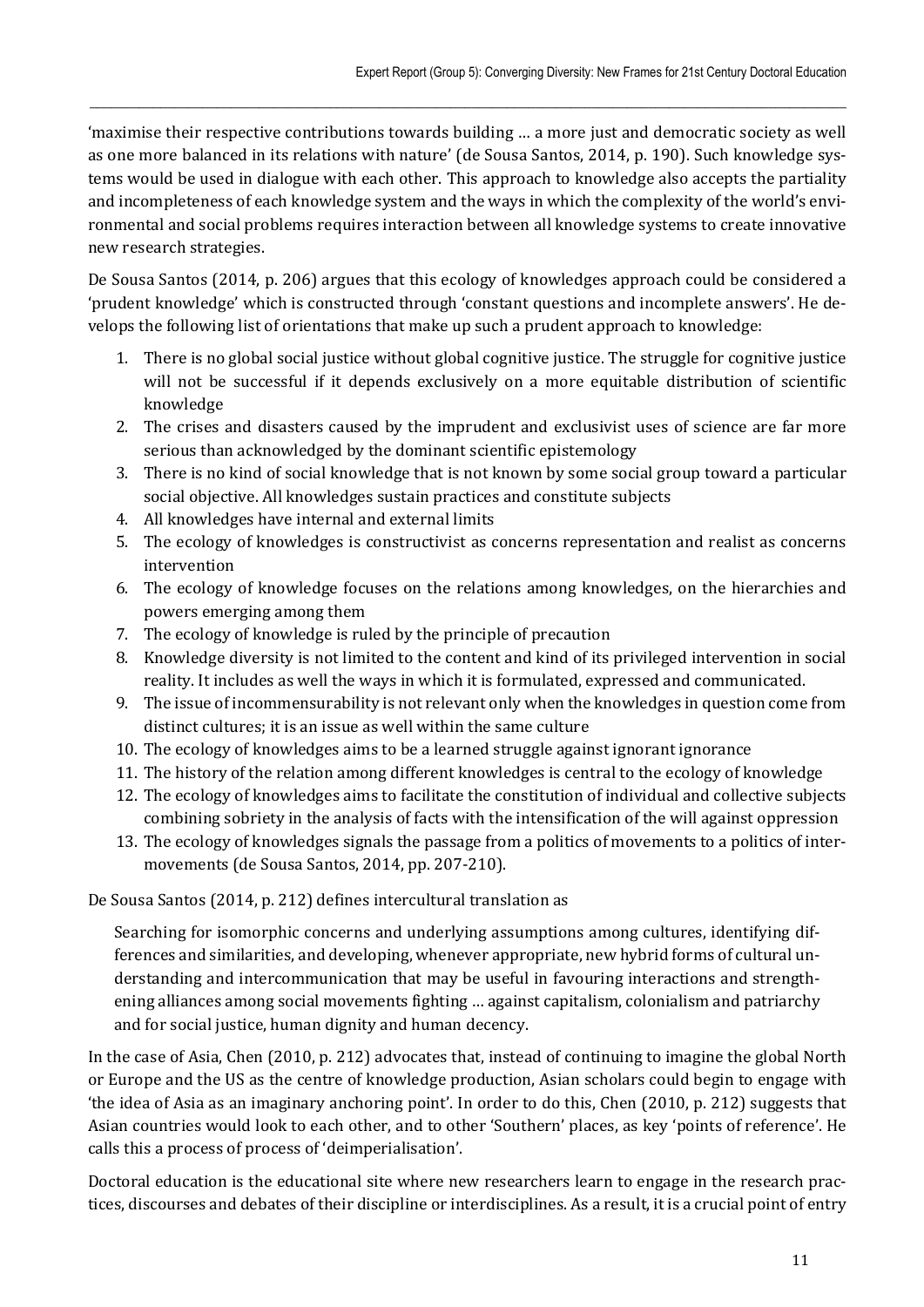into knowledge production and the world of research. At present, despite some examples of what de Sousa Santos (2018) calls 'cognitive justice' where there is a valuing of Southern, transcultural and Indigenous knowledges, doctoral education in many disciplines remains dominated by Northern knowledge systems. As a result, there is a great deal of work to be done to genuinely decolonise doctoral education.

 $\_$  , and the state of the state of the state of the state of the state of the state of the state of the state of the state of the state of the state of the state of the state of the state of the state of the state of the

### Valuing transcultural and Indigenous knowledge systems

One of the most important ways to decolonize doctoral education is to ensure that the university recognizes and values transcultural and Indigenous knowledge systems or, as Reagan (2004) classifies them 'non-Western epistemologies' and brings them into dialogue with Northern/Western scientific knowledges in the type of ecological approach de Sousa Santos (2014) suggests. This involves reconstructing and continuing to extend Southern, Eastern, African, Latin and South American, Middle Eastern and Indigenous cultural histories, languages, knowledge systems and theories. In my work I have called this 'both-ways transculturation' (Manathunga, 2014, p. 61). This involves learning *from* our culturally diverse co-researchers, doctoral candidates and students and learning from the theorists from their Southern contexts and regions. It would also involve a both-ways transculturation where Southern and Northern theory are brought into dialogue in research and doctoral education and where Northern theorists (including ourselves and our Western students) engage respectfully with Southern knowledges (Manathunga, 2014). It would also involve seeking to go beyond simplistic dualities and cultural essentialism, as the work of Nakata (2006, p. 9) does on the 'cultural interface' and Hountondji (1996), Nyamnjoh (2016), Garuba (2010) and Busia (2006) does on African diversity (Manathunga, 2018). Finally, we would need to engage in respectful and rigorous critique of Southern Knowledge and Theory (Hountondji, 1996; Nakata, 2007). My transcultural research team including Ngugi/Wakka Wakka senior Aboriginal woman, Professor Tracey Bunda; Chinese woman, Dr Qi Jing; Punjabi-Australian man, Professor Michael Singh and myself, Irish-Australian woman, have argued that transcultural and Indigenous doctoral candidates are in an ideal position to mobilise their theoretic-linguistic knowledge in order to contribute to the decolonisation of transnational education (Singh, Manathunga, Bunda and Qi, 2016; Bunda, Manathunga, Qi and Singh, 2017).

# 'Southern theory' as a resource

'Southern' theories about education, geography, history and epistemology (including postcolonial/decolonial, Indigenous, feminist, social and cultural geography theories) act as a valuable resource guiding our attempts to decolonise doctoral education and value transcultural and Indigenous knowledge systems. In particular, they challenge assumptions about the universality, timelessness and un-locatedness of Northern knowledge. Given that the construction of significant and original knowledge is the central focus of doctoral education, these Southern theories have a great deal to teach us about how we might create space for Southern, transcultural and Indigenous knowledge systems to be valued and respected in the Academy (Manathunga, 2014).

If we are to wrestle effectively with the serious global problems facing our world, then we need to draw together the vast array of knowledge systems that all of our cultures have produced (Manathunga, 2014) and engage in an ecology of knowledges and intercultural translation as de Sousa Santos suggests (2014).

The key theorists that I have drawn upon to understand Southern theory and make a case for decolonising doctoral education (see discussion above) include:

- Raewyn Connell (2007; 2019)
- Boaventura de Sousa Santos (2014; 2018)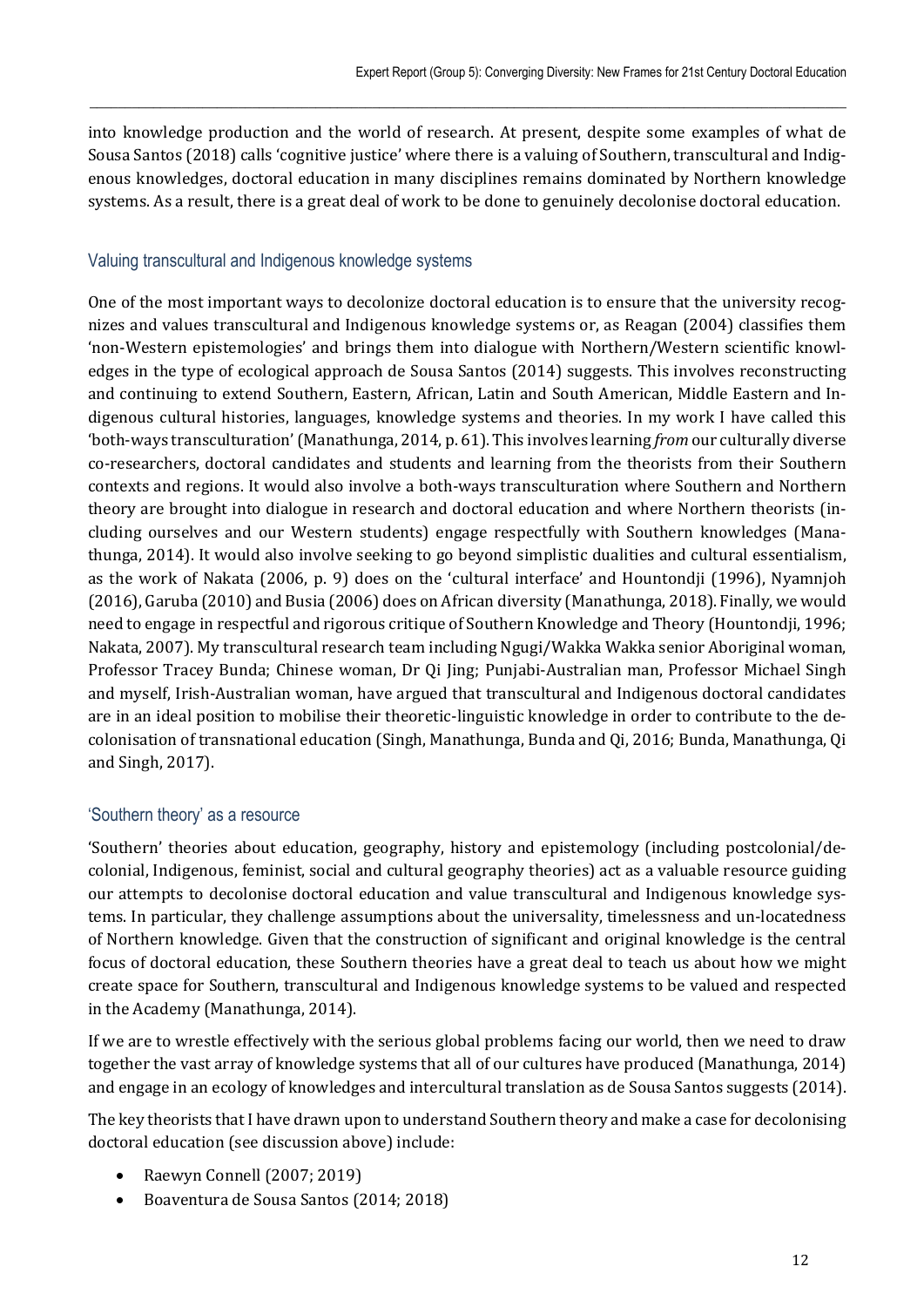# • Kuan-Hsing Chen (2010).

These theorists have built upon decades of work in postcolonial theory (eg. Chakrabarty, 2007; Bhabha, 2004 and others) and decolonial theory (eg. Smith, 1999; Maldonado-Torres, 2011 and others). There is also a growing body of postcolonial, Indigenous and feminist science research that challenges the dominant premises of Northern science (eg. Harding, 2011; Sillitoe, 2007).

 $\_$  , and the state of the state of the state of the state of the state of the state of the state of the state of the state of the state of the state of the state of the state of the state of the state of the state of the

# Examples of Indigenous Doctoral Education

Around the globe, there is increasing evidence of excellent examples of generative and respectful Indigenous doctoral education. In this discussion paper, I will focus briefly on some of the literature from Aotearoa New Zealand, Australia and Bolivia. This is not a comprehensive summary but rather a taste of some of the issues being grappled with and some of the approaches that have been adopted. Many of these programs are explored in more detail in Manathunga (2014).

One of the countries that has introduced and maintained generative forms of Indigenous doctoral education is Aotearoa New Zealand. Māori and increasingly Pacific peoples' doctoral education has been a focal point for action in Aotearoa New Zealand. In particular, a Māori and Indigenous (MAI) Te Kupenga national program has been introduced, which conducts local, regional and national activities, conferences and events for Māori and Indigenous students. Specifically in the literature, Kidman (2007) laid some of the foundations of more recent explorations of supervising Māori candidates. She has argued that valuing and incorporating Māori tribal and cultural knowledge and practices in supervision was vital and that this should sit alongside a recognition that there are many 'tribal, cultural, social, economic and educational' differences between Māori candidates (Kidman, 2007: 167). Kidman (2007: 166) emphasises how Māori doctoral students are engaged in the dual challenge of not only 'finding their place' in the academy which continues to be dominated by Western or Pākehā (European New Zealander) knowledge practices, but also of simultaneously grappling with their own shifting sense of what it means to be Māori and to engage in 'their own changing cultural spaces'. Kidman (2007) also refers to Kaupapa Māori and other Indigenous paradigms that Māori students may choose to adopt in their research. Literally, kaupapa means ground rules (Smith and Reid, 2000). As Nepe (1991: 76) argued, Kaupapa Māori is the 'systematic organisation of beliefs, experiences, understandings and interpretations of the interactions of Māori people upon Māori people and Māori people upon their world'.

More recently, a Māori and Pākehā research team including Liz McKinley, Les Tumoana Williams, Kathie Irwin, Barbara Grant and Sue Middleton conducted a large study of Māori supervision. In an article written by the whole team, McKinley and others (2011) explore Māori ways of knowing and how some of these approaches to knowledge are in direct opposition to Western or Northern research practices. For example, they outline how a student grapples with a request from her Pākehā supervisor to 'unpack the stories' when this would have resulted in the breaking of tikanga (cultural protocols) (McKinley et al., 2011: 121). They capture the liminality or Third Space of 'working with(in) different knowledges, working with research advisors and researching as Māori with Māori' (McKinley et al., 2011: 116).

In another article, Grant and McKinley (2011: 377) demonstrate how history and locality in Aotearoa New Zealand 'colour' supervision pedagogies when Māori candidates and supervisors and when Māori candidates and Pākehā supervisors work together. Their research demonstrates the diversity among Māori candidates in terms of whether they are engaging in traditional Western academic research while acknowledging their ancestral lineages or deeply embedded in Māoritanga (Māori culture, practice and beliefs). In other work, Grant has also described how some Māori candidates use their research projects to reconnect with their Māori heritage and become Māori (Grant, 2010). In terms of Pākehā supervisors, they highlight the concerns they might have about their lack of knowledge of mātauranga Māori (Māori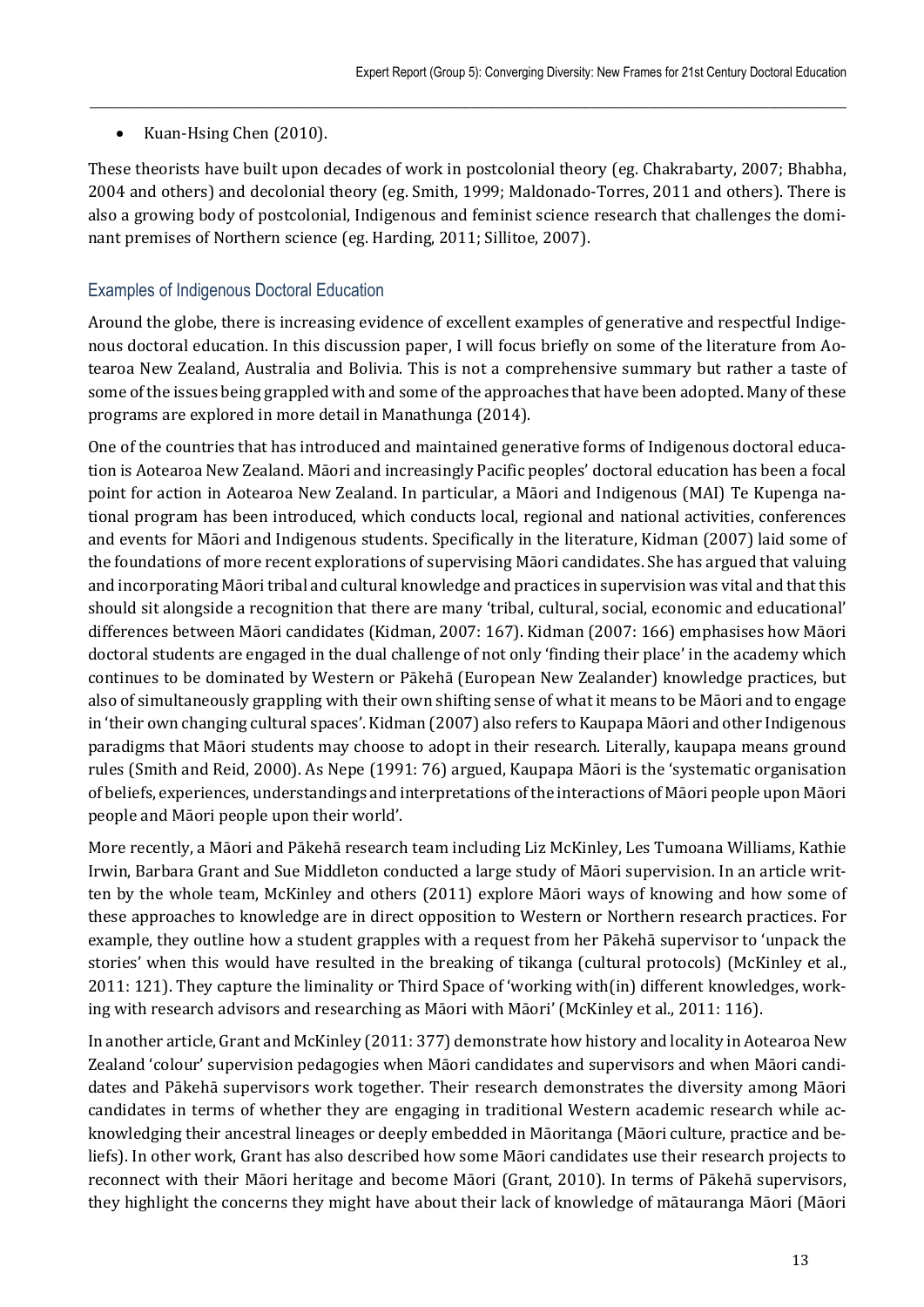education, knowledge and wisdom). Grant and McKinley (2011: 383 and 380) also discuss the 'settler grief and guilt' supervisors may experience as they engage with Aotearoa New Zealand history and recognise the ways they are 'part of the problem', becoming conscious of their own biases and assumptions. They also outline the significant roles played by supervisors external to the university. These include the candidates' kaumātua (male or female elder) who takes on a grandparent-type relationship with candidates, which is the primary pedagogical relationship in Māori culture, and the candidates' tūpuna (female or male ancestor), who provide spiritual guidance for the project.

 $\_$  , and the state of the state of the state of the state of the state of the state of the state of the state of the state of the state of the state of the state of the state of the state of the state of the state of the

Reflecting on her experiences as a Māori student, Hiha (2012: 144) evocatively described how she felt as though she was

Walking the edge of a sword with the Western world on one side and the Māori world on the other. I felt as though I was being pulled both ways and to stay on the sword I was in a tense state all the time … It was not until I was centred in my identity as *wholly* Māori, rather than staunchly Māori, that the sword disappeared and I walked my doctoral path without the fear of getting lost in the Western academe.

In many cases, other countries have sought to emulate some of the keys strategies that Aotearoa New Zealand has adopted. For example, Indigenous doctoral completions are now worth double the funding of other doctoral completions in the Australian Research Training Scheme. This represents the implementation of one of the key recommendations of the 2016 report of the Australian Council of Learned Academies Review (ACOLA), which was based upon the success of this initiative in Aotearoa New Zealand.

There is also a growing body of literature on supervising Aboriginal and Torres Strait Islander students in Australia. A number of personal reflections of Aboriginal doctoral graduates demonstrate the diversity of experiences and desires Indigenous candidates bring to supervision. For example, Behrendt (2001: 212) argued that she wanted a 'formal working relationship' with her supervisor so that she would 'meet deadlines and work hard' and receive 'intellectual guidance and rigour'. She was able to secure emotional support outside of the supervision relationship from her family and a number of Indigenous organisations. For other Indigenous Australian candidates, it was important that their supervisor developed a close personal relationship with them and their families (Laycock et al., 2009). For others like Budby (2001), there was the fear that doctoral studies would distance him from his own family and community. He also wrote about the difficulty of finding a supervisor he could trust (given the Western history of stealing, misinterpreting and abusing Aboriginal knowledge), who would understand that knowledge can be presented and disseminated in many different ways.

Ford (2012) also provided a reflection of her experiences as a Rak Mak Mak Marranunggu person from the Northern Territory in Australia completing her doctorate. Ford (2012) uses the term 'Tyikim', the word in her language for her people and for other Indigenous Australians, to describe Indigenous peoples. Ford (2012: 146) emphasises how she developed the following set of guiding principles for her research that she recommends to other Tyikim (Indigenous) doctoral candidates:

- valuing and sharing Tyikim knowledge: shared ownership of the project with their Tyikim community; following Tyikim knowledge protocols; doctoral candidate becomes a 'conduit to help transform Western research' (Ford, 2012: 148); reciprocity between Western and Tyikim knowledge paradigms
- addressing Tyikim community business and especially improving higher education outcomes for Tyikim students
- sharing Tyikim knowledge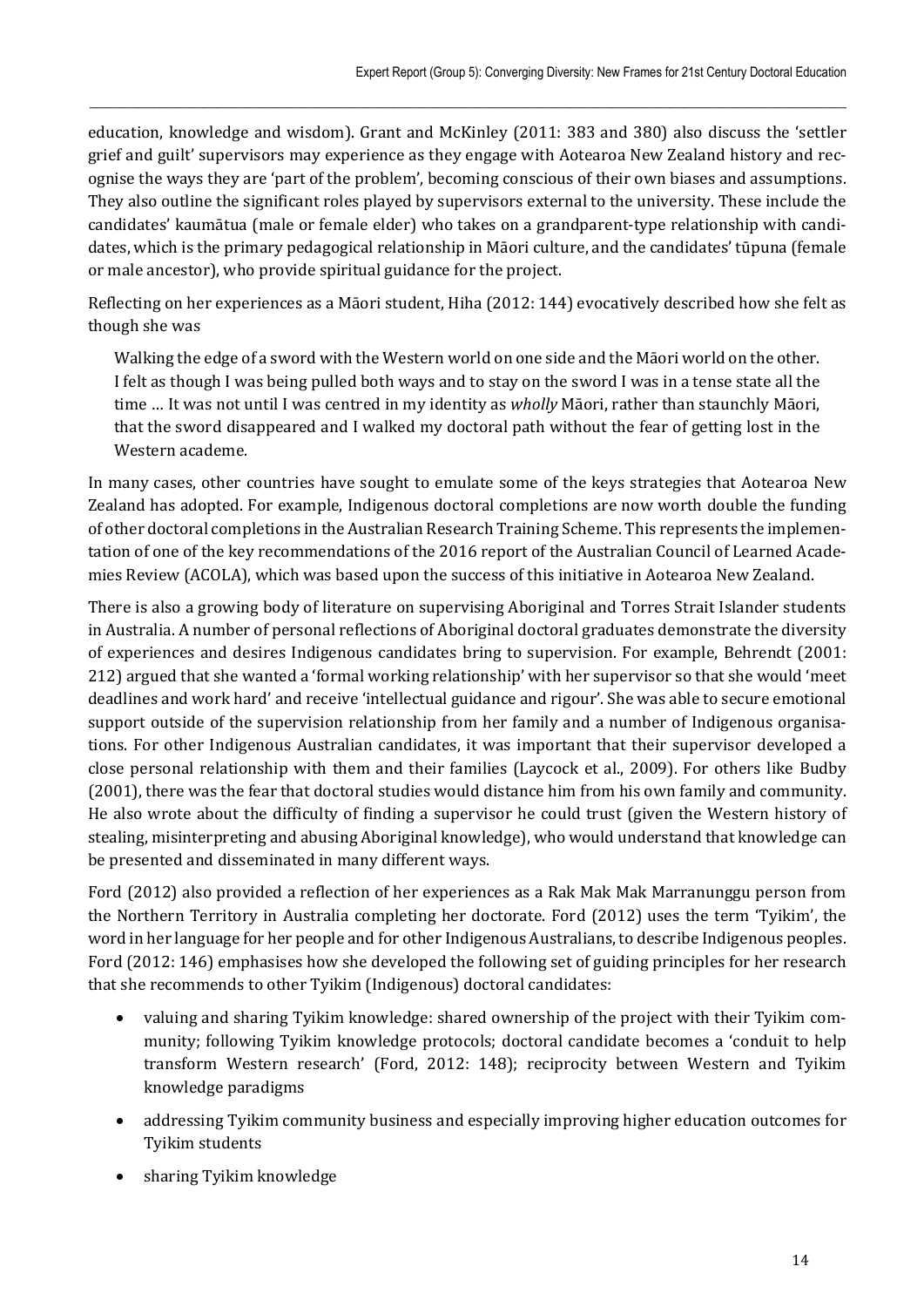recognising that relationships and connectedness are essential and fundamental to Tyikim people and candidates

 $\_$  , and the state of the state of the state of the state of the state of the state of the state of the state of the state of the state of the state of the state of the state of the state of the state of the state of the

- Adopting a Tyikim research methodology
- Influencing university research ethics and protocols on Tyikim research
- Prioritising Tyikim examiners (or reviewers) as Tyikim knowledge bearers.

Indeed, Ford (2012: 148) also incorporates an example of transculturation in her discussion of the ways in which 'reciprocity between an enactment of Tyikim knowledge and Western knowledge paradigms integrat[e] to create a new way of understanding and practicing significant knowledge creation'. The official university inclusion of senior elders from the community of Tyikim doctoral student in the supervision team is also important (Ford, 2012) (as was the case in Māori supervision) and confirms the university's respect for Tyikim knowledge.

Henry (2007), who was Ford's supervisor, with the Institute of Koorie<sup>i</sup> Education at Deakin University has also written about supervising Aboriginal doctoral candidates. They describe the ways in which the Indigenous student acts as the 'conduit through which Aboriginal knowledge flows' into the research project. This ensures that the supervisor becomes a 'facilitator of this process' and a learner rather than a teacher, which can be a 'risky business … [as] new ground is being tested through the student-academic partnership' (Henry, 2007: 156). Henry and his colleagues (2007: 157) emphasise the flexibility doctoral programs allow for Aboriginal candidates to delve deeper into their own knowledge systems, learn more about Western ways of knowing and 'develop new syntheses of Aboriginal and non-Aboriginal knowledges that have resonance and applicability in their own communities'.

Trudgett (2014) has developed a comprehensive and systematic framework of 'best practice' for supervising Aboriginal and Torres Strait Islander HDRs that builds upon her recent research and related studies. This framework identifies four categories of support Indigenous HDRs require: 'academic skills-based support from supervisors; personal reflection of supervisors; responsibilities of university and responsibilities of national bodies' (Trudgett, 2014, p. 1045). The academic skills-based support includes helping HDRs to publish; building confidence through a personalised approach; paying attention to academic rigour; ensuring HDRs gain access to the necessary research education; providing constructive criticism; scheduling regular meetings; providing thoughtful feedback and committing to the HDRs (Trudgett, 2014). The personal reflection of the supervisor involves prioritising the relationship with HDRs and developing rapport; acknowledging Indigenous HDRs as respected knowledge holders; reflecting on their own position of power; being flexible regarding family and community commitments; being culturally sensitive and respectful; acknowledging the importance of kinship; understanding the external pressures placed on Indigenous HDRs and acknowledging the impact of colonisation (Trudgett, 2014). Of course, all of this requires university management to allocate research educators with the necessary time for this important work. In addition, the responsibilities of the university management include being open to involving and paying community members in an advisory or co-supervisory role; being aware that Indigenous HDRs may have preferences in terms of the supervisor's gender and cultural background; providing experienced and appropriate supervisors; ensuring supervision is culturally appropriate; creating an environment where Indigenous HDRs can feel safe and comfortable and providing excellent resources to give HDRs the best opportunity for success. Finally, the responsibilities of national bodies include providing peer networking opportunities for Indigenous HDRs; publishing a handbook for Indigenous HDRs about doctoral processes and procedures; ensuring that all Indigenous HDRs have information about national initiatives designed to support (Trudgett, 2014).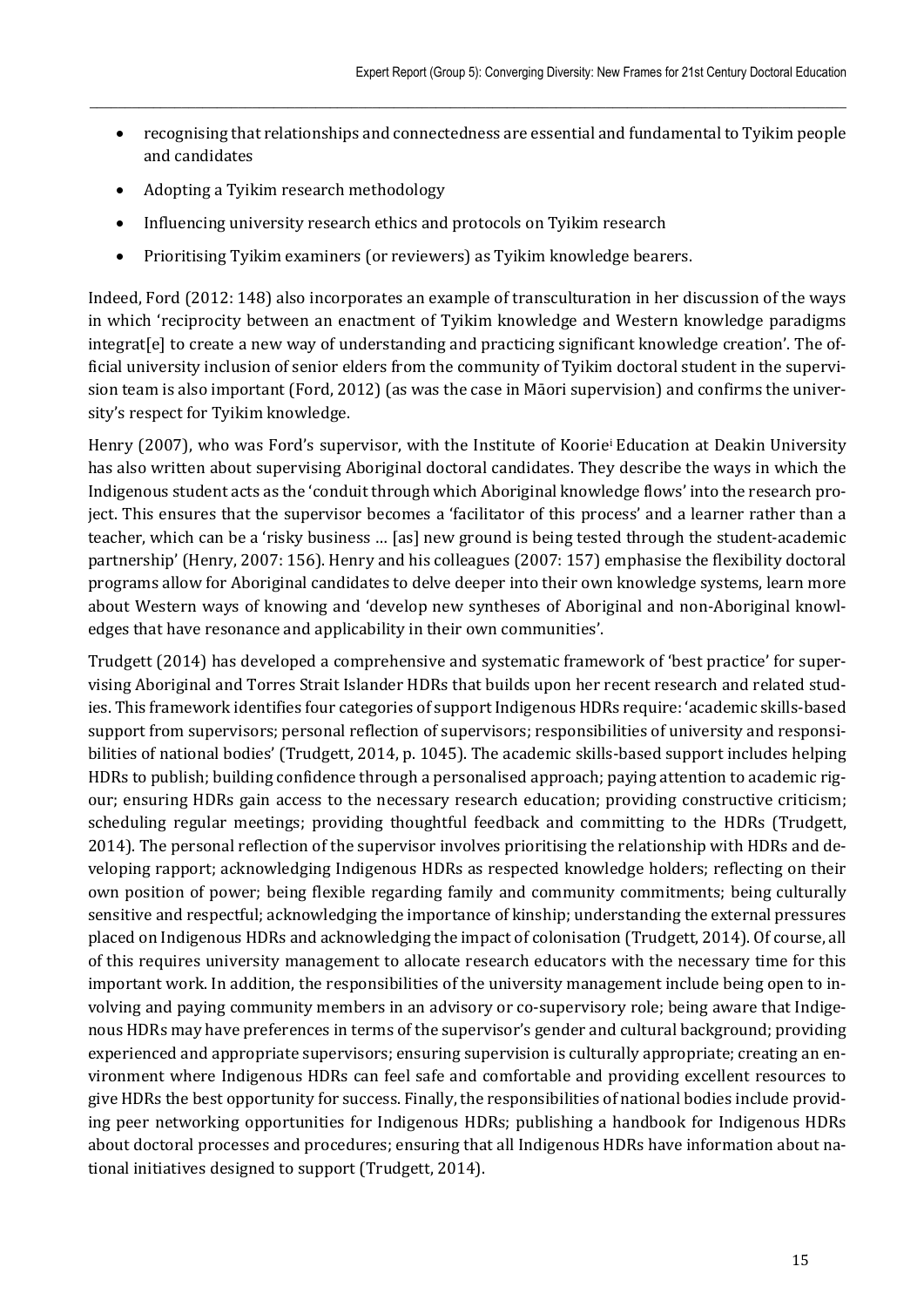Efforts to reconstruct and value Southern and Indigenous knowledge, theory and languages are also evident in this example from Bolivia. J. Fernando Galindo is a colleague who works at the Universidad Mayor de San Simón in Bolivia. He works on masters programs in intercultural bilingual education and sociolinguistics and on a doctoral program in sociocultural studies as part of the Intercultural Bilingual Education for Andean countries (PROEIB Andes). Most of the students in these programs are Indigenous students coming from Latin American Aboriginal nations. This was a joint initiative between universities, ministries of Education and organisations in Bolivia and Latin America (including Colombia, Chile, Ecuador, Peru and Argentina) and international cooperation agencies (http://www.proeibandes.org/). Across the life of the program Indigenous and non-Indigenous students from Argentina, Belize, Bolivia, Chile, Colombia, Costa Rica, Ecuador, Guatemala, Honduras, Mexico, Nicaragua, Panama, Paraguay, Peru and Venezuela have completed degrees in intercultural bilingual education. These programs respond to 'social demands for a culturally and linguistically relevant education in the contexts of cultural diversity in Latin America' (http://www.proeibandes.org/ ). Academics work closely with Indigenous organisations and communities to design and deliver the programs that are 'aimed at strengthening bilingual intercultural education and all other educational methods designed from, with and for Indigenous peoples in order to respond to growing … demands for … better education in the context of greater Indigenous political participation' (http://www.proeibandes.org/ ). Fernando has indicated that working in the program encourages academics and students to grapple with 'intercultural issues in the process of knowledge construction, negotiating different ontologies, epistemologies and methodological procedures' (Galindo, 3/10/18, correspondence to IDERN list).

 $\_$  , and the state of the state of the state of the state of the state of the state of the state of the state of the state of the state of the state of the state of the state of the state of the state of the state of the

# A global doctorate?

While it might be appealing at a systems level to have some uniformity across the world's doctoral programs, particularly in terms of common structures, I would suggest that maintaining and even enhancing the diversity of doctoral programs offered around the globe is more desirable. At present, for example, doctoral candidates can choose whether to engage in a structured coursework and dissertation program such as those offered in North America or to engage in independent research degree programs such as those originally modelled on the British and European approach. Given the strength of global neoliberal trends that seek conformity and homogenisation in higher education, it is important to protect heterogeneity in doctoral education and also to ensure that doctoral degrees respond to significant local as well as global issues and challenges.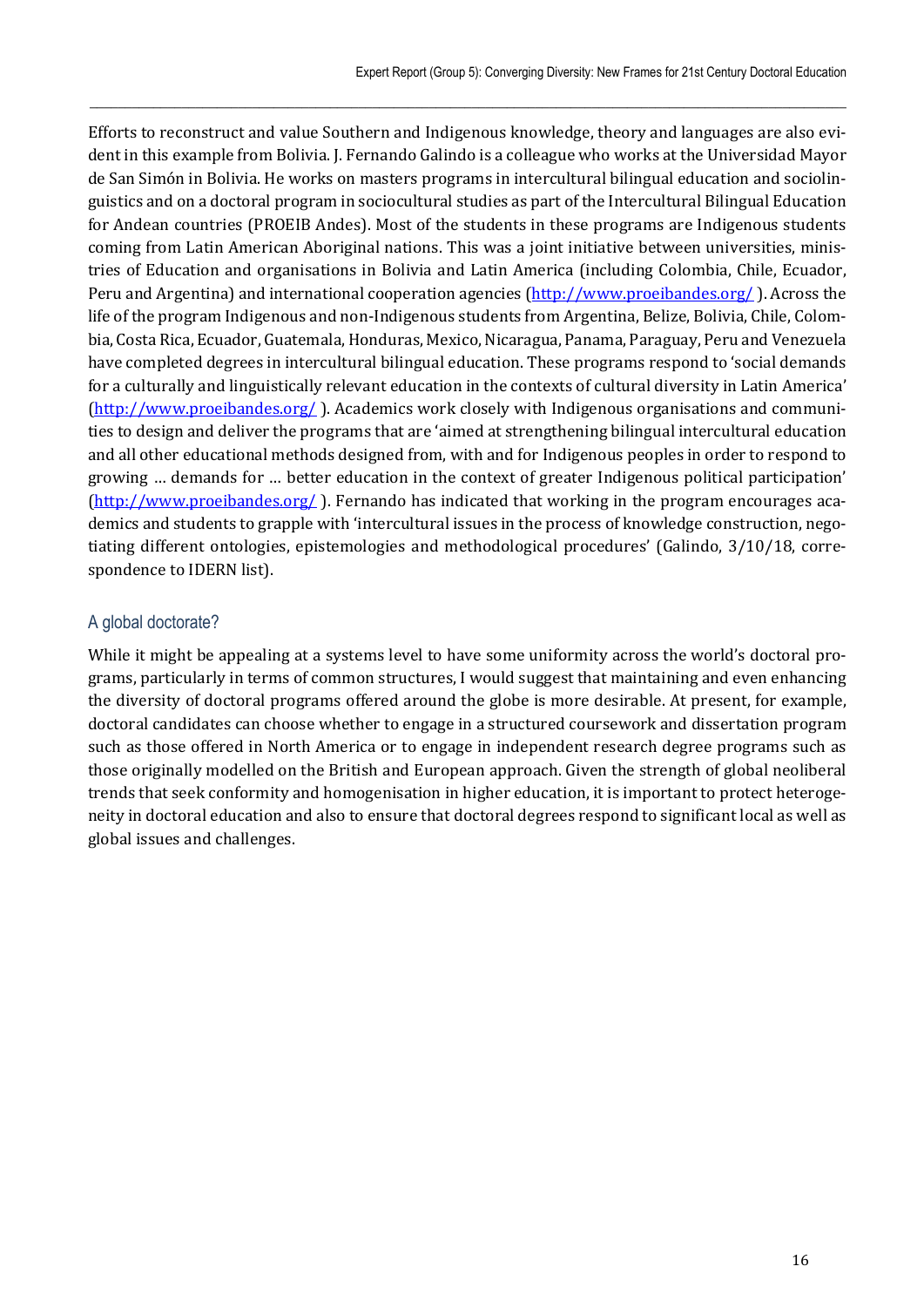# **"This is how hegemony works." - Expert interview with Mark Juergensmeyer**

**Interviewed by Christian Peters (excerpts)** 

**Christian Peters (CP):** Mark, in the light of the crisis scenarios we are confronted with every day, I would like to talk to you about the relationship of our societies with their academia and the effect this may have on doctoral education. <…> You do not have to be a pessimist to concede that in quite a number of places today science is contested, with respect to its institutional prerequisites and, more dramatically, in its role of producing evidence for socio-political discourses. I do find it profoundly disturbing that in real discussions – the ones with opposing views – you often hear a sentence like 'Well, this is your truth, fine, I have got mine.' <…>

 $\_$  , and the state of the state of the state of the state of the state of the state of the state of the state of the state of the state of the state of the state of the state of the state of the state of the state of the

**Mark Juergensmeyer (MJ):** …or as one reporter said when Kellyanne Conway was the Donald Trump spokesperson: 'She has an alternate truth access book' - and then reporters and you and I mean 'It's a lie!' You know, for quite some time now I've been considered an expert on terrorism. I am often invited to be on talk shows of various kinds and more than once I will start talking and soon the moderator interrupts me: 'Well, that's your opinion." Then they spout off their position, informed by Fox News or by a right-wing conservative talk show host.

**CP:** Did you develop strategies to return to expertise rather than talking about opinion?

**MJ:** I try to get my points across and often I will start with something like 'Studies show that XYZ', giving it the veracity of scientific investigation rather than simply saying 'This is the way I see it.' If it's just the way I see it, it's one opinion among many – however good the argument may be. In the very presentation, academics have to display their credentials, show the investigatory basis upon which any conclusions are made. It is not just their opinions conjured out of thin air. <…>

**CP:** I think that people who are in any kind of exchange do need a certain agreement and should share certain rules of discourse. However, what are those rules? How universal can they be? This brings me to the question on the hegemony of epistemic regimes. <…> When we talk about global doctoral education, do we do this in a normative sense, with the hope of bringing together what we think is invisibly connected anyway? And if so, how much of this 'global knowledge system' is post-colonial fiction and unhealthy homogenization? Shouldn't we rather be more diversityoriented?

**MJ:** I think there are two ways of looking at the global reach of Higher Education. One is to say that the last vestige of colonialism is in academia, where particularly in the Social Sciences and Humanities Western paradigms of analysis are implanted on the rest of the world. Everybody is supposed to adopt a certain model from the way in which analyze social data and personal relationships.

On the other hand, you can say that there is nothing more global than the very production of knowledge - at least in the contemporary way. It is fluid, always changing, it never stays the same. For instance, the way of looking at Political Science when I was a graduate student in the 60ies was vastly different from today, we thought in terms of the nation-state. <…> It was the high point of  $20<sup>th</sup>$  century nationalism and now, scarcely 50 years later, this enthusiasm seems both naive and untrue. We are experiencing new forms of imperial ambitions, and our precious secular democracies threaten to collapse into all sorts of populist, religious and ethnic reconfigurations of nationhood. I guess we should have seen that coming. But we didn't. We analyze the world differently now and I am no longer the political scientist from fifty years ago. I am working in Global Studies, and one of the reasons I am doing this is that I want to understand the new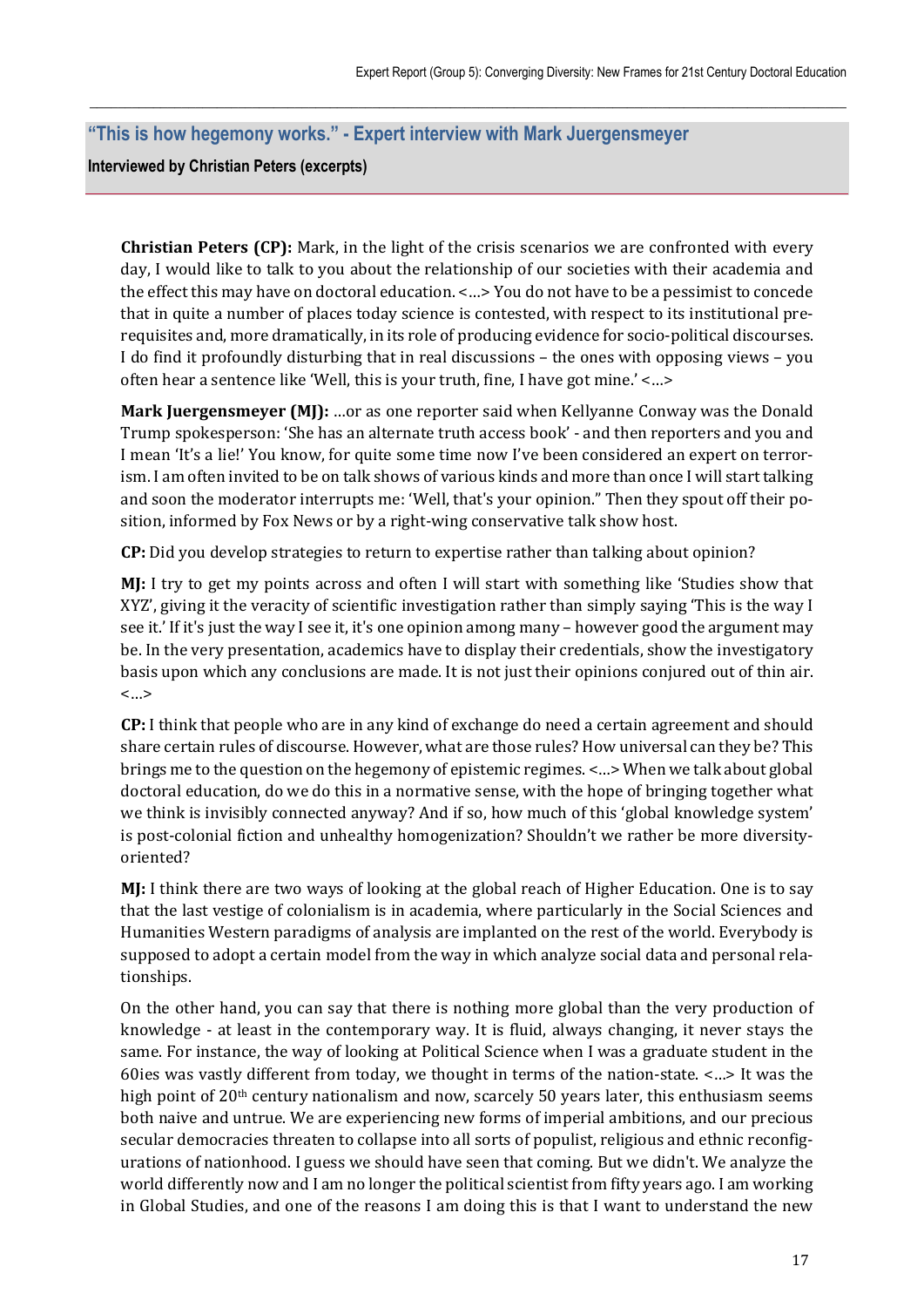ways of looking at the world. <…> So, which of these two ways of looking at the global reach of higher education is correct? Is it (1) the last vestige of colonialism or is it (2) the best example of globalization in terms of a real shared participation? <…>

 $\_$  , and the state of the state of the state of the state of the state of the state of the state of the state of the state of the state of the state of the state of the state of the state of the state of the state of the

There is an institutionalization of the premier relationship of Western scholarship throughout the world. In order to feel that they are legitimate, that they are academically respectable, a university in Bhubaneswar in India would think that they have to do this special kind of quantitative survey of Political Science and that they have to have to study Marx's theory and game theory, all produced in Yale and Harvard and in the other places. But luckily that's not always the case. <…>

**CP:** Something that always strikes me is the great challenge of ethnology: How should you translate an observation of something ultimately unfamiliar into a language that targets a wider, nonnative public? This is a situation where the relationship of Own and Other often turn into a drama. In your opinion, are there good strategies for doing this translation? Or is the sole idea of conversion already a colonial thought, as is making a specific regional knowledge adaptive to a world system of knowledge production? <…>

**MJ:** I think it is the social and cultural context that shape one's thinking about the relationship of institutions, particularly political ones. You would not teach Marx without understanding the industrial revolution. Political theory or political thought or ideas about politics are contextual, they are culturally delivered, culturally shaped and are related to the philosophic trends and flows within the media from which they come from. Then, on the other hand, there is this a drive towards scientific analysis of politics, based on survey research and quantitative data. I am very careful with handling an idea claiming that you can have universal knowledge, that you can build mathematical models providing answers to questions, which I find to be in an absurd position to take, because they're models to do what? The very creation of the modelling assumes a nature of society and a limited range of answers. The funny thing is: I cannot imagine anything that's more culturally contextual than the shaping of these mathematical models. They define what to ask, before you would ask questions that help you to ask *the right* questions. <…>

**CP:** If we consider how global doctoral research should be done today, we have to acknowledge the fact that there is an ambivalence between a homogenizing aspect - the world academic system, with its dominant paradigms - and the aspect of bringing things together, of letting them resonate in mutually enriching relationships. You can decide for one way or the other, but they are always in coexistence, with all the pitfalls and all the chances they have. <…>

Mark, please let me come to the central topic of this interview that connects what we have talked about so far: Do you think there is a need to decolonize doctoral education worldwide? And if so, how could that be reached? I just talked to a colleague of yours on the same question. He agreed on the need to decolonize and favored a pragmatic option. We have to diversify the people who are working in the field. But then, in real life, one must acknowledge the investment that migrating scholars have to make upon entering other academic systems: They leave their countries, adjust to the other's rules and cultures and then, some systems tend to get more exclusive, think of Denmark or Hungary. <…> Yes, there are cosmopolitan hot-spots all over the world, but hardly any local academic system has a deep and wide internationalization. <…> So, if there is a need to diversify, how would you want to work that out against these odds?

**MJ:** Earlier, we said that two things are going on - and both are true. We're somewhere in-between those. Yes, diversification is a good idea. <Consider…> professors in Bhubaneswar in India who see themselves determined to make their field respectable by following an American-European way of doing things. If you are caught in this asymmetry, you may be least able to escape as the dominant paradigm is the only resource known to you that gives respectability. This is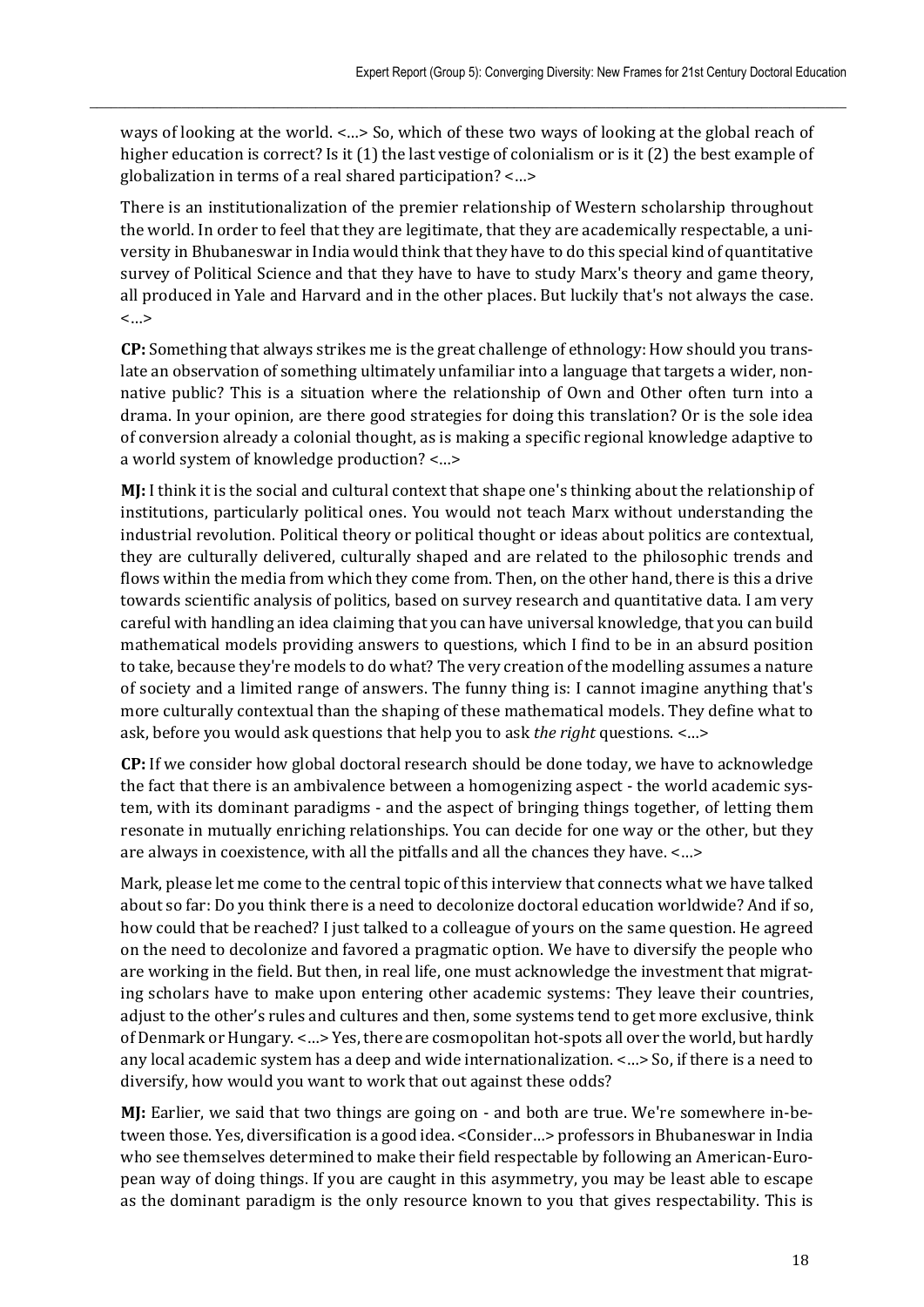Gramscian reality. This is how hegemony works. The Bhubaneswar professors learned this in their own graduate school and they are determined not to succumb to a native idea that might be considered unprofessional. They learn the professional rubric, they observe the attitude, the habitus. <…>

 $\_$  , and the state of the state of the state of the state of the state of the state of the state of the state of the state of the state of the state of the state of the state of the state of the state of the state of the

It is <all> about respecting the variety of perspectives and most probably, this has to begin with problematizing the dominant paradigm. Simply by bringing in people who are ethnically diverse or who carry a different passport will not help you in getting diverse intellectual environments. It is about increasing the ability to articulate a perspective that is different from the dominant one. Unfortunately, in many developing countries education is about memorizing the teachings of the old masters so they are probably the least capable to actually change. That is why I think that the transformation has to come from within the dominant paradigm. However, how do we get to be more open? The good news is: It is already happening! The very fact that there is something like Global Studies means that there are enough of us who value in seeing the world from diverse perspectives.

**CP:** So it's the powerful positions to make the first step, to embrace and to respect the other. I am sure that this will give people from the less dominant side more self-confidence to say: 'That's my way, I will cherish my rich cultural heritage'. And they bring in some of the background they have to not only challenge but improve dominant paradigms, making them more flexible.

**MJ:** Yes. The responsibility is in part ours, but it also is a shared responsibility.

# **Topic 3: Research Ethics – History, Concepts, Documents**

#### **by Daniele Cantini and Roxana Chiappa**

#### **Introduction**

Research ethics has systematically been a subject of contestation for researchers (Backof & Martin, 1991). By definition, ethics is a system of beliefs that aim to control the behavior of individuals based on morals (Cambridge University Dictionary of English, cited in Muralidhar, 2019), and as such, what is ethically accepted in research is not neutral. Science is never done for the sake of science alone, of course, and issues of funding, patronage, research practices and goals are always among the preoccupations of researchers, which of course influence also their ethical considerations – "societal expectations are too big and all-embracing, interwoven with government priorities and policies that effect modes of financing in increasingly tighter and more sophisticated ways" (Nowotny 2016, p. 6). As such, the meaning of ethics in research is context-specific, and as a consequence, has to be defined and judged considering the disciplinary field, the temporal and geographical spaces as well as the macro-social forces that are shaping the research activity.

In what follows, we conducted a review of the meaning of research ethics in different contexts and established by different actors of the scientific system. First, we started with a historical overview of the concept and the current trends of research in the globalized higher education context. Then, we analyzed statements of research ethics, developed by government agencies and disciplinary associations in China, European Union, India and the United States. We selected these geographical areas, because these regional represent some of the major producers of scientific publications worldwide. In parallel, we also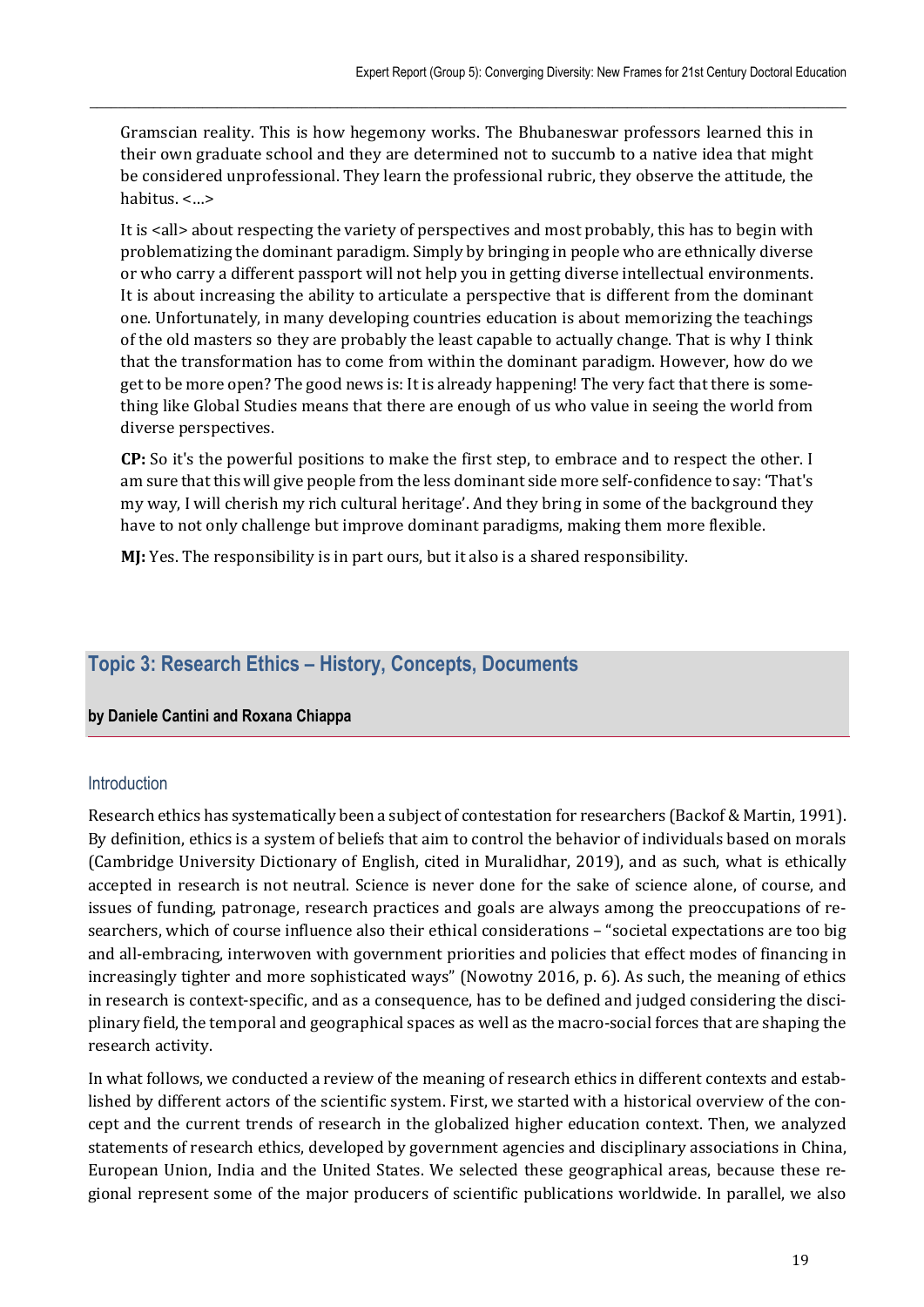discussed the geopolitical and social conditions to conduct research in Middle-Eastern countries with limited freedom.

 $\_$  , and the state of the state of the state of the state of the state of the state of the state of the state of the state of the state of the state of the state of the state of the state of the state of the state of the

Our analysis also included the Codes of Ethics of three disciplinary professional associations, which shape our scholarly work -Anthropology, Education and Sociology- and we included a statement of research ethics elaborated by indigenous scholars, whose ontological and epistemological notions of research differ from the classical western view of science. Our review, far from being exhaustive, aimed to identify how these selected actors of the scientific system -government agencies and organizations of researchers in different disciplinary fields- define research ethics and what responsibility they attribute to doctorate education in preparing ethically aware researchers for a more complex future.

# The Increasing Relevance of Regulatory Framework of Research Ethics

History of science abounds with examples of scientists' unsuccessful attempts at convincing the general public of the ethical soundness of some of their researchers, as well as of examples in which subjects have been mistreated under the approval of government authorities, at times criminally (e.g. the Nazi and Japanese military experiments on prisoners during World War II, Tuskegee syphilis study funded and conducted by the U.S. Public Health Service).

Following the revulsion that left the Nuremberg Trials in 1947, there emerged a powerful social movement emphasizing the notion of individual moral responsibility of researchers, regardless of the dictates of the officials of the state or of other organized bodies. There emerged the notion of monitoring the conduct of physicians and biomedical researchers through universal "mandates" and codes of research ethics, so that researchers did not abuse or exploit their patients in the name of science or any other ideological principles (see The HHS Belmont Report, 1979; Nuremberg Code, 1947; UNESCO's Universal Declaration on Bioethics and Human Rights, 2005; the Helsinki Declaration by the World Medical Association, 1964; Wax, n.a).

Since the 80's, such normative frameworks in the biomedical field has spread to other scientific discipline that could be regarded as having "human subjects" who were subjected to procedures that imposed risks, or that might, without their consent, be inflictive of harm in western European countries (for the USA, see NAP, 2017, p. 59; for EU region, see Hedgecoe et al., 2006). Professional associations that gather researchers in social and in general qualitative sciences have issued research ethics statements and developed their own committees of research ethics, acknowledging the existence of ethical issues that can't be dealt with once and for all, but rather need to be constantly discussed, with research partners (the most current version of research subjects) as well as with peers and funding agencies in an increasing number of countries.

In the current globalized landscape of research and higher education, research ethics dilemmas seem even more important (NAP, 2017). Globalization, briefly defined here as an increasing but unequal interdependence of the global market, has expanded and intensified the capitalistic rationale to all domains of social life (Sparke, 2013). Increasingly, the scientific knowledge is seen as a critical resource for economic growth in most countries, which has intensified the pressure for making research outcomes to primarily serve economic gains (Slaughter & Rhodes, 2004).

In the field of technology, artificial intelligence that overcome the capacities of humans and operate without the vigilance of their designers, have risen the alarms of supra-national and national agencies for the potential mis-use of such technologies in civil and military contexts (see the Beijing Artificial Intelligence Principles subscribed in July 2019). Likewise, researchers are accessing to massive data set collected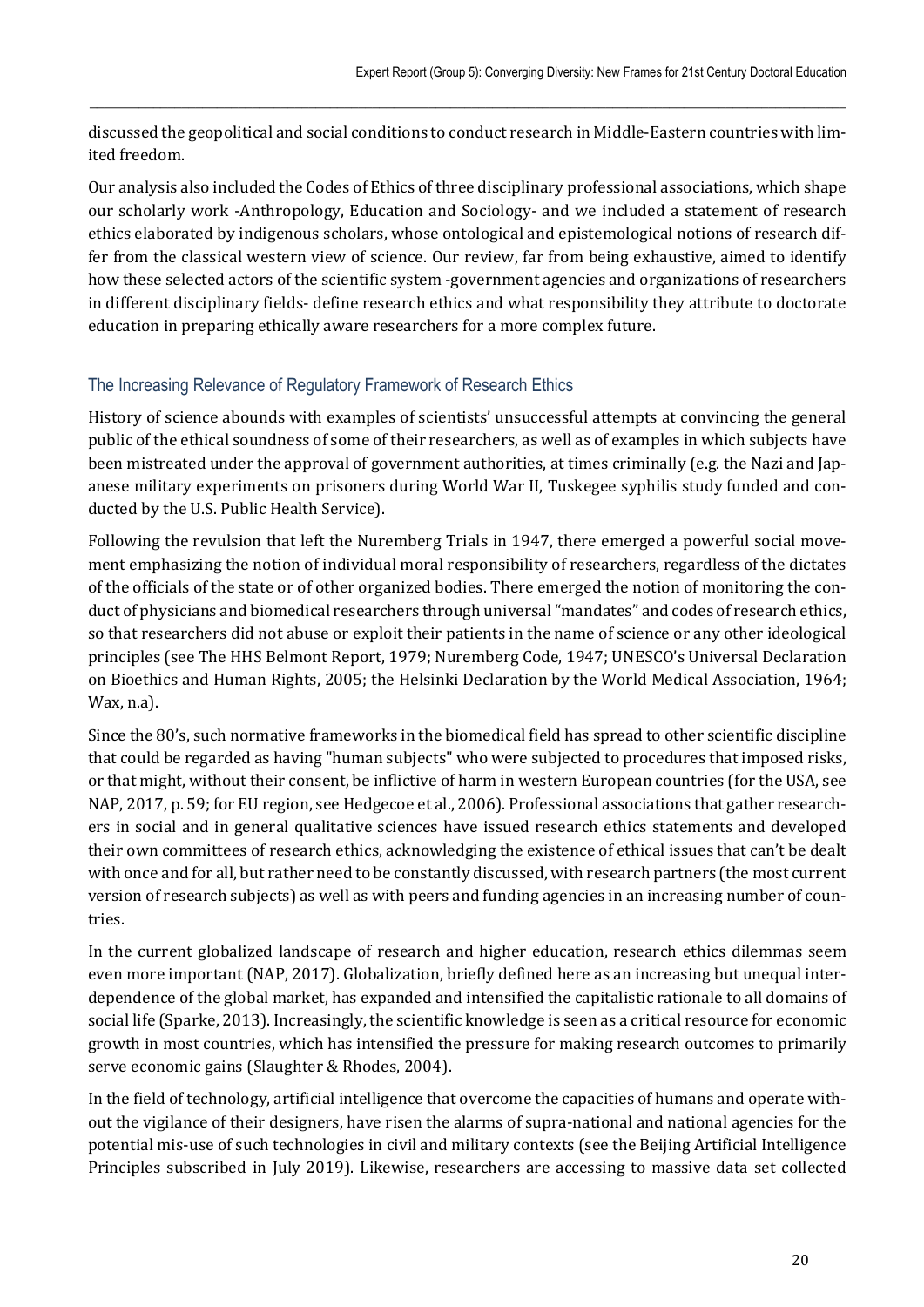through social network applications, in which users are not completely aware that their personal information is being used. An increasing number of scholars have asked researchers using internet data be specially conscious of the risks of threating the confidentiality principle (Driscoll & Walker, 2014; Lomborg, 2013; Zimmer, 2010), especially when such data is used for commercial purposes.

 $\_$  , and the state of the state of the state of the state of the state of the state of the state of the state of the state of the state of the state of the state of the state of the state of the state of the state of the

In the bio-medical field, the proliferation of embryonic and cell-stem research is permanently touching upon the moral dilemma of when human life starts (EU, 2013, p. 16; Lei et al., 2019). International agreements that regulate the access and share of genetics resources, from human, animal and plants, have been stablished since the early 90' to guarantee ethical procedures and maximize the benefits of collecting such type of data in different countries (see the NU's Convention of Biological Diversity, 1992 and Nagoya Protocol, 2011).

Increasing collaboration among researchers across national borders has materialized the potential to utilize the existing data in the biomedical field as well as in other disciplines. Nonetheless, different degrees of institutional procedures that regulate research ethics in different countries tend to exacerbate the already existing economic and social power dynamics between different regions of the world-regions. Researchers in certain countries, typically located in the southern hemisphere where there is less regulation on research ethics, tend to become the providers of such data for research; whereas researchers, typically located in western countries, end up being the ones who analyze the data.

In the society of information, public accountability has also installed new movements that claim for the appropriation of science by common citizens (see www.openscience.org, www.citizenscience.org). Movements of open science and reproducibility of findings encourage researchers to share their data and translate their findings in different formats. At the same time, researchers are exposed to high degree of competitiveness and demonstrate their research productivity (in terms of publications and patents), pressures that seem to trigger misconduct behaviors in the publication process. Issues of falsification, fabrication and plagiarism (FFP); authorship, ghost reviewers (McDowell et al., 2019) and fake scientific journals appear increasingly in the news (NAP, 2017).

# Research Ethics Rules for Educating the Next Generation of Doctorate Holders in Different Regions World Regions

Table 1 (see: annex 1) describes the institutions and list of documents included in the analysis. As it is known, the development of institutions and frameworks that regulate research ethics varies across the four regions of the world selected. Indian institutions, in particularly, publicly recognize their late development in research ethics, even when India has constituted a hub of medical trials for the pharmaceutical industry. The Chinese government, on the other hand, has also emphasized the need to strengthen their normative ethical frameworks, specially under some notorious cases of Chinese researchers who violated universal codes of research ethics (Lei et al., 2019). The United States and Europe have also had cases of unethical research practices, but these countries have a higher degree of institutional infrastructure to regulate and oversee the behavior of their scientists, which has likely contributed to prevent unethical research practices.

Overall, all the scientific institutions included in the analysis have some statement that refer to the importance of guarantying ethical practices in the research enterprise. Broadly speaking, the definition of research ethics in the documents analyzed allude to the individual responsibility of researchers. They are designated to guarantee the honesty of the entire research process and avoid any misconduct (fabrication, falsification and plagiarism) across all research stages. Research ethics also allude to the imperative of minimizing risks when research projects involve animals, plants, toxic chemicals radioactive materials, and technological developments that can represent a future danger for the societies.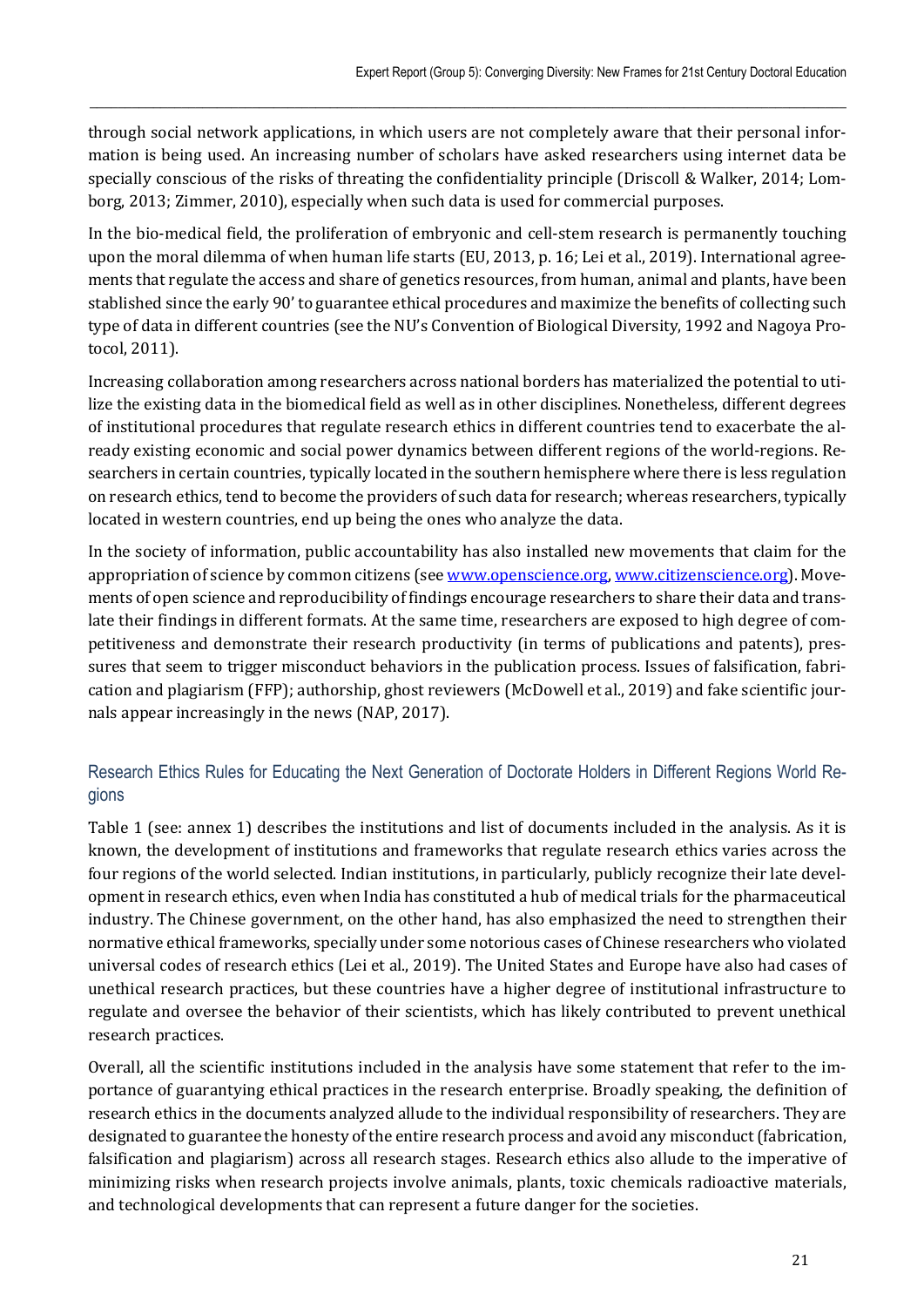As expected, the specific values and meaning of what research ethics means varies across geographical regions. For instance, national academies and organizations of researchers in the USA and Europe clearly distinguish between research integrity and research ethics, being ethics a particular aspect of the research integrity. Instead, scientific institutions in India and China, such as the Indian National Science Academy and the Chinese Academy of Science talk about research ethics, alluding to the different phases of the research process.

 $\_$  , and the state of the state of the state of the state of the state of the state of the state of the state of the state of the state of the state of the state of the state of the state of the state of the state of the

Likewise, the relevance attributed to the ethics education vary across the four regions. The United States, through its National Science Foundation and other scientific government agencies, has a set of initiatives around ethical education in research. These initiatives include sponsored educational programs on research ethics and online ethic center for engineering and science. According to the COMPETES Act on scientific and technological development (200), all researchers, including predoctoral and post-doctoral fellows, have to take on-line courses and their respective assessment on ethical research if they participate in in federal sponsored/funded projects. Now, the specific contents that individuals should be exposed are not established by the NSF, but a responsibility of the research centers, universities, and programs that are conducting research (See NSF, 2009).

In Europe, education in research ethics has less programmatic structure than in the United States, but it is also a of increasing interest. For instance, the association that group all academies in Europe -ALLEAlaunched a document in 2013 to address topics of ethics education in science. Similar to what NSF declares, ALLEA does not identify the specific contents and skills that early-researchers should know. However, ALLEA states that ethics education in science should at least include contents about responsibility along the process of conducting research and issues concerning the relations between science and society (ALLEA, 2013, p. 6).

In India, the National Academy of Science just launched a comprehensive publication on research ethics. The chapter that specifically alludes to the preparation of new scholars draws from ancient Indian culture to stresses the roles education and the responsibility that teachers, at all educational levels, play in modeling the behaviors for their students. "The fundamental duty of the teacher is to render their active role in the inculcation of character formation of their students. Sincere efforts are needed for the subjugation of personal interest to societal interest for common good. Further, during evaluation process bias of any kind should be avoided".

In China, the two main associations of researchers – namely the Chinese Academy of Science (CAS) and the Chinese Academy of Engineering (CAE) – launched their research ethics statements in the last half of the 90's (Ming et al. 2015). We sought for documents that alluded to ethical education on the institutional websites of both institutions7, but we only could find CAS's ethic committee statement, which highlights the importance of strengthening the "scientific morality", "promote models of scientific ethics" and "criticize behaviors that violate scientific ethic"(CAS, n.d.). More recently, the Beijing Association of Artificial Intelligence (2019) launched the Beijing Principles. Among the main suggestions, the Beijing principles invites researchers to be responsible of the potential harm artificial intelligence can cause, be open and sharing the developments to avoid monopolies and work on products "that benefit as many people as possible, especially those who would otherwise be easily neglected or underrepresented in AI applications".

 $\overline{a}$ 

<sup>7</sup> We acknowledge that lack of Chinese language proficiency may have affected the amount and type of evidence found.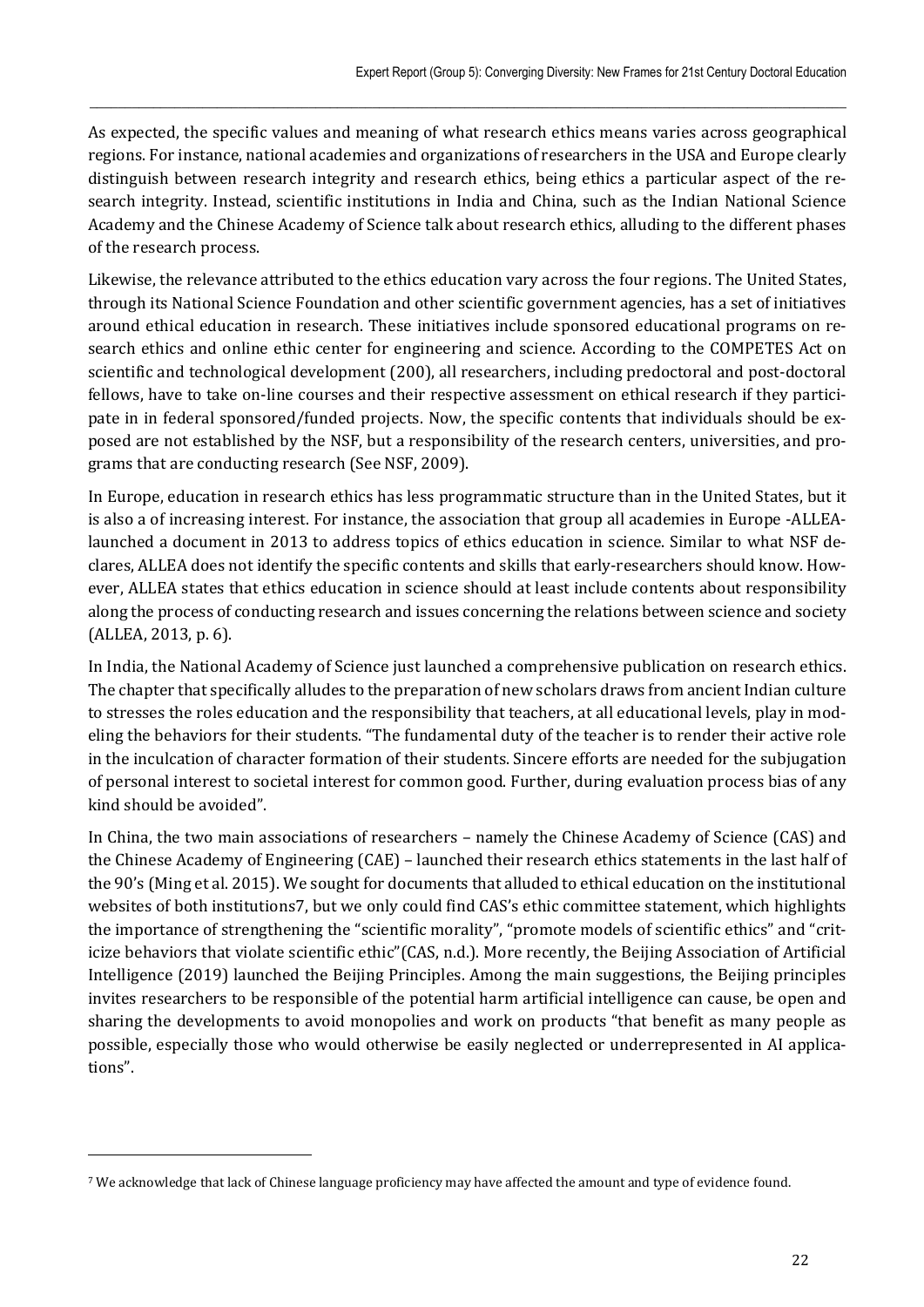On the other side: when research ethics is influenced by political and social circumstances

# The Middle East as an example

Across the Middle East, there is a considerable amount of countries in which the practice of research is severely constrained, either by direct conflict (currently in Afghanistan, Iraq, Libya, Syria, and Yemen), political unrest (Algeria, Bahrein, Sudan), military occupation (the Occupied Palestinian Territories), or repressive governments (Egypt, Iran, KSA, Turkey, the UAE, among others). Also in countries in which there is currently no particular issue on the practice of research (Jordan, Lebanon, Morocco, Oman, Pakistan, Qatar, Tunisia, at the time of writing), some issues are difficult or impossible to be researched without putting researchers and their research partners at risk. Ethical considerations in this context are mainly revolving around the difficulty of assessing the risks a potential research carries, also in the medium term, and there are currently some attempts at discussing such dilemmas openly (see Cantini et al. 2019).

 $\_$  , and the state of the state of the state of the state of the state of the state of the state of the state of the state of the state of the state of the state of the state of the state of the state of the state of the

The largest association for those studying the Middle East, the MESA (Middle East Studies Association) based in the USA, has since decades created a "Committee on Academic Freedom", which seeks to foster the free exchange of knowledge as a human right and to inhibit infringements on that right by government restrictions on scholars. The United Nations' Universal Declaration of Human Rights, Covenant on Civil and Political Rights and Covenant on Economic, Social and Cultural Rights provide the principal standards by which human rights violations are identified today. Those rights include the right to education and work, freedom of movement and residence, and freedom of association and assembly. It offers state-ofthe-art indications of security alerts in the region – alerts that deal specifically with threats to research and researchers, based in the region, in the USA, or elsewhere.

Issues currently (June-July 2019) discussed by the CAF are the sudden termination of an endowed chair at the American University in Cairo, the ongoing repression of Turkish academics in Turkey, and the subsequent discussion of whether to collaborate with the Turkish Council of Higher Education (YÖK), threats against Iraqi academics that highlight cases of corruption, limitations and restrictions to foreign nationals teaching at Palestinian universities, and the ongoing investigation (or rather the lack of) into the murder of Giulio Regeni, an Italian PhD candidate at Cambridge University abducted, tortured and murdered in Cairo in 2016.8

# Definition of research ethics codes in social sciences disciplinary fields

### *Anthropology and its research ethical approach*

l

Anthropology has a particular place in the definition of research ethics, for its relationship with the colonial time, and for the intrinsic fact that its research and practice always involve others – colleagues, students, research participants, employers, clients, funders (whether institutional, community-based or individual) as well as non-human primates and other animals, among others (all usually referred to as 'research participants'). It is now taken for granted that anthropologists must be sensitive to the power differentials, constraints, interests and expectations characteristic of all relationships. In a field of such complex rights, responsibilities, and involvements, it is inevitable that misunderstandings, conflicts, and the need to make difficult choices will arise (AAA, Statement on Ethics). To assist researchers in their task of

<sup>8</sup> For a detailed overview, see https://mesana.org/advocacy/committee-on-academic-freedom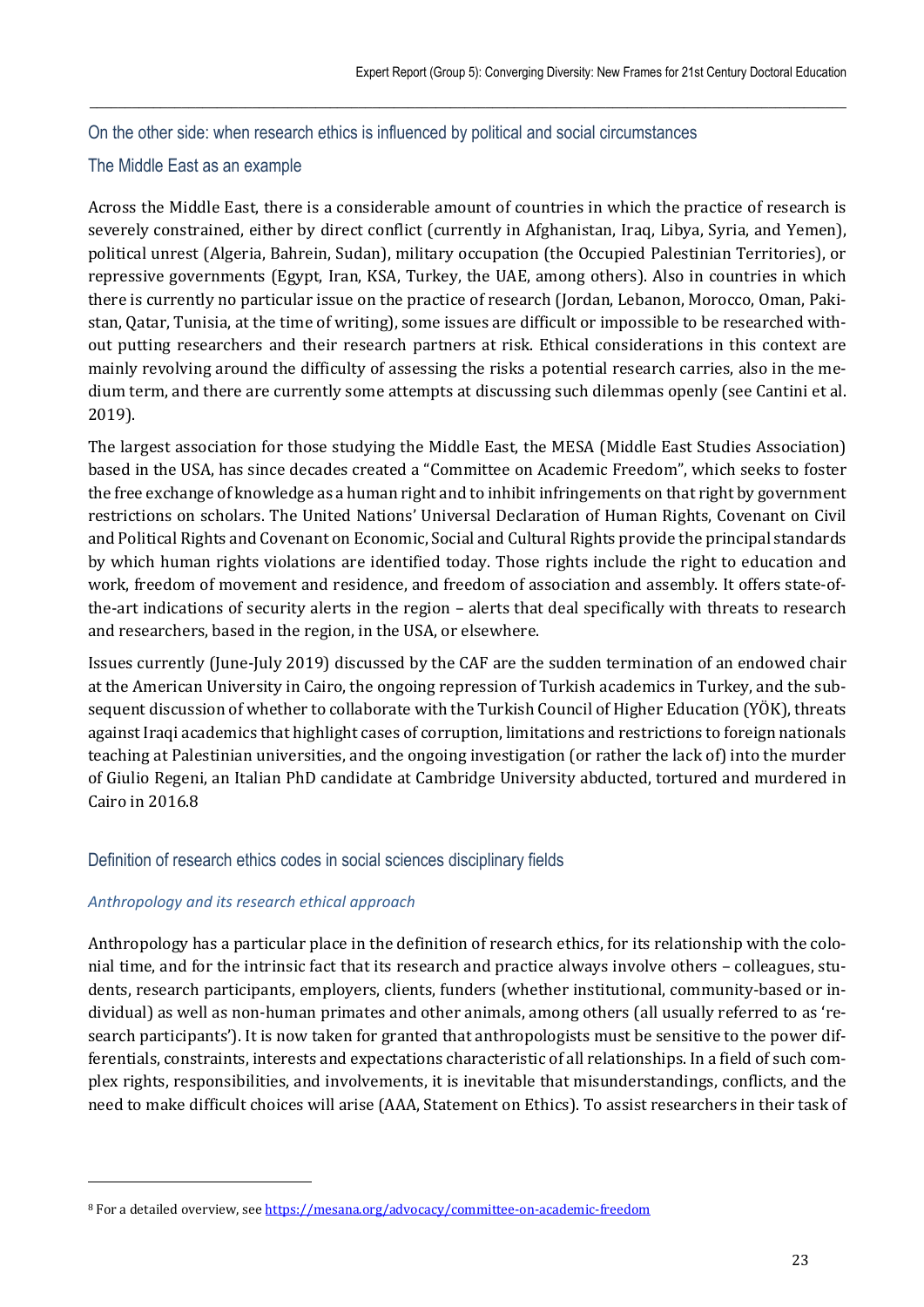making ethical assessments of their works, the AAA has engaged since the 1960s9 in a work of defining the appropriate lines of conduct for researchers, producing a first code of ethic in 1998, revised in 2009 and again in 2012, and finally resorting to keeping an open forum to discuss ethical issues,10 while providing "principles" to provide anthropologists with tools to engage in developing and maintaining an ethical framework for all stages of anthropological practice – when making decisions prior to beginning projects, when in the field, and when communicating findings and preserving records.11

 $\_$  , and the state of the state of the state of the state of the state of the state of the state of the state of the state of the state of the state of the state of the state of the state of the state of the state of the

### *Sociology*

As it was suggested earlier, ethical judgements must rely on a sensible examination of the unique object and circumstances of a study, the research questions, the data involved, the type of analysis to be used and the way the results will be reported – with the possible ethical dilemmas arising from that case (British Academy of Sociology, n.d.). The sociological field, whose object of study has traditional been social groups, has increasingly moved to study digital communities. Topics of confidentiality and informed consent of subjects continue being critical issues of the profession, but specially now when sociologist have increasingly moved to study how individuals behave in digital communities. Discern whether spaces are considered public or not, the authorization to discern between public and private information, and the informed consent of the subjects have already listed as potential problematic themes by the British and American Sociological Association (2018).

### *Educational Research*

The American Educational Research Association is one of the largest associations of educational researchers worldwide. Its first research code was inspired in Code of Ethics of the American Sociological Association (1997) and the American Psychological Association's Ethical Principles of Psychologists and Code of Conduct (1992). As such, it is not surprise that its current research ethics code (2011) list almost identical topics to what the American Sociological association does. These topics include professional competence, integrity, Professional, Scientific, and Scholarly Responsibility, Respect for People's Rights, Dignity, and Diversity and Social Responsibility-. The most updated version of code of research ethics does not list any elements that warns about the new conditions of research.

# *Research Ethics as Defined by Indigenous Scholars*

So far, most of the statements of research ethics reviewed ask that research with indigenous groups has an ethical review panel. This is due to the many abuses that researchers have committed against indigenous population.

<sup>9</sup> The first concern was raised with US government support of social science research in third countries. It was alleged that the Department of Defense, and other governmental institutions, were using anthropologists to gather data to help them in their insurgency and counterinsurgency activities. The Project Camelot in Chile in the 1960s was a major starting point for this discussion (see Hill, n.a.)

<sup>10</sup> http://ethics.americananthro.org/about/

<sup>11</sup> The principles are 1. Do No Harm; 2. Be Open and Honest Regarding Your Work; 3. Obtain Informed Consent and Necessary Permissions; 4. Weigh Competing Ethical Obligations Due Collaborators and Affected Parties; 5. Make Your Results Accessible; 6. Protect and Preserve Your Records; 7. Maintain Respectful and Ethical Professional Relationships (AAA, cit.). As immediately apparent, these principles do not solve all tricky issues; how to behave in illiberal settings, for instance, in which research permissions are issued (if at all) by governments that oppress large parts of the populations?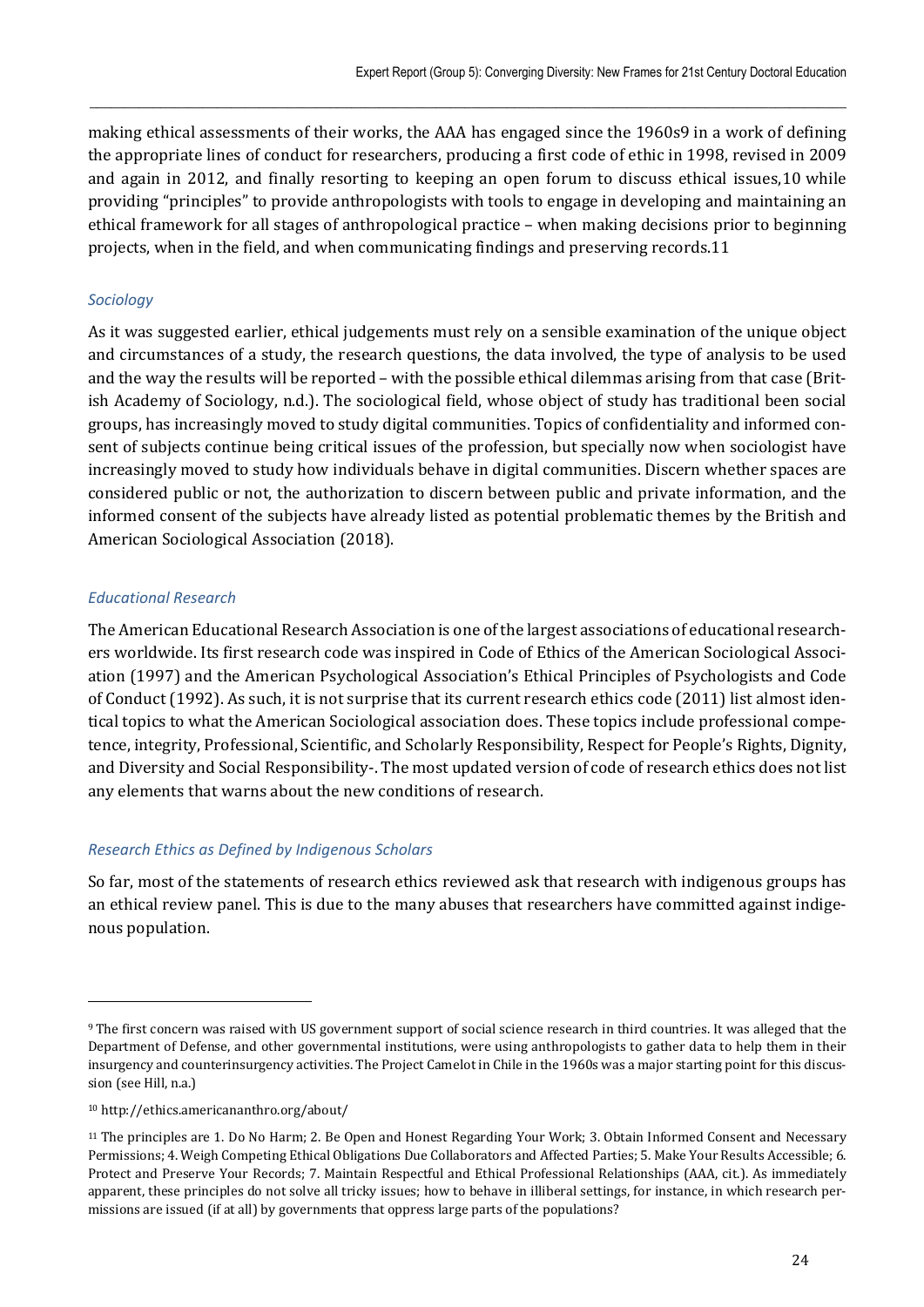Yet, indigenous groups in some regions of the world have developed their own statements of what constitute research ethics. The Assembly of First Nations of the Pacific Northwest (AFNP), for instance, have a statement of research ethic, which requires at least three conditions: a) share power of the many decisions of research, b) self-determination, c) access and possession of their knowledge. As described by the AFNP, any research study that involve indigenous people have to be conceived entirely through the cosmoview of their peoples.

 $\_$  , and the state of the state of the state of the state of the state of the state of the state of the state of the state of the state of the state of the state of the state of the state of the state of the state of the

Currently, one of the most important tensions between western and indigenous ways of conducting research is associated with dimension of ownership attributed to the production/discovery of knowledges. The existing regimes of copy right seek to commodify and disseminate the traditional knowledge, which implies that traditional knowledge must be shared with outsiders who may misuse or appropriate traditional knowledge.

### Final Remarks: Ethical issues in science and research – the need for scrutiny, understanding, and reflexivity

As the brief overview should have clearly showed, ethical concerns are central to the practice of science and research, since its inception, but are acquiring a new relevance in the current phase of increased institutional isomorphism, by which different disciplinary associations feel the need of making explicit what are ethical procedures and codes. This is never a settled issue, particularly for research carried out with human beings, animals, and recently the environment as well, and it needs constant scrutiny, both external and internal to the disciplines, an understanding of past and present realities and an imagination of what the future should look like, as well as a constant, relentless reflexivity, to be directed particularly at issues of power imbalances.

| Table 1: List of Documents Included in the Analysis                                                            |          |                                                |                                                                                                |                                                                                                                                                                                             |  |  |
|----------------------------------------------------------------------------------------------------------------|----------|------------------------------------------------|------------------------------------------------------------------------------------------------|---------------------------------------------------------------------------------------------------------------------------------------------------------------------------------------------|--|--|
| Organization                                                                                                   | Location | Organization<br><b>Type</b>                    | <b>Document</b>                                                                                | <b>Observations</b>                                                                                                                                                                         |  |  |
| Commis-<br>European<br>Directorate-<br>sion.<br>General for Research<br>and Innovation Sci-<br>ence in society | EU       | Supra-na-<br>tional, funder                    | Ethic<br>for Re-<br>searchers: Facili-<br>tating Research<br>Excellence in FP7                 | It establishes the ethical procedures and<br>principles for all the research funded by EU<br>funding.                                                                                       |  |  |
| All European Acade-<br>mies                                                                                    | EU       | Supra-na-<br>tional, scien-<br>tific academics | The<br>European<br>Code of Conduct<br>for Research In-<br>tegrity                              | It recommends the main principles to guide<br>all research practices, particularly in what<br>respect to research integrity. Main values:<br>Reliability, honesty, respect, accountability. |  |  |
| European<br>Commis-<br>sion                                                                                    | EU       | Supra-na-<br>tional, funder                    | Participant Portal<br>H2020<br>Online<br>Manual                                                | It describes the ethical framework that reg-<br>ulates all the research funded by the Euro-<br>pean Union.                                                                                  |  |  |
| European<br>Commis-<br>sion                                                                                    | EU       | Supra-na-<br>tional, funder                    | No 1290/2013 of<br>the European Par-<br>liament and of the<br>Council of 11 De-<br>cember 2013 | It is the decree that describes the Research<br>and Innovation "Horizon 2020" plan.                                                                                                         |  |  |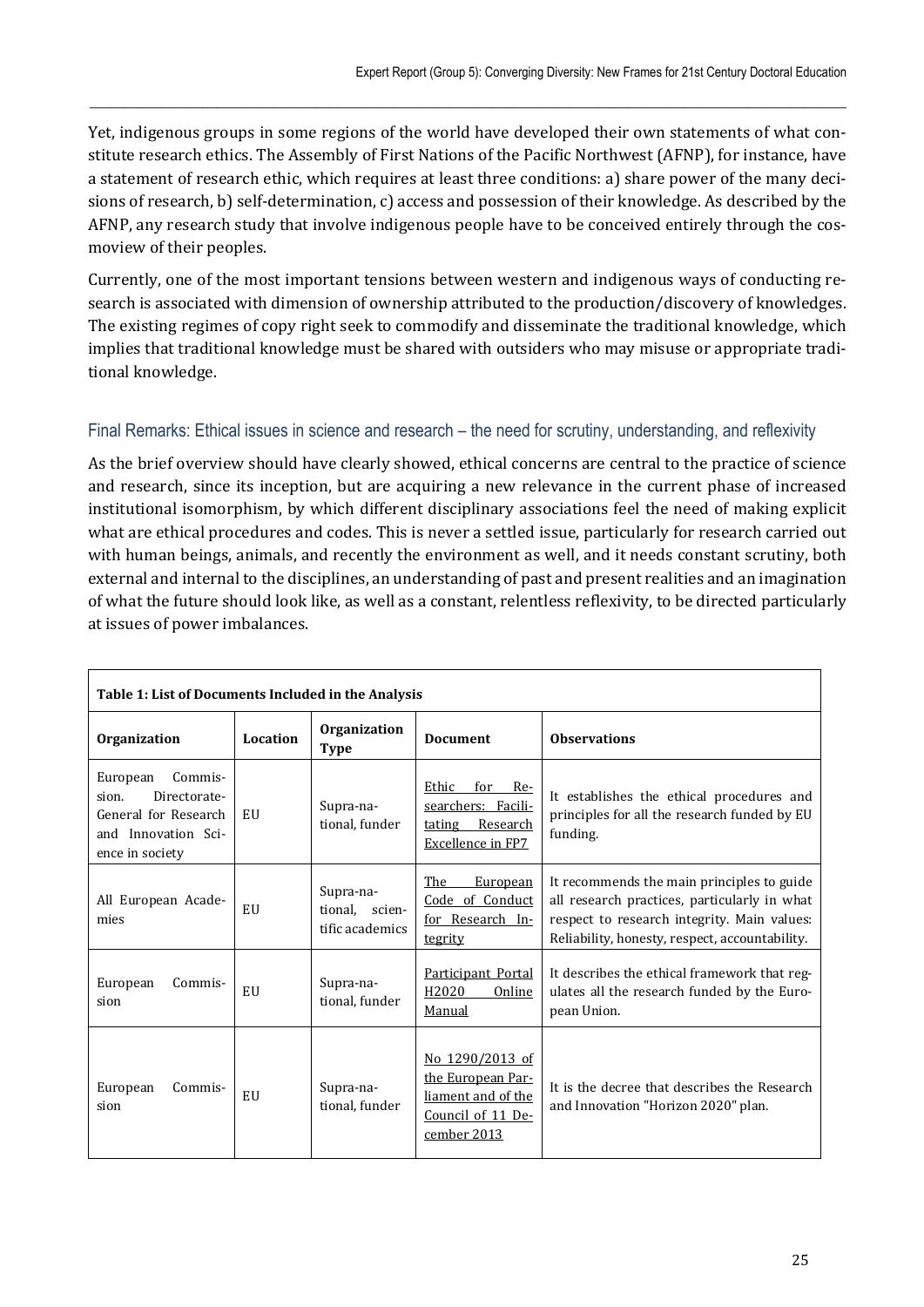| The National Acade-<br>mies of Sciences, En-<br>gineering and Medi-<br>cine Press | <b>USA</b> | National, sci-<br>entific associa-<br>tion | On Being a Scien-<br><u>tist</u>                                                                                          | It is an updated version of a prior handbook<br>that guides researchers on ethical issues. It<br>discusses the new environment of research<br>and the emergence of new trends in re-<br>search practices that challenge the meaning<br>of research ethics.                                                                                               |
|-----------------------------------------------------------------------------------|------------|--------------------------------------------|---------------------------------------------------------------------------------------------------------------------------|----------------------------------------------------------------------------------------------------------------------------------------------------------------------------------------------------------------------------------------------------------------------------------------------------------------------------------------------------------|
| National Institute of<br>Health                                                   | <b>USA</b> | National, fun-<br>govern-<br>der,<br>ment  | Policy, Law, Regu-<br>lations                                                                                             | It regulates all the research funded by the<br>National Institute of Health, one of the most<br>important funders of biomedical research.                                                                                                                                                                                                                |
| National Institute of<br>Health                                                   | <b>USA</b> | National, fun-<br>govern-<br>der,<br>ment  | Conduct of Re-<br>search Ethics in<br>the Intramural<br>Research<br>Pro-<br>gram at NIH                                   | It sets forth the general principles governing<br>the conduct of good science in the NIH Intra-<br>mural Research Programs.                                                                                                                                                                                                                              |
| National<br>Science<br>Foundation                                                 | <b>USA</b> | National, fun-<br>der,<br>govern-<br>ment  | Responsible Con-<br>duct for Research                                                                                     | It explains the section of ethical education of<br>the law COMPETES - America Creating Op-<br>portunities to Meaningfully Promote Excel-<br>lence in Technology, Education, and Science<br>(COMPETES)                                                                                                                                                    |
| The National Acade-<br>mies of Sciences, En-<br>gineering and Medi-<br>cine Press | <b>USA</b> | National, fun-<br>der,<br>govern-<br>ment  | Fostering Integ-<br>rity in Research                                                                                      | It can be read as an updated version of the<br>1992'Responsible Science: Ensuring the In-<br>tegrity of the Research Process, developed<br>by a shared effort of Committee on Science,<br>Engineering, and Public Policy (COSEPUP) of<br>the National Academy of Sciences, the Na-<br>tional Academy of Engineering, and the In-<br>stitute of Medicine. |
| Online Ethic Center                                                               | <b>USA</b> | Academic Cen-<br>ter                       | Online Ethic Cen-<br>ter for Engineer-<br>ing and Science                                                                 | It is a center, originally funded by the NSF,<br>whose main function is the formation in eth-<br>ics of engineers and scientists. Several pro-<br>grams and resources are available for free                                                                                                                                                             |
| Council<br>Indian<br>οf<br>Medical Research                                       | India      | National, sci-<br>entific associa-<br>tion | National<br>Ethical<br>Guidelines for Bi-<br>omedical<br>and<br>Health Research<br><b>Involving Human</b><br>Participants | It is a comprehensive guide for all biomedi-<br>cal, social and behavioral science research<br>involving human participants, their biologi-<br>cal material and data.                                                                                                                                                                                    |
| Indian Academy of<br>Science                                                      | India      | National, sci-<br>entific associa-<br>tion | Policy<br>National<br>for Academic Eth-<br>ics                                                                            | It is ethic statement that has a set of recom-<br>mendation about research ethics. It sees<br>teaching as a part of ethical component (se-<br>lection, preparation and overseeing the stu-<br>dents).                                                                                                                                                    |
| Beijing Academy of<br>Artificial Intelligence                                     | China      | National, sci-<br>entific associa-<br>tion | Beijing AI Princi-<br>ple                                                                                                 | In response to the concerns related to the<br>creation of artificial intelligence, the associ-<br>ation launched a set of recommendations.                                                                                                                                                                                                               |

 $\_$  , and the state of the state of the state of the state of the state of the state of the state of the state of the state of the state of the state of the state of the state of the state of the state of the state of the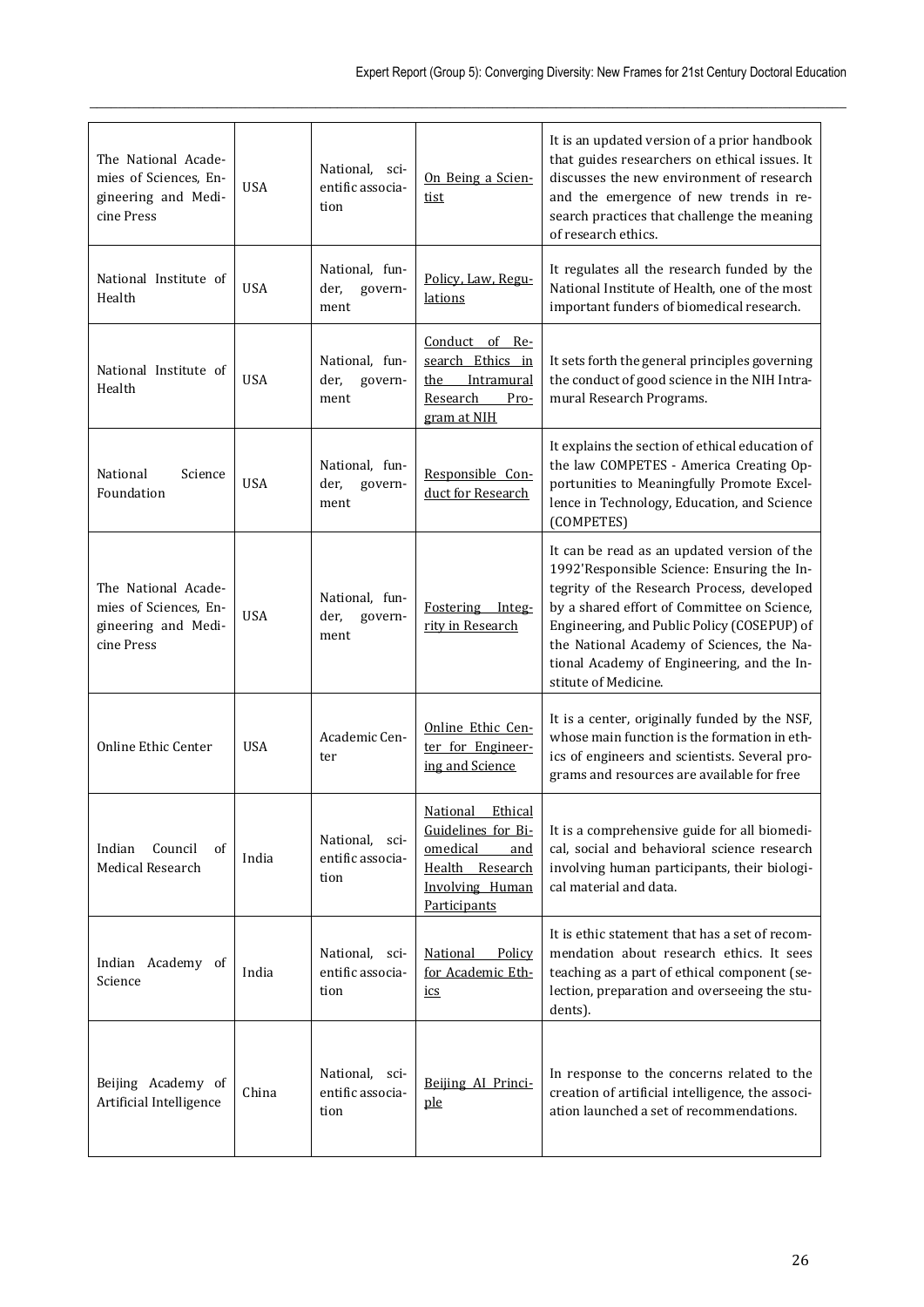| Chinese Academy of<br>Science                              | China                     | National, pro-<br>fessional<br>As-<br>sociation | Faculty of Sci-<br>ences and Moral-<br>ity Construction<br>Committee                              | The webpage cites the Science and Ethics<br>Construction Committee of the Ministry of<br>Education and its functions to promote and<br>strengthen scientific ethical practices in re-<br>search.              |
|------------------------------------------------------------|---------------------------|-------------------------------------------------|---------------------------------------------------------------------------------------------------|---------------------------------------------------------------------------------------------------------------------------------------------------------------------------------------------------------------|
| Chinese Academy of<br>Science                              | China                     | National, Pro-<br>fessional<br>As-<br>sociation | Initiative on re-<br>GM<br>sponsible<br>technology devel-<br>opment activities                    | It describes a set of principles to the devel-<br>opment of genetically modified technology<br>in China.                                                                                                      |
| Ministry of Science<br>and Technology Pro-<br>gress        | China                     | National, fun-<br>der,<br>govern-<br>ment       | Law of the Peo-<br>ple's Republic of<br>China on Science<br>Technology<br>and<br>Progress         | It is the law that regulates the development<br>and funding of scientific and technology ac-<br>tivity in China. Art 44 is about research eth-<br>ics.                                                        |
| Indian National Sci-<br>ence Academy                       | India                     | National,<br>sci-<br>entific associa-<br>tion   | Ethics in Science<br>Education.<br>Re-<br>search and Gov-<br>ernance                              | It a comprehensive book about research eth-<br>ics in India. It describes ethics associated to<br>education, governance, quantitative meth-<br>odology, publication, and among other top-<br>ics.             |
| All European Acade-<br>mies                                | EU                        | National,<br>sci-<br>entific associa-<br>tion   | Ethics Education<br>in Science                                                                    | It a report that describes 10 principle that<br>highlights the need to make explicit the re-<br>sponsibilities of scientists while conducting<br>research.                                                    |
| Assembly of First Na-<br>tions of the Pacific<br>Northwest | Pacific<br>North-<br>west | Indigenous or-<br>ganization                    | First Nations Eth-<br>ics Guide on Re-<br>search<br>Aboriginal<br>and<br>Traditional<br>Knowledge | It establishes the conditions to conduct re-<br>search with indigenous groups.                                                                                                                                |
| Sociological<br>British<br>Association                     | UK                        | National,<br>sci-<br>entific associa-<br>tion   | Guidelines on Eth-<br>ical Research                                                               | It contains a set of guidelines concerning<br>ethical issues in the field. Particularly, its ap-<br>pendix on digital research ethics describes<br>the issues concerning to digital sociological<br>research. |
| American Sociologi-<br>cal Association                     | <b>USA</b>                | National, sci-<br>entific associa-<br>tion      | ASA Codes of Eth-<br>ics                                                                          | It is the code of ethics that regulates the pro-<br>fession and research practices of all sociolo-<br>gists associated to ASA.                                                                                |
| Educa-<br>American<br>tional Research Asso-<br>ciation     | <b>USA</b>                | National, sci-<br>entific associa-<br>tion      | <b>Codes of Ethics</b>                                                                            | It is the code of ethics that seek to regulate<br>educational research.                                                                                                                                       |
| American Anthropo-<br>logical Association                  | <b>USA</b>                | National, sci-<br>entific associa-<br>tion      | About the AAA<br><b>Ethics Forum</b>                                                              | The website provides a number of resources<br>to guide ethical research practice while con-<br>ducting anthropological research.                                                                              |

 $\_$  , and the state of the state of the state of the state of the state of the state of the state of the state of the state of the state of the state of the state of the state of the state of the state of the state of the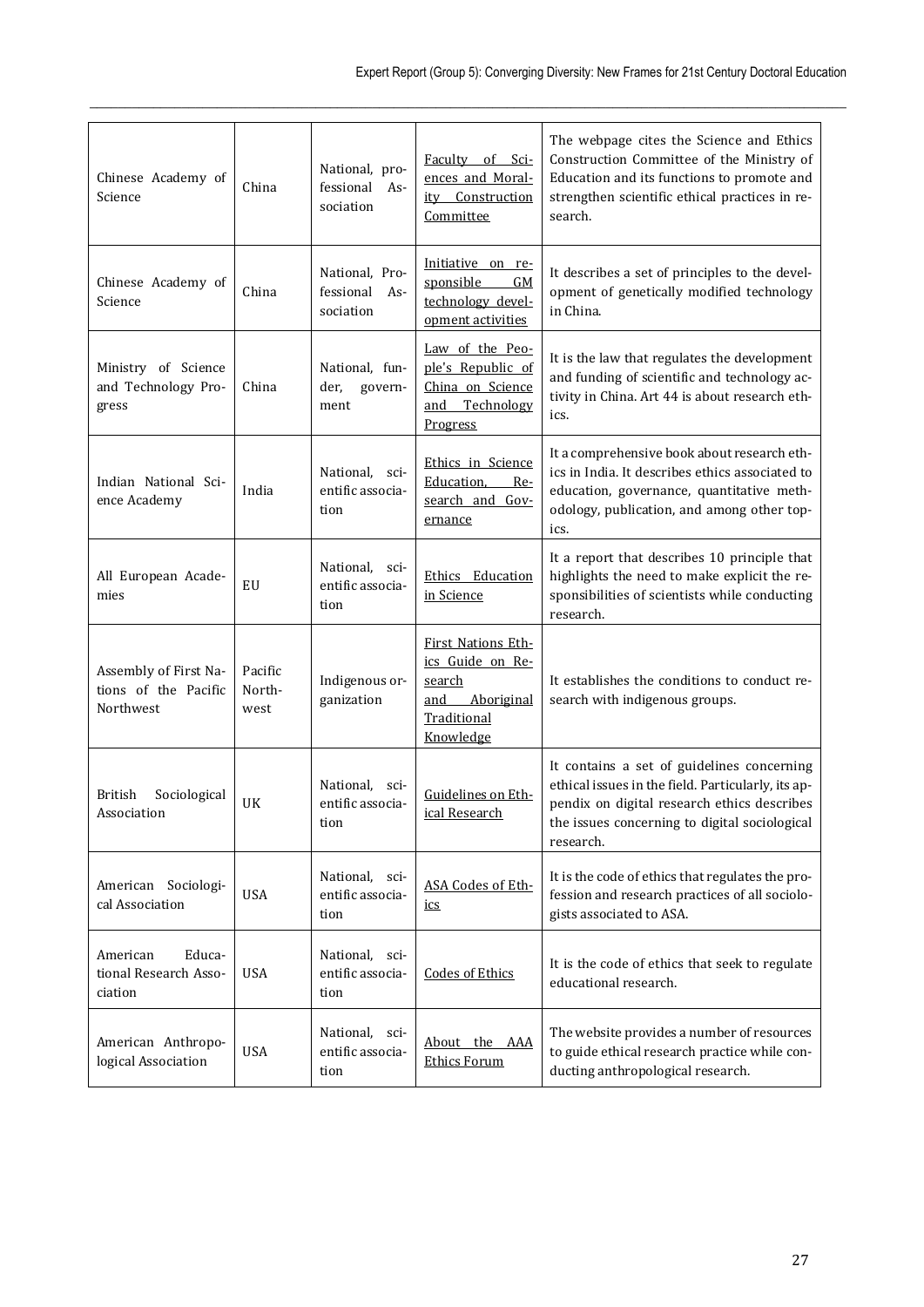### **Expert interview with Reinhard Jahn**

*Summary by Beate Scholz* 

"Doctoral education needs to address major current challenges with respect to research ethics and integrity such as: In what way can we contribute to avoiding the abuse of modern technologies like genetic engineering tools (e.g. CRISPR/Cas) or Artificial Intelligence? How can we strengthen the role of research and, specifically, of evidence based knowledge in trying to overcome 'fake news' or 'post truth' phenomena?

 $\_$  , and the state of the state of the state of the state of the state of the state of the state of the state of the state of the state of the state of the state of the state of the state of the state of the state of the

With regard to the first question, an answer would be to develop knowledge in the broadest possible sense, i.e. in that we know about the potential dangers or threats resulting from such technologies, we are able to formulate rules and urge policy makers to legislate correspondingly. As researchers, we are highly responsible for pinpointing dangers and aberrations and to intervene where necessary. However, this requires consensus on basic values of our societies and on our self-understanding as humans. I will come back to the latter aspect.

Secondly, we need to acknowledge that machine learning entails a fundamental paradigmatic change for the whole research process, as we have hitherto known it. This implies that our fundamental research principle of deriving or deducing knowledge from findings is replaced by stochastic optimisation procedures and self-learning algorithms. A potential means to limit or control such technologies would consist in formulating clear-cut goals with respect to the scope and use of such mechanisms. For instance, if we work on pattern recognition, we need to be sure what basic features we need e.g. to recognise faces and where to stop in order to avoid the total surveillance of societies.

With regard to the second issue of anti-intellectualism, I perceive alarming trends around the globe and, in particular, in some liberal democracies as the United States. To give an example: For decades, the most profound reports produced by the US National Academies of Sciences on current societally relevant topics such as 'Advancing Health Equity for Kids', 'Preventing Bullying Through Science, Policy and Practice', or 'Genetically Engineered Crops' (cf. *https://www.nap.edu*) to name just a few examples, have served US governments as basis of decision making. Now, for the first time, it is the Trump administration that broadly ignores them. Even worse, governments in countries like the US, Brazil, Russia, Hungary are increasingly trying to discredit intellectuals and are muzzling researchers.

Now, what is our role and responsibility as researchers and supervisors of next generation doctorate holders in the wake of such dangerous trends? Do we need to educate an intellectual 'resistance force'? First of all, it is our academic duty to counteract, if we note that research results get misused or negated. It is a key task of researchers to use their knowledge to explain to wide audiences the scientific truth behind such phenomena as global warming and, thereby, invalidate myths put forward by populist powers. By 'scientific truth' I wish to understand knowledge that has been agreed on by an international community of research peers.

Yet, we need to be careful not to be seen as indoctrinating or infantilising the public. One reason why anti-intellectual attitudes have become fashionable particularly in right-wing movements is that their supporters have felt humiliated by historical developments. An example is the Unification of Germany, which for obvious reasons has left many especially in the Eastern parts of the country with the feeling of an 'unfriendly take over' by the West rather than a fusion on equal terms. It gets more and more difficult with rational arguments to reach out to individuals who have experienced strong disappointments. It may therefore be necessary that we get more pro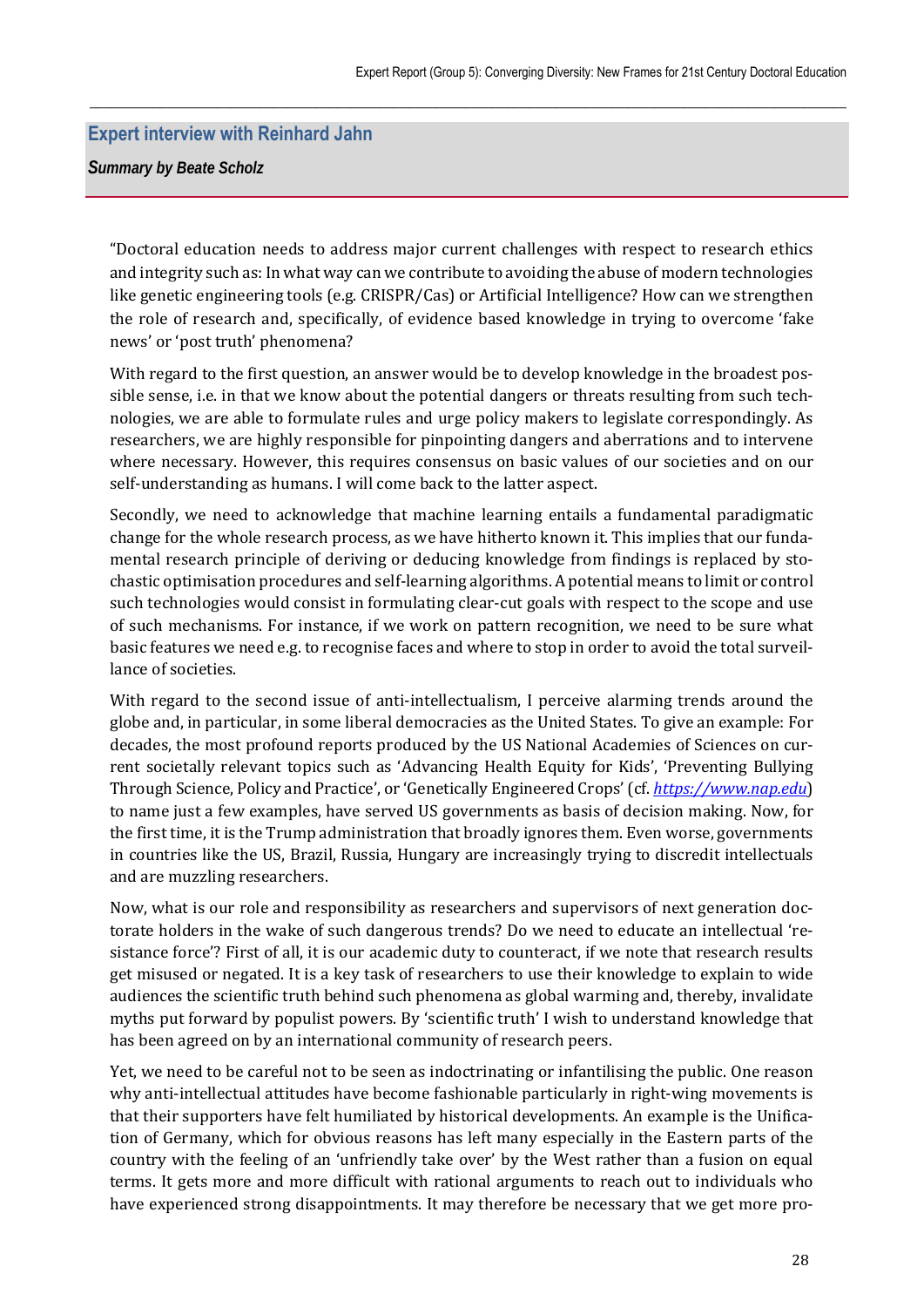active in advocating science-based political views. In increasingly polarised and divided societies it may even be necessary to modify or at least amplify our liberal societal concept of enlightened, reflective citizens. I am not sure, if our role as knowledge producers would still comply with a communication mode that could be described as evidence-based 'propaganda'. This remains to be discussed. We need to be aware, though, that authoritarian movements consciously exploit archaic patterns in order stoke fears, e.g. xenophobia for fear of the 'unknown' or the 'stranger' threatening the existence of one's own family or tribe. Thus, our answers need to be strong and explicit, while avoiding arrogance in our way of arguing.

 $\_$  , and the state of the state of the state of the state of the state of the state of the state of the state of the state of the state of the state of the state of the state of the state of the state of the state of the

Furthermore, as researchers we have the obligation to self-ascertain our democratic concept of humanity as expressed by the universal principles of the Human Rights Charter. This implies that we also have the duty to educate doctoral researchers to develop their personalities as responsible citizens and potential future responsible leaders. Of course, we cannot be sure that each supervisor is aware of or agrees with this wide responsibility concept. Here, we are faced with an educational task also with respect to our peer researchers. This is precisely why structured doctoral programmes are essential as they are in the position to set up, maintain and assure ethical standards, also by means of social peer control."

# **Conclusions, recommendations and questions for further discussion**

### **by Christian Peters and Beate Scholz**

Referring to our three main topics, in this last part we have been trying to formulate cross-cutting conclusions and recommendations. With the aim to relate these to the 'Forces and Forms of Change of Doctoral Education Worldwide' we have structured our findings and suggestions in line with the main elements of doctoral education, considering:

- The input side with specific focus on doctoral candidates and supervisors
- The throughput side especially in view of (institutional) structures and contents of doctoral education
- The output, outcome and impact side that doctoral education (should) entail.

# **Conclusions and recommendations**

# Preamble

Doctoral education is and should remain an anchor point both for scientific and scholarly knowledge production and as well as for the qualification of the next researcher generation. In order to comply with key challenges of our time like digitisation, authoritarian and populist turns in politics, economic and ecological crises, discrimination and 'colonisation' as well as potential threats originating from lack of research ethics and integrity, we see an urgent need to renovate doctoral education worldwide by agreeing on a **joint value system**. It will have to encompass all elements of doctoral education and will be rooted in the universal principles of the Human Rights Charter. Moreover, it needs to be based on an agreed understanding of past and present realities and a consensual imagination of what the future should look like.

In acknowledging the diversity of our historical experiences, we are advocating two major concepts, namely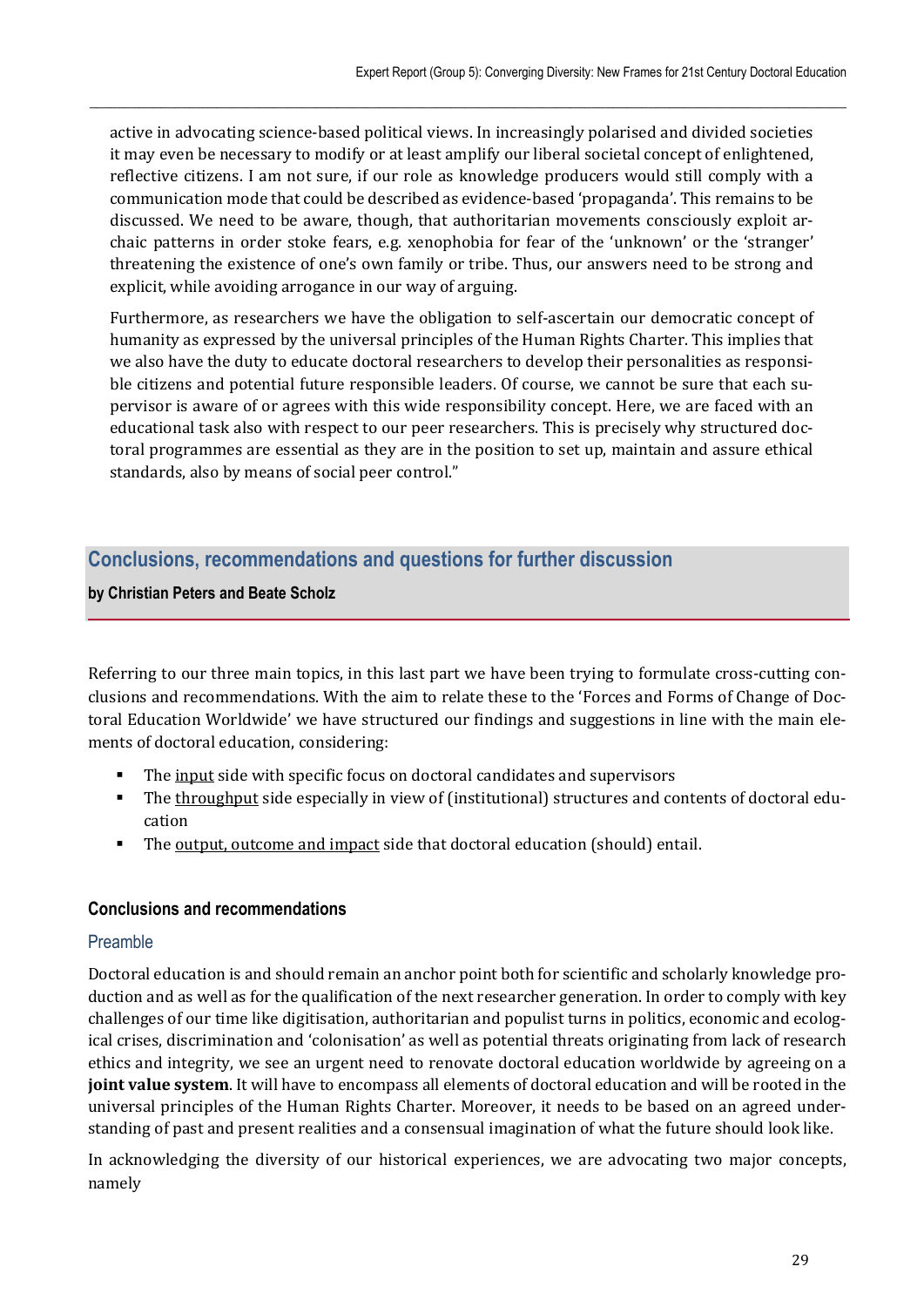**'ethical inter‐/transcultural doctoral education'**, relying on Northern and Southern, Eastern and Western and First Nations' theories and concepts on equal terms in an 'ecology of knowledges', where diversity is appreciated ('learn about') and that, what extends through many cultures is recognized ('learn from').

 $\_$  , and the state of the state of the state of the state of the state of the state of the state of the state of the state of the state of the state of the state of the state of the state of the state of the state of the

 the **'responsible resilient researcher'**, who is entrusted with defending the freedom of research and thought limited only by ethical boundaries, and, hence, the freedom of each and all of us.

With these concepts we are seeking to prepare the frame for doctoral education, which allows for maintaining and advancing freedom of thought, heterogeneity of approaches and diversity of programmes and practices. In order to fill the above-mentioned concepts with life we recommend:

*At the level of Input: i.e. the agents of doctoral education, to* 

- Select doctoral candidates not just in view of their intellectual competencies, but also taking into account their motivation for studying, their critical thinking dispositions and their creative potential.
- Appoint only such supervisors who identify with the full range of requirements associated with supervision and who regard as their individual responsibility to comply with highest standards of research ethics and scholarly integrity in line with a moral understanding of humanity.

*At the level of Throughput: i.e. institutions and contents of doctoral education, to* 

- Change academic institutions to
	- **EXECUTE:** implement structured doctoral programmes in order to set up, maintain and assure value-oriented quality standards, also by means of social peer control,
	- foster research ethics in an internationally agreed, but still context-specific sense, i.e. considering disciplinary fields as well as temporal and geographical spaces shaping the research activity,
	- foster and promote an ecology of knowledges, that recognizes the plurality of voices, ontologies, epistemologies and ways of producing/discovering knowledge and guarantees a just approach to ownership and sharing of data and results.
- Advance research and teaching curricula to
	- offer ''Bildung' in a broad and culturally open sense, including leadership development. The latter is understood as enhancing the individual ability to identify, deliberate, communicate, implement and defend any necessary reform or solution serving sustainable progress in a social, cultural, political or scientific context.
	- raise awareness about emotional and social intelligence and train ethical competencies, methods of self-reflexivity and the secure and critical handling of data, methodologies and technologies,
	- formulate clear-cut goals with respect to the scope of research and the use of its results.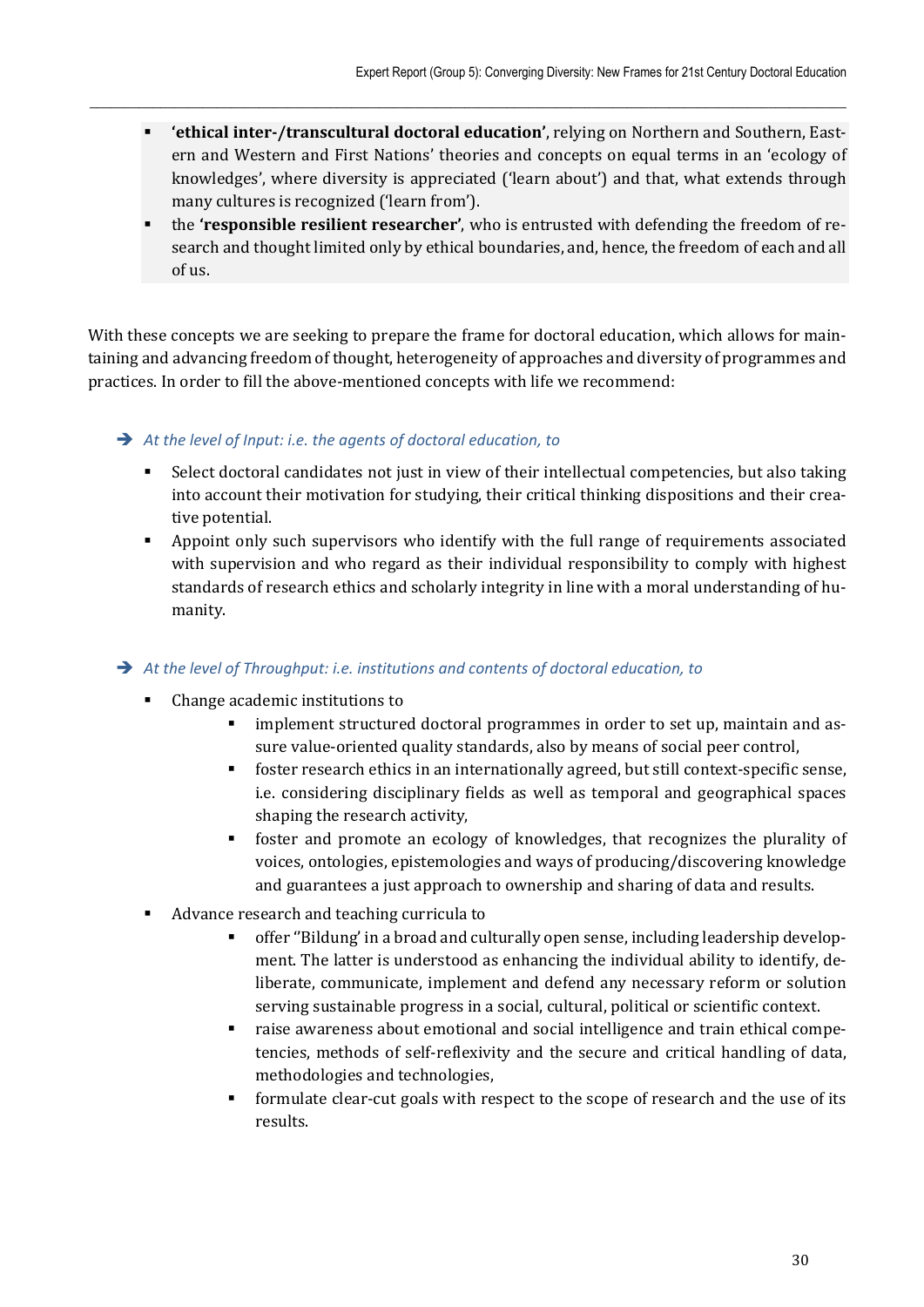- *At the levels of Output, Outcome, Impact of doctoral education, to* 
	- Assess research outputs and impacts based on the consensus of international peer communities and of accorded 'equality of opportunity',

 $\_$  , and the state of the state of the state of the state of the state of the state of the state of the state of the state of the state of the state of the state of the state of the state of the state of the state of the

- overcoming the concept of knowledge production in an industrialised (i.e. parameterised) sense by sharpening the focus on the (meaningful) social impact of the research process and their results to the many communities that directly/indirectly benefit of the research inquiry,
- recognizing and valuing Indigenous knowledge systems,
- defining a new concept of 'academic meritocracy' referring to creative spirit, critical attitude, personal integrity and professional commitment.
- Qualify 'responsible resilient researchers' as pivotal outcome of doctoral education who are
	- dedicated to working for and living in open (self-)critical societies, constantly questioning and adapting approaches to solutions,
	- able to advance open science while limiting its potential dangers,
	- providing guidance and orientation by communicating in an appreciative manner the value of research to society based on objective and provable results,
	- **•** prepared to defend the freedom of research within ethical boundaries by urging policy makers to legislate and by taking direct political action, if necessary*.*

# Questions for further discussion

- How can we reconcile this joint value system with the heterogeneity of approaches to doctoral education around the globe? Can we realise a positive concept of isomorphism, while maintaining diversity?
- In an 'ecology of knowledges', how can we avoid the rise of new hegemonies? How can we define what we count as knowledge and high-quality research?
- In what way can we ensure that researchers adopt their full responsibility as supervisors and, consequently, as role models for the future attitudes, beliefs and behaviours of their supervisees?
- Besides ethical and moral obligations, what should be the limits for the 'responsible resilient researcher', especially in terms of political action?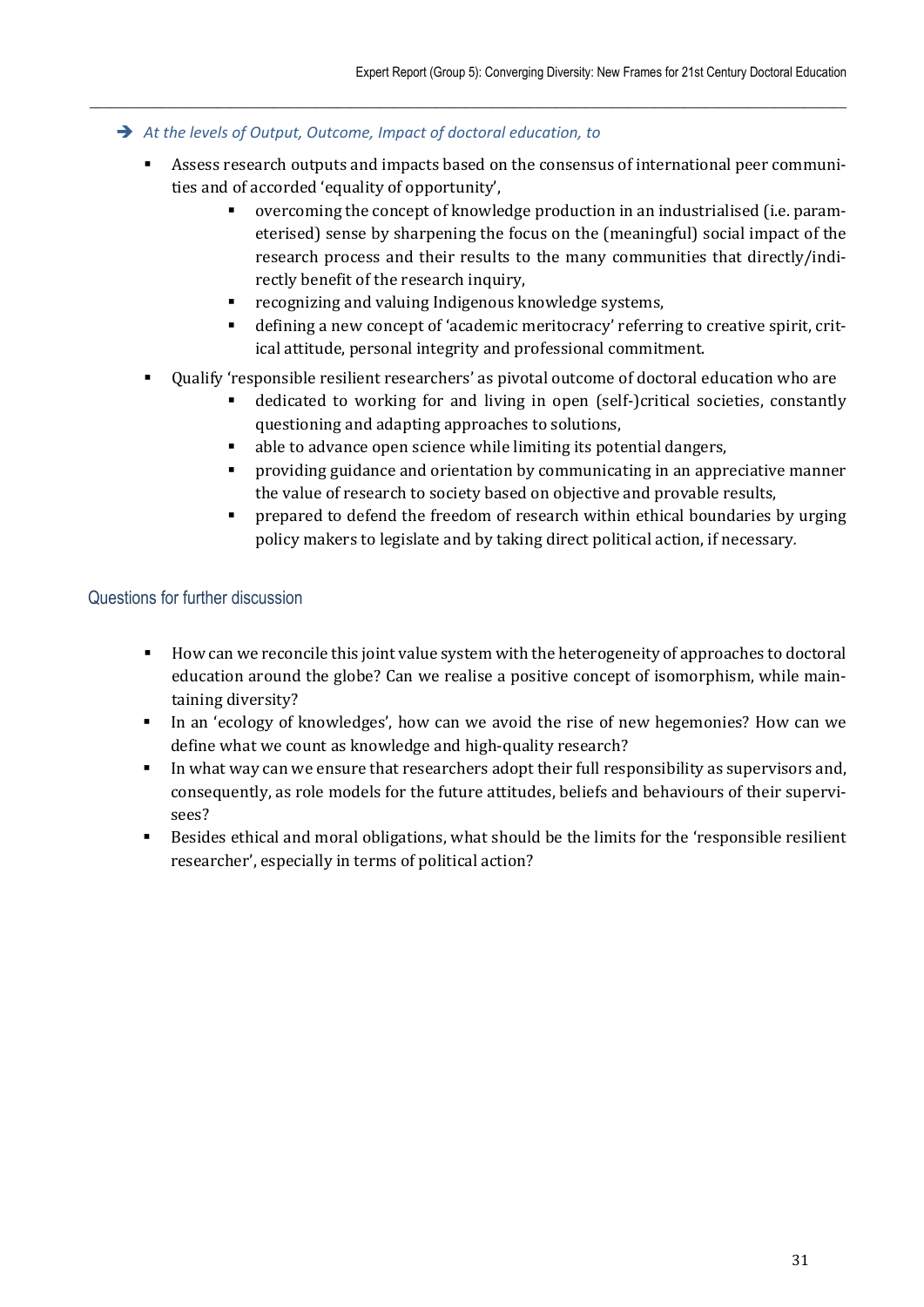# **Literature and Sources**

#### References Peters/Scholz

Bauer, T. (2018): Die Vereindeutigung der Welt. Über den Verlust an Mehrdeutigkeit und Vielfalt, Stuttgart: Reclam

 $\_$  , and the state of the state of the state of the state of the state of the state of the state of the state of the state of the state of the state of the state of the state of the state of the state of the state of the

- Council of the European Union (2016): Draft Council conclusions on 'Measures to support early stage researchers, raise the attractiveness of scientific careers and foster investment in human potential in research and development' – Adoption, Brussels 18 November 2016
- Devi, S. (2019): Hungarian Government taking over science academy; Lancet
- European Commission (2016): Open Innovation/Open Science/Open to the World, Brussels (https://ec.europa.eu/digital-single-market/en/news/open-innovation-open-science-openworld-vision-europe)
- Karakaşoğlu Y., Tonbul Y. (2015) Turkey. In: Hörner W., Döbert H., Reuter L., von Kopp B. (eds) The Education Systems of Europe. Global Education Systems. Springer, Cham, p. 825-850
- League of European Research Universities (2010): Doctoral degrees beyond 2010: Training talented researchers for society, Brussels
- Levitsky S.; Zieblatt, D (2019): How Democracies Die; New York: Penguin
- Manow, P. (2018): Die Politische Ökonomie des Populismus; Berlin: edition suhrkamp
- Müller, J.-W. (2016): What is Populism, Philadelphia: University of Pennsylvania Press
- Rangel, P.; Dultra E. V. (2019): Elections in times of neo-coupism and populism: A short essay on Brazil's right-wing presidential candidates' plans for governance and their proposals for gender and Afro-Brazilians; Irish Journal of Sociology (online: https://doi.org/10.1177/0791603519827224)
- Rudolph, T. (2019): Populist anger, Donald Trump, and the 2016 election; Journal of Elections, Public Opinion and Parties; (online; https://doi.org/10.1080/17457289.2019.1582532)

#### References Manathunga

- Assié-Lumumba, N'D. T. (2006). Higher education in Africa: crises, reforms and transformations. Dakar: Codesria.
- Behrendt, L. (2001) 'The benefits of a formal mentoring relationship: "not my new best friend"', in A. Bartlett and G. Mercer (eds) Postgraduate research supervision: transforming [r]elations, New York: Peter Lang.
- Bhattacharya, K. (2016). The vulnerable academic: personal narratives and strategies of de/colonializing of academic structures. Qualitative Inquiry, 22:5, 309-321.
- Budby, J. (2001) 'The academic quandary: an Aboriginal experience' in A. Bartlett and G. Mercer (eds) Postgraduate research supervision: transforming [r]elations, New York: Peter Lang.
- Bunda, T.; Qi, J.; Manathunga, C. & Singh, M. (2017). Enhancing the Australian doctoral experience: Locating culture and identity at the centre. In A. Shahriar & G. Syed (eds.) Student identity and culture in higher education (pp. 143-159). London: IGI Global.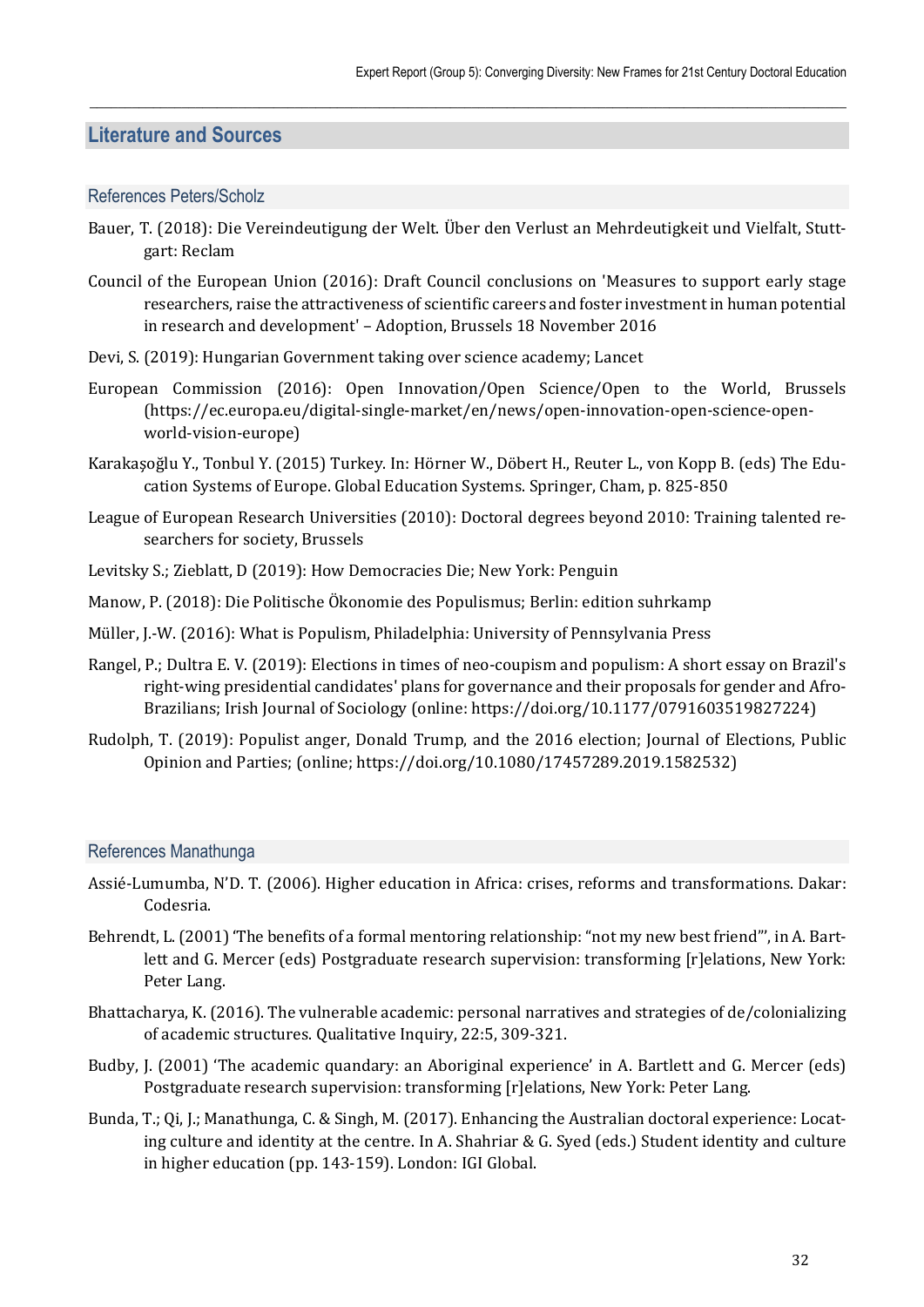Chakrabarty, D. (2007). Provincializing Europe. 2nd Edition. Princeton & Oxford: Princeton University Press.

 $\_$  , and the state of the state of the state of the state of the state of the state of the state of the state of the state of the state of the state of the state of the state of the state of the state of the state of the

- Chen, Kuan-Hsing (2010) Asia as method. Durham: Duke University Press.
- Connell, R. (2007). Southern theory. Cambridge: Polity.
- Connell, R. (2019). The Good University: What universities actually do and why it's time for radical change. Melbourne: Monash University Publishing.
- De Sousa Santos, B. (2014). Epistemologies of the South: Justice against epistemicide. Boulder, US: Paradigm Publishers.
- De Sousa Santos, B. (2018). The end of the cognitive empire: the coming of age of epistemologies of the south. Durham: Duke University Press.
- Ford, L. (2012) Reflecting on doctoral candidature experiences as an Indigenous Australian. In C. Denholm and T. Evans (Eds.), Doctorates Downunder: Keys to Successful Doctoral Study in Australia and Aotearoa New Zealand, 2nd Edition. Victoria: ACER Press.
- Grant, B. (2010) Challenging issues: doctoral supervision in postcolonial sites. Acta Academica
- Supplementum, 1, 103–29.
- Grant, B. & McKinley, E. (2011) Colouring the pedagogy of doctoral supervision: Considering supervisor, student and knowledge through the lens of indigeneity. Innovations in Education and Teaching International, 48:4, 365-374.
- Harding, S. (2011). (ed.) The postcolonial science and technology studies reader. Durham: Duke University Press.
- Henry, J. (2007) 'Supervising Aboriginal doctoral candidates', in Denholm, C. and Evans, T. (eds) Supervising doctorates downunder: keys to effective supervision in Australian and New Zealand, Melbourne: Australian Council for Educational Research (ACER).
- Hiha, A.A. (2007) 'Being a Māori doctoral candidate', in C. Denholm and T. Evans (eds)
- Supervising Doctorates Downunder: Keys to Effective Supervision in Australian and New Zealand.
- Melbourne: Australian Council for Educational Research.
- Hountondji, P. (1996). African philosophy: myth and reality. 2nd edition. Translated by H. Evans. Bloomington & Indianapolis: Indiana University Press.
- Kidman, J. (2007) Supervising Māori doctoral candidates, in C. Denholm and T. Evans
- (eds) Supervising Doctorates Downunder: Keys to Effective Supervision in Australian and New Zealand. Melbourne: Australian Council for Educational Research, pp. 164–72.
- Laycock, A.; Walker, D.; Harrison, N. and Brands, J. (2009) Supporting Indigenous researchers: a practical guide for supervisors. Darwin: Cooperative Centre for Aboriginal Health.
- Lulat, Y. G-M. (2005). A history of African higher education from antiquity to the present. Westport: Praeger.
- McKinley, E.; Grant, B.; Middleton, S.; Irwin, K. & Williams, L. (2011). Working at the interface: indigenous candidates' experience of undertaking doctoral studies in Aotearoa New Zealand. Equity & Excellence in Education, 44(1), 115-132.
- Maldonado-Torres, N. 2011. Thinking through the decolonial turn: post-continental interventions in theory, philosophy and critique – an introduction. Transmodernity 1(2), 1-15.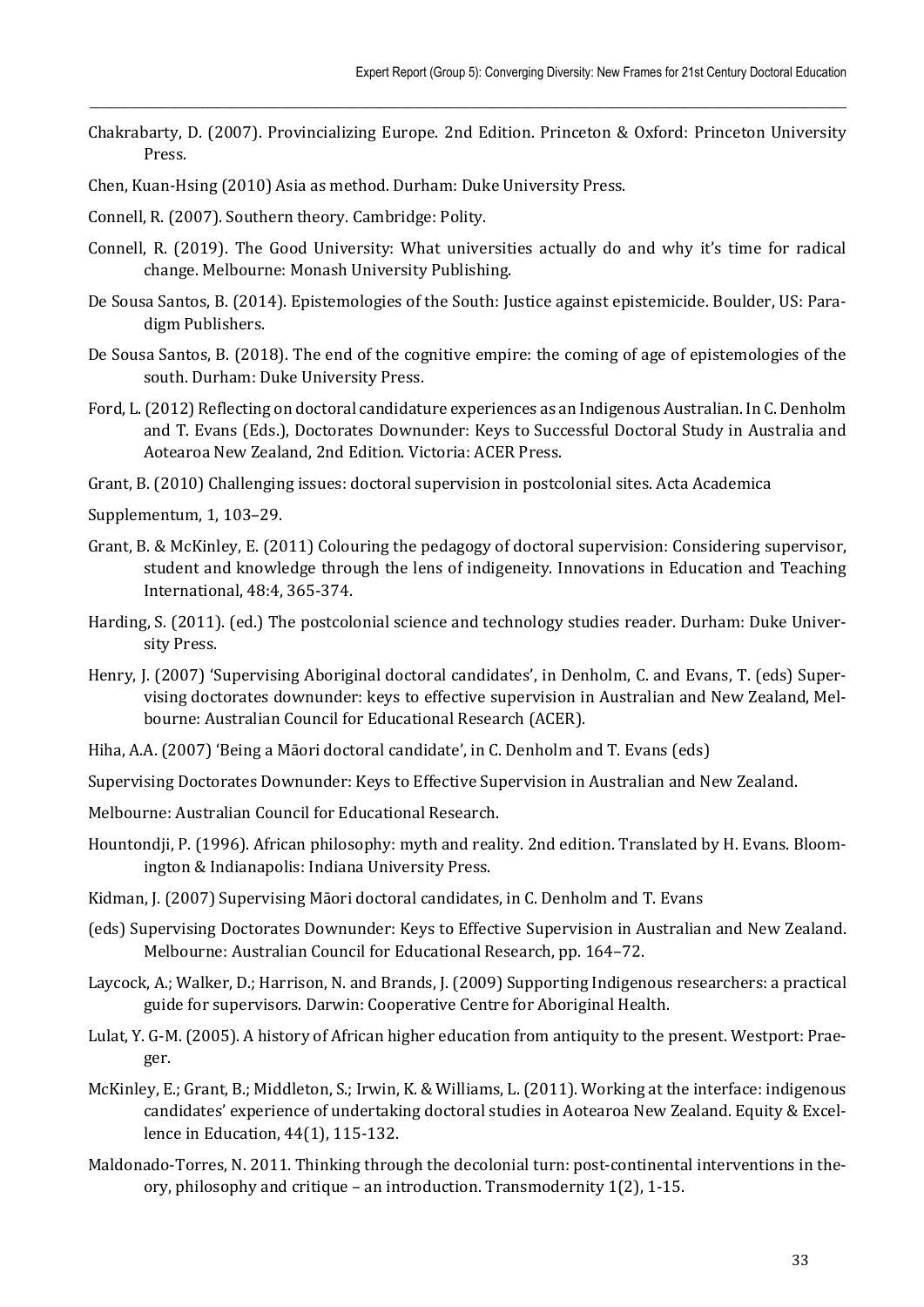Manathunga, C. (2014). Transcultural Postgraduate Supervision: reimaging time, place and knowledge. London: Routledge.

 $\_$  , and the state of the state of the state of the state of the state of the state of the state of the state of the state of the state of the state of the state of the state of the state of the state of the state of the

- Manathunga, C. (2018). Intercultural supervision in the South: postcolonial interrogations of time, place and knowledge. SoTL in the South, 2:1, 95-111.
- Nakata, M. (2007). The cultural interface. Australian Journal of Indigenous Education, 36 (Supplement), 7-14.
- Nepe, T. (1991) E hao nei e tenei reanga te toi huarewa tupuna: Kaupapa Ma¯ori, an educational
- intervention system. Unpublished MA Thesis, Education Department, University of Auckland.
- Reagan, T. (2004). Non-Western Educational Traditions: Alternative Approaches to Educational Thought and Practice. 3rd edition. New York: Routledge.
- Sillitoe, P. (ed.) (2007). Local science vs global science: approaches to Indigenous knowledge in international development. New York: Berghahn Books.
- Singh, M.; Manathunga, C.; Bunda, T. & Qi, J. (2016). Mobilising Indigenous and non-Western theoreticlinguistic knowledge in doctoral education. Knowledge Cultures,4:1, 56-70.
- Smith, L. T. (1999). Decolonising methodologies: research and Indigenous peoples. London: Zed Books.
- Smith, L.T. and Reid, P. (2000) Māori Research Development: Kaupapa Māori Principles and Practices A Literature Review. Auckland and Wellington: Te Puni Kokiri.
- Trudgett, M. (2014) Supervision provided to Indigenous Australian doctoral students: a black and white issue, Higher Education Research & Development, 33:5, 1035-1048.
- Whatahoro, H. (2011). Translated by S. P. Smith. The lore of the Whare-wānanga or teachings of the Māori College of Religion, Cosmogony and History. Cambridge: Cambridge University Press.

#### References Karakaşoğlu /Yarar

l

- Aslan, G. (2008).Türkiye Üniversitelerinde Neoliberal Değişim: Öğretim Üyelerinin Kavram ve Uygulamalara İlişkin Değerlendirmeleri (The Neoliberal Transformation in Turkish Universities: How University Members Evaluate Term and Application). Ankara Üniversitesi Eğitim Bilimleri Enstitüsü, Yayınlanmamış Doktora Tezi.
- Aslan, G., Küçüker, E. ve Adıgüzel, E. (2012) "External Education Project in Turkey", Neoliberal Transformation Of Education in Turkey (Ed: K. İnal and G. Akkaymak). Palgrave Macmıllan, United States, s. 95-107. İnal, K. (2008). Eğitim ve İdeoloji. İstanbul: Kalkedon.
- Aslan, G. (2013), "Neo-liberal Transformation in Turkish Higher Education System: A New Story of a Turning Point: Draft Proposition on the Higher Education Law", extended version of the paper "Neoliberal Transformation in Turkish Higher Education System: A New Story of a Turning Point: Draft Proposition on the Higher Education Law" presented at the 3rd International Conference on Critical Education, 15-17 May 2013, Turkey-Ankara. For the online access, https://www.researchgate.net/profile/Guelay Aslan/publication/321012843\_Neoliberal\_Transformation\_in\_Turkish\_Higher\_Education\_System\_Neo-iberal\_Transformation\_in\_Turkish\_Higher\_Education\_System\_A\_New\_Story\_of\_a\_Turning\_Point\_Draft\_Proposition\_on\_the\_Higher\_Education\_Law/links/5a0771eaaca272ed279e5910/Neo-liberal-Transformation-in-Turkish-Higher-Education-System-Neo-liberal-Transformation-in-Turkish-Higher-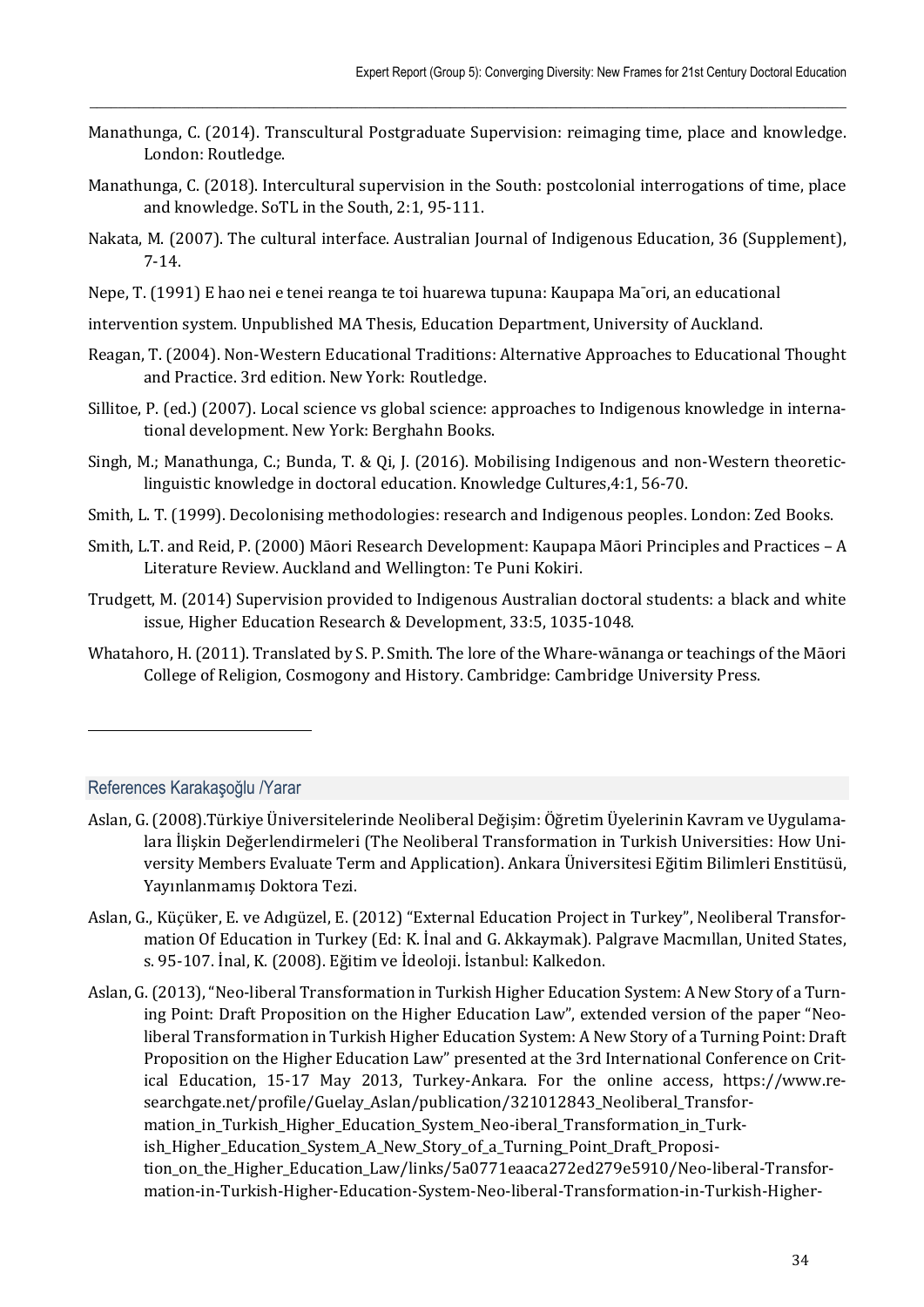Education-System-A-New-Story-of-a-Turning-Point-Draft-Proposition-on-the-Higher-Education-Law.pdf

Balcı, Ali (2013), "Doktora Programı: Türk Üniversiteleri Doktora Programları İçin Bazı Öneriler" (Some Suggestions to the development of Doctorate Programmes in Turkish Universities), Eğitim Bilimleri Araştırmaları Dergisi – Journal of Educational Sciences Research Cilt 3 Sayı 2 yıl 2013.

 $\_$  , and the state of the state of the state of the state of the state of the state of the state of the state of the state of the state of the state of the state of the state of the state of the state of the state of the

- Brown, Wendy (2018), "Neoliberalism's Frankenstein: Authoritarian Freedom in Twenty-First Century "Democracies"", CritiCal times, Volume 1, Issue 1, pp. 60-79.
- Eaglotan, Terry (2010), The death of universities, the Guardian. https://www.theguardian.com/commentisfree/2010/dec/17/death-universities-malaise-tuition-fees
- Friedman, M. (1962). Capitalism and freedom. Chicago: University of Chicago Press.
- Henry A. Giroux (2010) "Bare Pedagogy and the Scourge of Neoliberalism: Rethinking Higher Education as a Democratic Public Sphere", The Educational Forum, 74:3, 184-196, DOI: 10.1080/00131725.2010.483897
- Güler B.A. (2004). "Kamu Yönetimi Temel Kanunu Üzerine" (On the Basic Law in Public Governance). Hukuk ve Adalet –Eleştirel Hukuk
- Dergisi.Yıl 1, Sayı 2.Ankara

- Gümüş, Adnan and Nejla Kurul (2011), "Üniversitelerde bologna süreci neye hizmet ediyor?" (To what serves the Bologna Process at Universities?), Eğitim Sen Yükseköğretim Bürosu (YÖB), Ankara.
- Günay, Durmuş (2018) , Türkiye'de Lisansüstü Eğitim ve Lisansüstü Eğitime Felsefi Bir Bakış (A Glance at Graduate and Post-Graduate Education in Turkey), Üniversite Araştırmaları Dergisi, Ağustos 2018, Cilt 1, Sayı 2, Sayfa: 71-88 Journal of University Research, August 2018, Volume 1, Issue 2, Page: 71-88.
- İbrehim Limon and Mehmet Durnalı (2018), Doktora Öğrencilerinin Doktora Eğitimi ve Öğretim Üyelerine Yönelik Metaforik Algıları (PhD Students' Metaphoric Percpetions on Doctorate Education and Instructors), Orginal Articel/Özgün Araştırma dergisinde online basılmış.
- Karaca, Celal (2016) "Uluslararası öğrenci hareketliliği ve Türkiye"(International Mobility of University Students and Turkey), Hürriyet, 11.07.2016- the latest access 18.07.2019- http://www.hurriyet.com.tr/egitim/uluslararasi-ogrenci-hareketliligi-ve-turkiye-40139736
- Karpat, K. (I959) Turkey's Politics: The Translation to a Multi-Party Regime, Princeton: Princeton University Press.
- Karakaşoğlu Y., Tonbul Y. (2015) Turkey. In: Hörner W., Döbert H., Reuter L., von Kopp B. (eds) The Education Systems of Europe. Global Education Systems. Springer, Cham, p. 825-850
- Kerman U. (2006). Türkiye'de Devletin Küçültülmesi Sorunu (The Problem of Deminishing the State in Turkey). Ankara Üniversitesi. Sosyal Bilimler Enstitüsü. Yayınlanmamış Doktora Tezi. Ankara
- Mizikaci, F. (2006), Higher Education in Turkey (Monographs on Higher Education), by UNESCO European Centre for Higher Education, Bucharest.
- Önal, Nevzat Evrim (2012), "The Marketization of Higher Education in Turkey (2002-2011)", in Neoliberal Transformation of Education in Turkey, Kemal İnal and Güliz Akkaymak (eds.), New York: Palgrave McMillian press. pp. 125-143.
- Şen, Zekai (2013), Türkiye'de Yüksek Lisans ve Doktora Eğitimi Kalitesinin İyileştirilmesi için Öneriler (Recommendations for Improving The Quality of Masters and Doctorate Education in Turkey),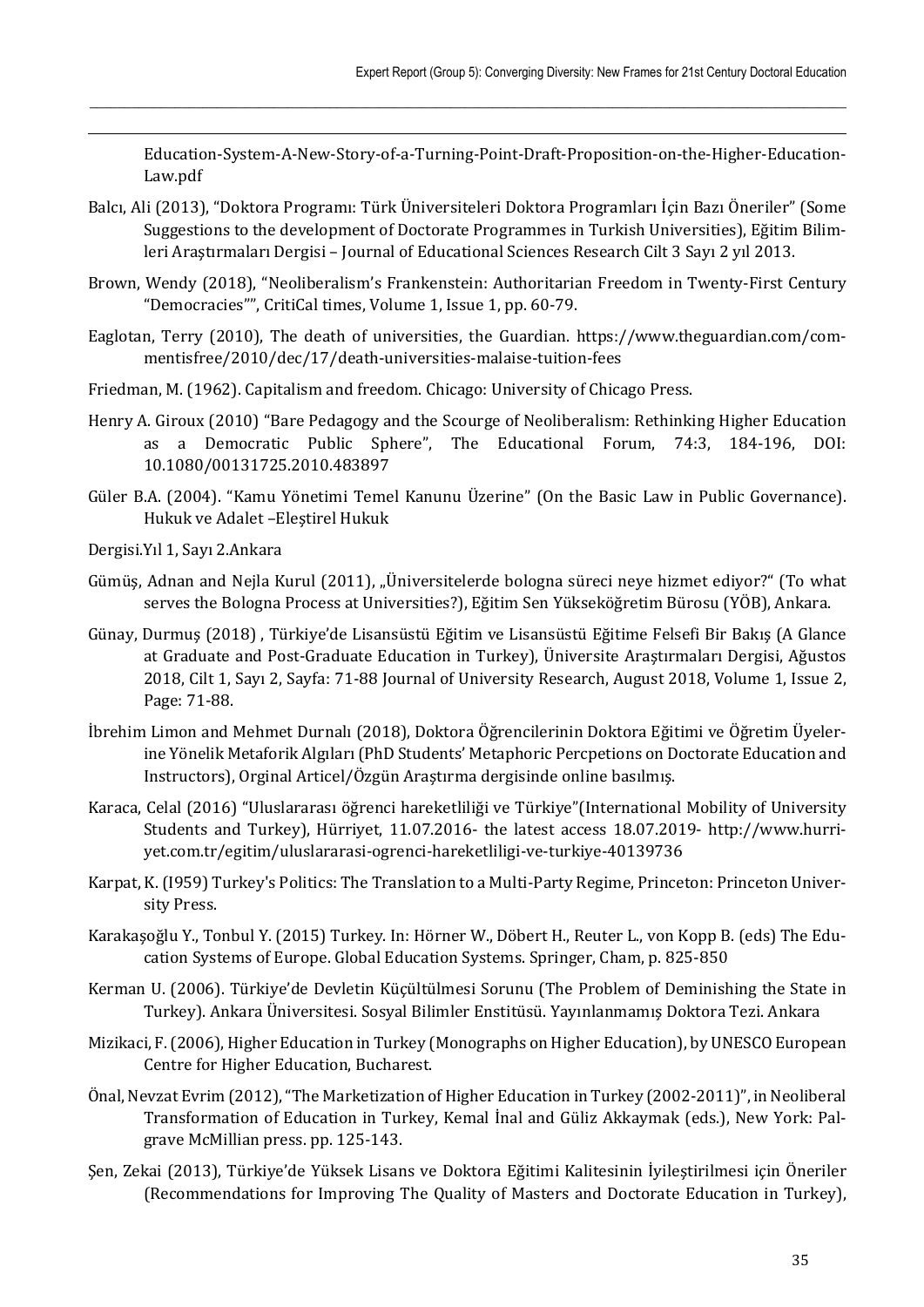Yükseköğretim ve Bilim Dergisi (Journal of Higher Education and Science), Cilt/Volume 3, Sayı/Number 1, Nisan/April 2013; Sayfa/Pages 10-15.

 Yarar, Betül, (2000): Politics and Popular Culture: A Case Study on the Relationship Between the Rise of the New Right, Football and Arabesk in the 1980s in Turkey, Ph.D. Thesis supervised by Prof. Bob Jessop, submitted to Lancaster University, Department of Sociology, 2000.

 $\_$  , and the state of the state of the state of the state of the state of the state of the state of the state of the state of the state of the state of the state of the state of the state of the state of the state of the

Yarar, Betül (2017): "Neoliberalism, Authoritarianism and Transformation of Academia in Turkey", paper presented at the Conference called Transformation of Academia in Turkey and its Impacts on German Higher Education, University of Bremen

### *Other Sources and Documents*

 $\overline{\phantom{0}}$ 

- "Öğretim Üyesi Yetiştirme Programları (ÖYP) Hakkında Bilgi Notu" (An Information Notice on the Formation of Instructors), Ekim 2009, Devlet Planlama Teskilati (State Planning Institution).
- "Türk Yükseköğretiminin Bugünkü Durumu", Kasım 2005, YÖK.
- file:///C:/Users/HP/Desktop/Doktoral%20Eğitim/100\_2000\_Usul\_Esaslar-YÖK%20bursları.pdf
- file:///C:/Users/HP/Desktop/Doktoral%20Eğitim/Yuksekogretimde\_Uluslararasilasma\_Strateji\_Belgesi\_2018\_2022.pdf
- Online links for statistical and other forms of data:
- https://İstatistik.yok.gov.tr/
- https://www.yok.gov.tr/
- https://barisicinakademisyenler.net/English
- http://egitimsen.org.tr/wp-content/uploads/2015/08/%C4%B0dari-ve-Teknik-Personel- %C3%87al%C4%B1%C5%9Ftay%C4%B1-Rapor\_bask%C4%B1.pdf
- http://egitimsen.org.tr/ohal-sonrasi-turkiyede-universiteler-raporu/
- https://www.on5yirmi5.com/haber/egitim/universiteler/90905/oyp-hakkinda-bilmek-istediginiz-hersey.html
- https://engelsiz.yok.gov.tr/
- https://engelsiz.yok.gov.tr/Documents/Mevzuat/engelliler\_hakk%C4%B1nda\_kanun.pdf) https://engelsiz.yok.gov.tr/hakkimizda
- http://www.mevlana.yildiz.edu.tr/media/files/project%20based%20international%20exchange(1).pdf
- file:///C:/Users/HP/Desktop/Doktoral%20Eğitim/application\_procedure-phd%20(1).pdf

# References Chiappa/Cantini

- AAA (American Anthropological Association). Statement on Ethics. Available on https://www.americananthro.org/LearnAndTeach/Content.aspx?ItemNumber=22869&navItemNumber=652
- AERA (American Educational Research Association). (2011). Code of Ethics. Available on http://www.aera.net/Portals/38/docs/About\_AERA/CodeOfEthics(1).pdf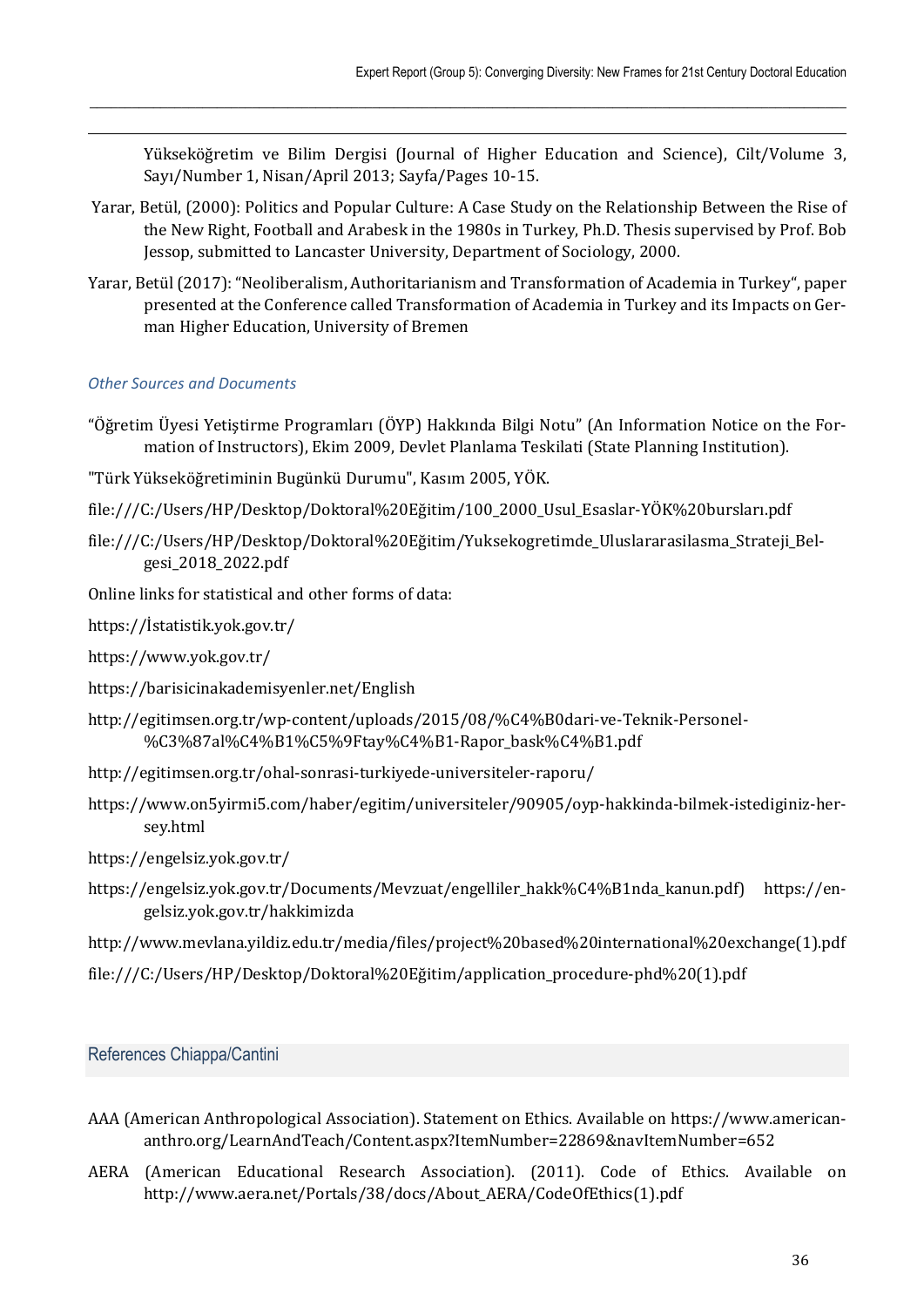AFNP (Assembly of First Nations of the Pacific Northwest). (n.d.) First Nations Ethics First Nations Ethics Guide on Research and Aboriginal Traditional Knowledge. Available on https://www.afn.ca/uploads/files/fn\_ethics\_guide\_on\_research\_and\_atk.pdf

 $\_$  , and the state of the state of the state of the state of the state of the state of the state of the state of the state of the state of the state of the state of the state of the state of the state of the state of the

- ALLEA (All European Academies). (2017). The European Code of Conduct for Research Integrity. Available on https://allea.org/wp-content/uploads/2017/05/ALLEA-European-Code-of-Conduct-for-Research-Integrity-2017.pdf
- ALLEA (All European Academies). (2013). Ethics Education in Science. Available on

- https://allea.org/wp-content/uploads/2015/07/Statement\_Ethics\_Edu\_web\_final\_2013\_10\_10.pdf
- ASA (American Sociological Association). (2018). ASA Codes of Ethics. Available on https://www.asanet.org/sites/default/files/asa\_code\_of\_ethics-june2018.pdf
- Backof, J. & Martin, C. (1991). Historical Perspectives: Development of the Codes of Ethics in the Legal, Medical and Accounting Professions. Journal of Business Ethics, 10(2), 99-110.
- Beijing Academy of Artificial Intelligence (2019). Beijing AI Principles. Available on https://www.baai.ac.cn/blog/beijing-ai-principles
- BSA (British Sociological Association) (n.d.) Guidelines on Ethical Research. Available on https://www.britsoc.co.uk/ethics
- BSA (British Sociological Association). (n.d.) Ethics Guidelines and Collated Resources for Digital Research. Statement of Ethical Practice Annexe. Available on https://www.britsoc.co.uk/media/24309/bsa\_statement\_of\_ethical\_practice\_annexe.pdf
- Cambridge Dictionary (n.d.). Ethics. Available on https://dictionary.cambridge.org/dictionary/englishspanish/ethics
- CAE (Chinese Academy of Engineering). (n.d.) Available on http://en.cae.cn/en/
- Cantini, D., Kreil, A., Naef, S., Schaeublin, E., & Akçınar , M. (2019). No Country for Anthropologists? Ethical dilemmas of Ethnographic Research in the Middle East. Allegra Lab. Available on https://allegralaboratory.net/no-country-for-anthropologists/
- CAS (Chinese Academy of Science). (n.d.). Faculty of Sciences and Morality Construction Committee. Available on http://casad.cas.cn/xbjs/zzjg/xbkxddjswyh\_124263/
- CAS (Chinese Academy of Science). Initiative on responsible GM technology development activities. Available on
- http://casad.cas.cn/tzgg\_124342/201504/t20150417\_4682939.html
- Driscroll, K. & Walker, S. (2014). Working Within a Black Box:Transparency in the Collection and Production of Big Twitter Data. International Journal of Communication, 8,1745–1764
- European Commission. Directorate-General for Research and Innovation Science in society /Capacities FP7. (2013). Ethic for Researchers: Facilitating Research Excellence in FP7.
- Available on https://ec.europa.eu/research/participants/data/ref/fp7/89888/ethics-for-researchers\_en.pdf
- European Commission (n.d.). Participant Portal H2020 Online Manual. Available on https://ec.europa.eu/research/participants/docs/h2020-funding-guide/cross-cutting-issues/ethics\_en.htm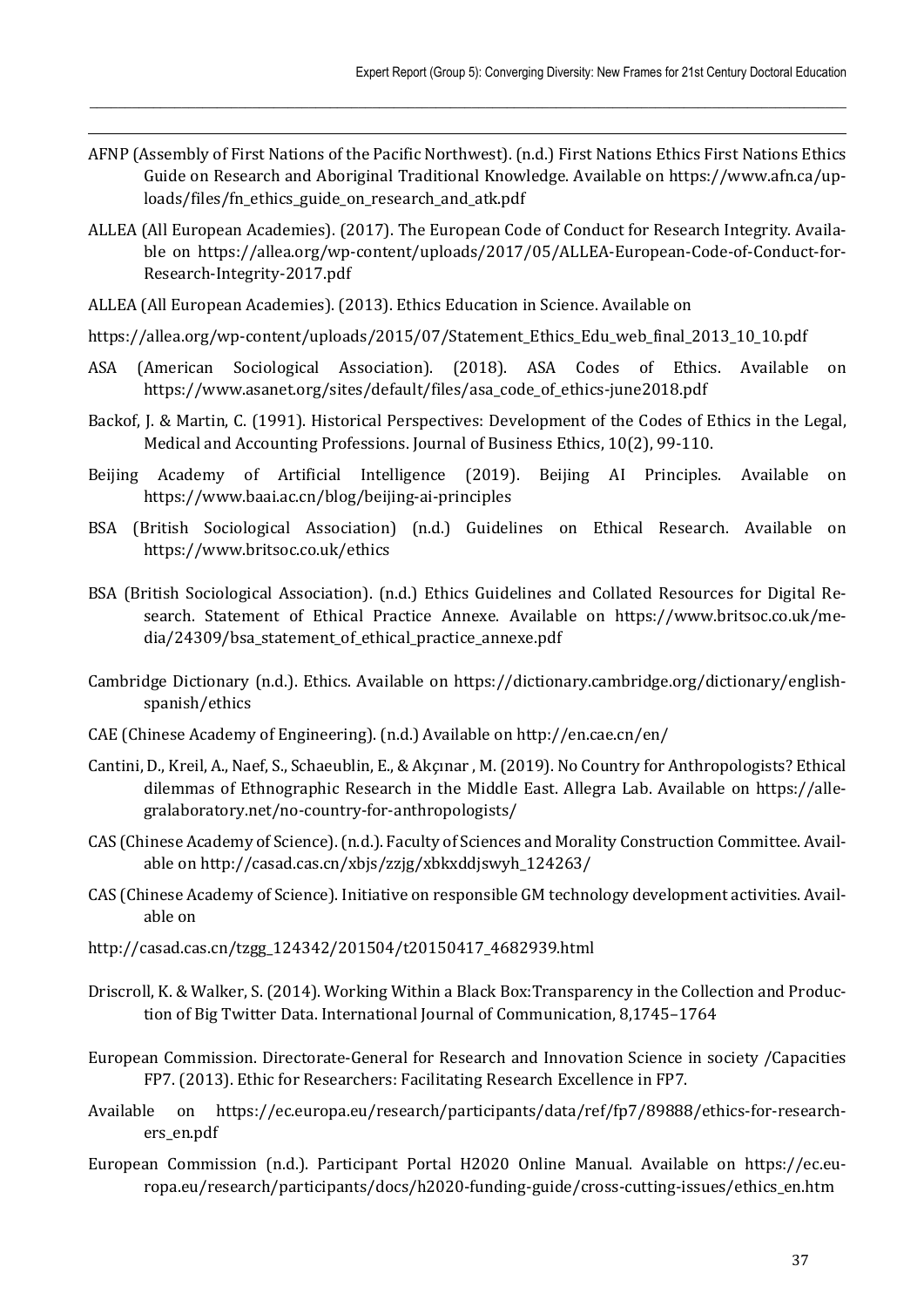European Parliament (2013). Regulation No 1290/2013 Of The European Parliament And of the Council Available on https://ec.europa.eu/research/participants/data/ref/h2020/legal\_basis/rules\_participation/h2020-rules-participation\_en.pdf#page=10

 $\_$  , and the state of the state of the state of the state of the state of the state of the state of the state of the state of the state of the state of the state of the state of the state of the state of the state of the

- HHS (Department of Health and Human Services). (1979). The Belmont Report. Available on https://www.hhs.gov/ohrp/regulations-and-policy/belmont-report/index.html
- Hill, James N. The Committee on Ethics: Past, Present, and Future. In Handbook on Ethical Issues in Anthropology. In J. Cassell & S. Jacobs (Eds). American Anthropological Association Special Publication, n. 23. Available on https://www.americananthro.org/LearnAndTeach/Content.aspx?Item-Number=12911&RDtoken=19713&userID=5089&navItemNumber=731
- INMR (Indian Council of Medical Research). (2017). National Ethical Guidelines for Biomedical and Health Research Involving Human Participants. Avaialable on https://www.icmr.nic.in/sites/default/files/guidelines/ICMR\_Ethical\_Guidelines\_2017.pdf
- Indian Academy of Science. (n.d.). National Policy for Academic Ethics. Available on https://www.ias.ac.in/public/Resources/News/NPAE.pdf
- Kumar Tripathi, B., Gardia, A., & Behal, B. (2019). Ethics in Higher Education and Academic Research: 19 A Conceptual Premise. In Muralidhar, K., Ghosh, A., Singhvi, A.K. (Eds). Ethics in Science Education and Research Government. New Delhi: ANIS, p. 19-35. Available on http://www.insaindia.res.in/pdf/Ethics\_Book.pdf
- Lei, R., Zhai, X., Zhu, W. & Qui, R. (2019). Reboot ethics governance in China. Nature. https://www.nature.com/articles/d41586-019-01408-y
- Lomborg, S. 2013. Personal internet archives and ethics. Research Ethics, 9(1), 20-31. https://doi.org/10.1177/1747016112459450
- Lunt, I. (2017). History and Emerging Trends in Education and Training for Clinical Psychology in the European Union. Reference Module in Neuroscience and Biobehavioral Psychology. https://doi.org/10.1016/B978-0-12-809324-5.04988-9
- McDowell, G., Knutsen, J., Graham, J., Oelker, S., & Lijek, R. Coreviewing and ghostwriting by early career researchers in the peer review of manuscripts. bio-Rxiv 617373; doi: https://doi.org/10.1101/617373
- Metcalf, J. (2014). Ethics Codes: History, Context, and Challenges. Available on https://bdes.datasociety.net/council-output/ethics-codes-history-context-and-challenges/
- Ming, X., Douglas, D., Gurzawska, A., & Brey, P. (2015). Ethics Assessment in Different Countries: China (Country Report). Available on http://satoriproject.eu/media/4.b-Country-report-China.pdf
- MOST (Chinese Ministry of Science and Technology Progress). (1993). Law of the People's Republic of China on Science and Technology Progress. Available on http://www.most.gov.cn/eng/policies/regulations/200412/t20041228\_18309.htm
- Muralidhar, K., Ghosh, A., Singhvi, A.K. (Eds) (2019). Ethics in Science Education and Research Government. New Delhi: ANIS. Available on http://www.insaindia.res.in/pdf/Ethics\_Book.pdf
- Muralidhar, K. (2019). Introduction In Muralidhar, K., Ghosh, A., Singhvi, A.K. (Eds). Ethics in Science Education and Research Government. New Delhi: ANIS, p. 1-18. Available on http://www.insaindia.res.in/pdf/Ethics\_Book.pdf